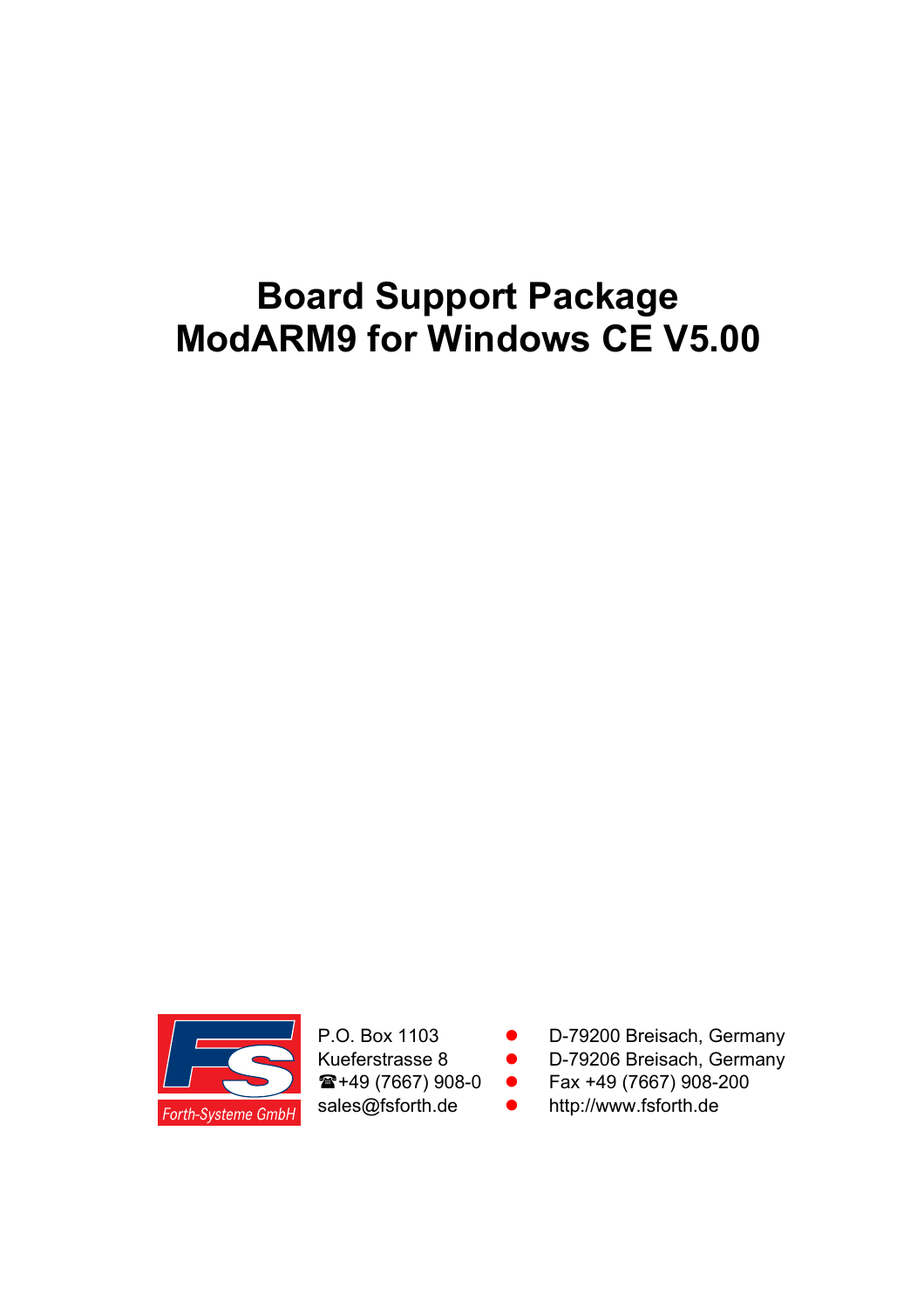# **Board Support Package ModARM9 for Windows CE 5.00**

Installation and user's guide

Copyright 2005:

FS Forth-Systeme GmbH Postfach 1103, D-79200 Breisach a. Rh., Germany

Release of Document: February 28, 2005 Filename: A9M9xx0CE5 Author: Mike Engel Program Version 1.1

All rights reserved. No part of this document may be copied or reproduced in any form or by any means without the prior written consent of FS Forth-Systeme GmbH.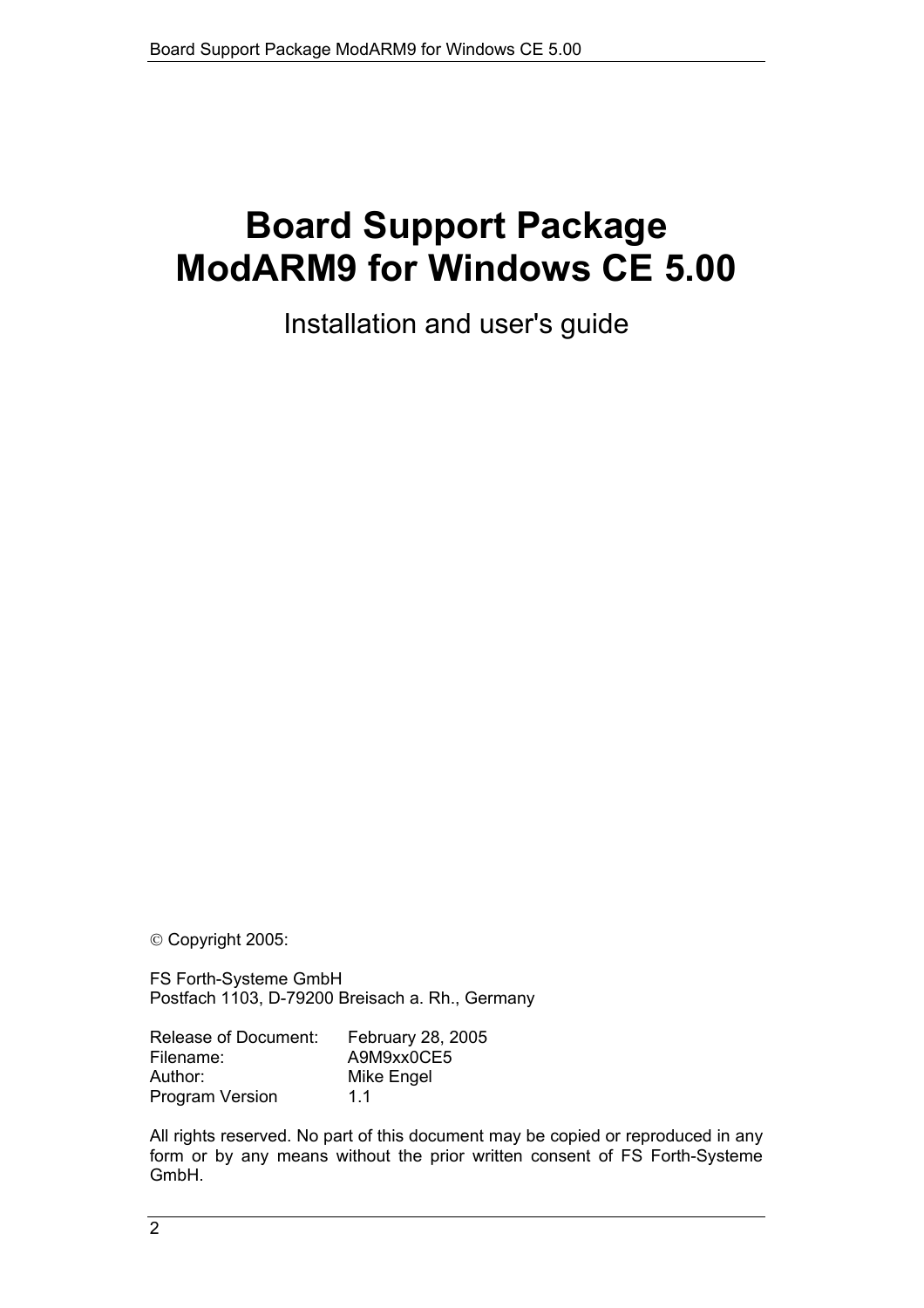# **Table of Contents**

| 1 |                                                            |  |  |  |
|---|------------------------------------------------------------|--|--|--|
| 2 |                                                            |  |  |  |
| 3 |                                                            |  |  |  |
| 4 |                                                            |  |  |  |
| 5 |                                                            |  |  |  |
| 6 | 6.1<br>6.1.0<br>6.1.1<br>6.1.2<br>6.2<br>6.3<br>6.4<br>6.5 |  |  |  |
| 7 |                                                            |  |  |  |
|   | 7.1<br>7.2                                                 |  |  |  |
|   | 7.3                                                        |  |  |  |
|   | 7.4<br>7.5                                                 |  |  |  |
|   | 7.6                                                        |  |  |  |
|   | 7.7                                                        |  |  |  |
|   | 7.8<br>7.8.1                                               |  |  |  |
|   | 7.9                                                        |  |  |  |
| 8 |                                                            |  |  |  |
|   | 8.1                                                        |  |  |  |
|   | 8.2                                                        |  |  |  |
| 9 |                                                            |  |  |  |
|   |                                                            |  |  |  |
|   |                                                            |  |  |  |
|   |                                                            |  |  |  |
|   |                                                            |  |  |  |
|   |                                                            |  |  |  |
|   |                                                            |  |  |  |
|   |                                                            |  |  |  |
|   |                                                            |  |  |  |
|   |                                                            |  |  |  |
|   |                                                            |  |  |  |
|   |                                                            |  |  |  |
|   |                                                            |  |  |  |
|   |                                                            |  |  |  |
|   |                                                            |  |  |  |
|   |                                                            |  |  |  |
|   |                                                            |  |  |  |
|   |                                                            |  |  |  |
|   |                                                            |  |  |  |
|   |                                                            |  |  |  |
|   |                                                            |  |  |  |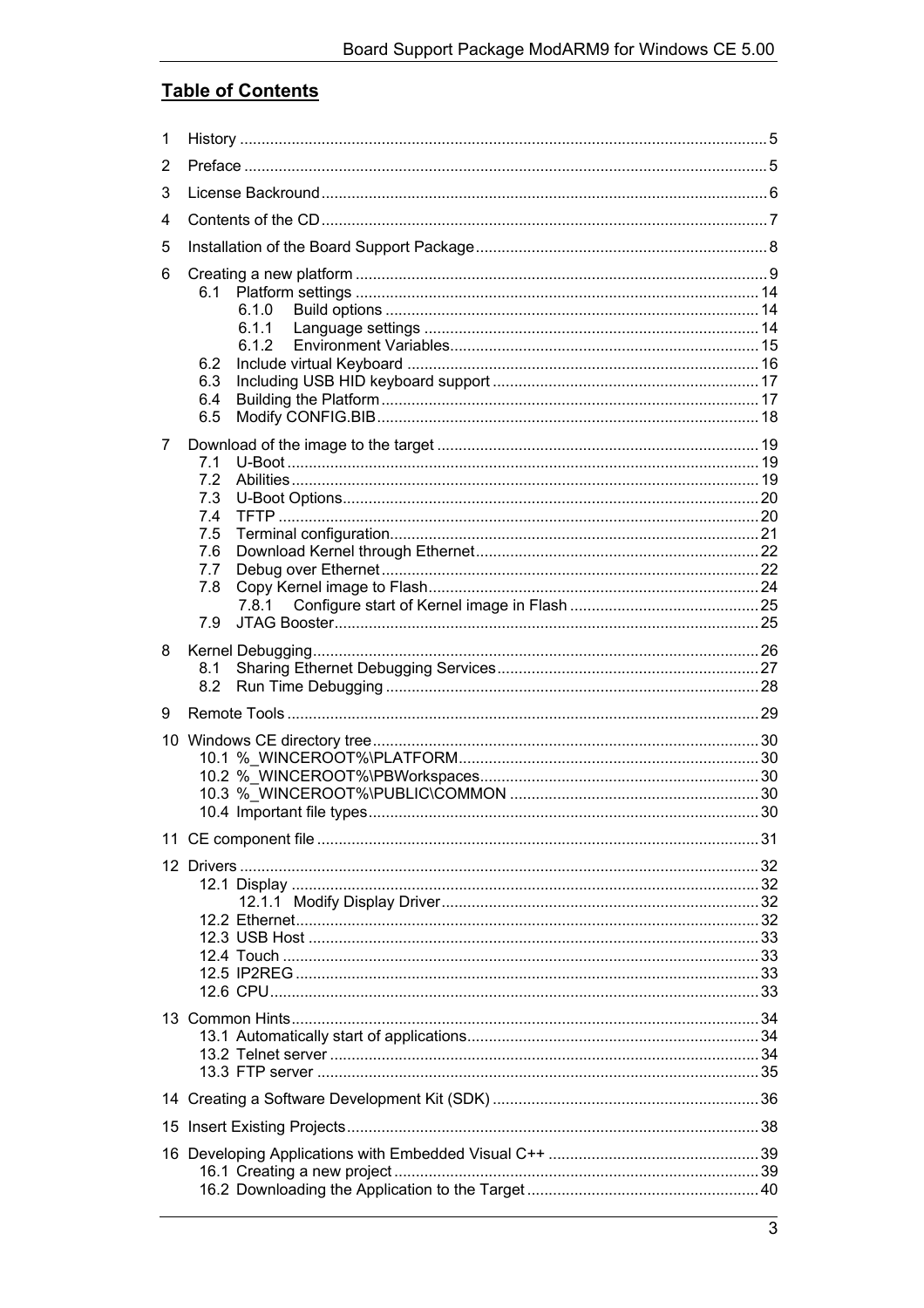# Board Support Package ModARM9 for Windows CE 5.00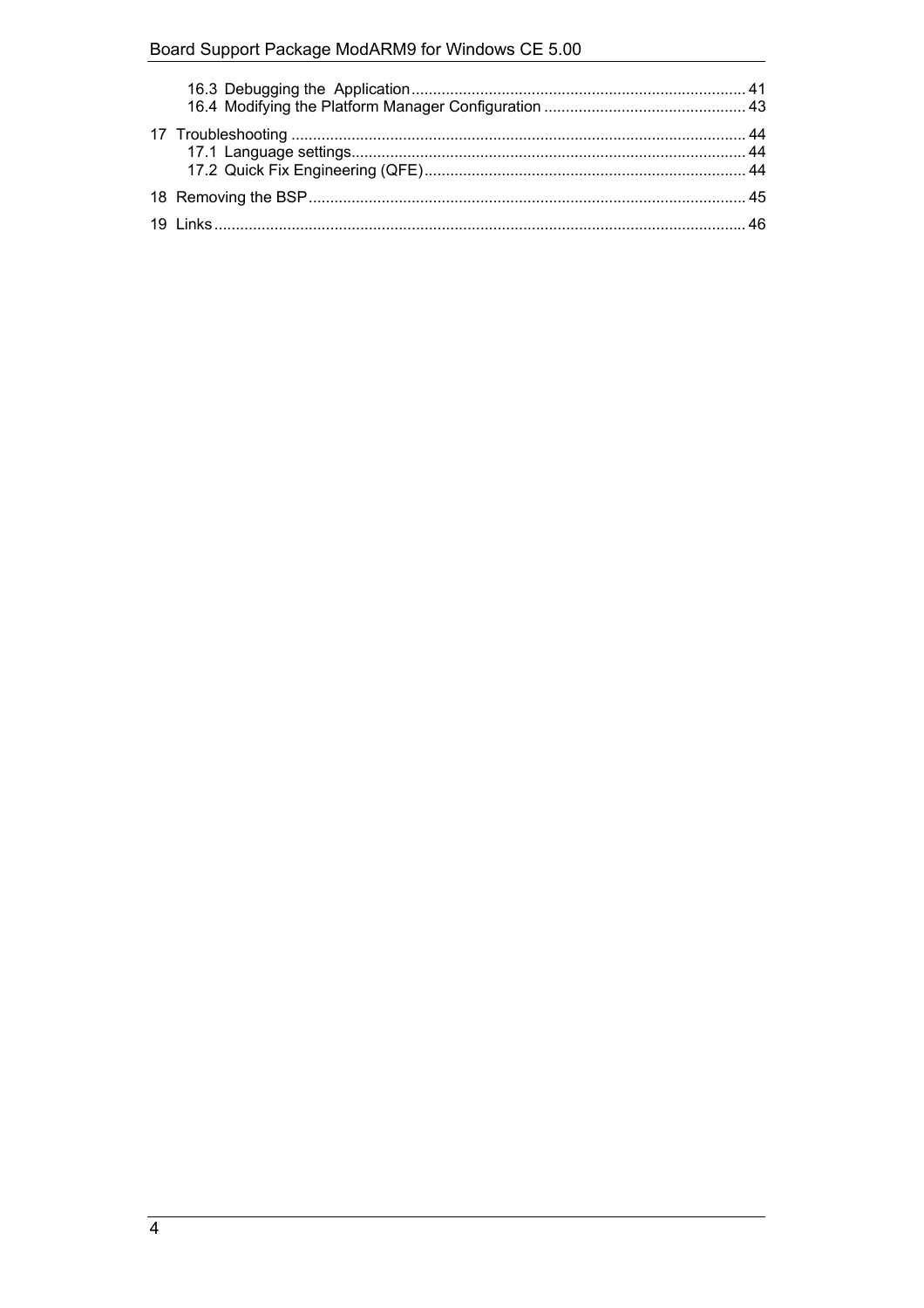# <span id="page-4-0"></span>**1 History**

| <b>Date</b> | <b>Version</b> | <b>Responsible</b> | <b>Description</b>         |
|-------------|----------------|--------------------|----------------------------|
| 29.06.2004  | 1.0            | Mike Engel         | Initial version            |
| 28.02.2005  | 1.1            | Mike Engel         | Updated to Windows CE V5.0 |
|             |                |                    |                            |
|             |                |                    |                            |
|             |                |                    |                            |

# **2 Preface**

The FS Forth-Systeme Board Support Packages for the ModARM9 family for Windows CE 5.00 contains all the necessary software components to allow a simple and fast start-up of application development with Windows CE 5.00 hardware platform.

The Board Support Packages offers the possibility to reduce the time to market phase for software basing on Windows CE 5.00 on the A9M9750 and A9M9360module. With the integrated Ethernet controller NS9750 on the A9M9750 and NS9360 on the A9M9360 *Downloader and Debugger* from FS Forth-Systeme GmbH, you can now download and debug your platform without the need of additional network cards.

A PC with Windows 2000 Professional is required.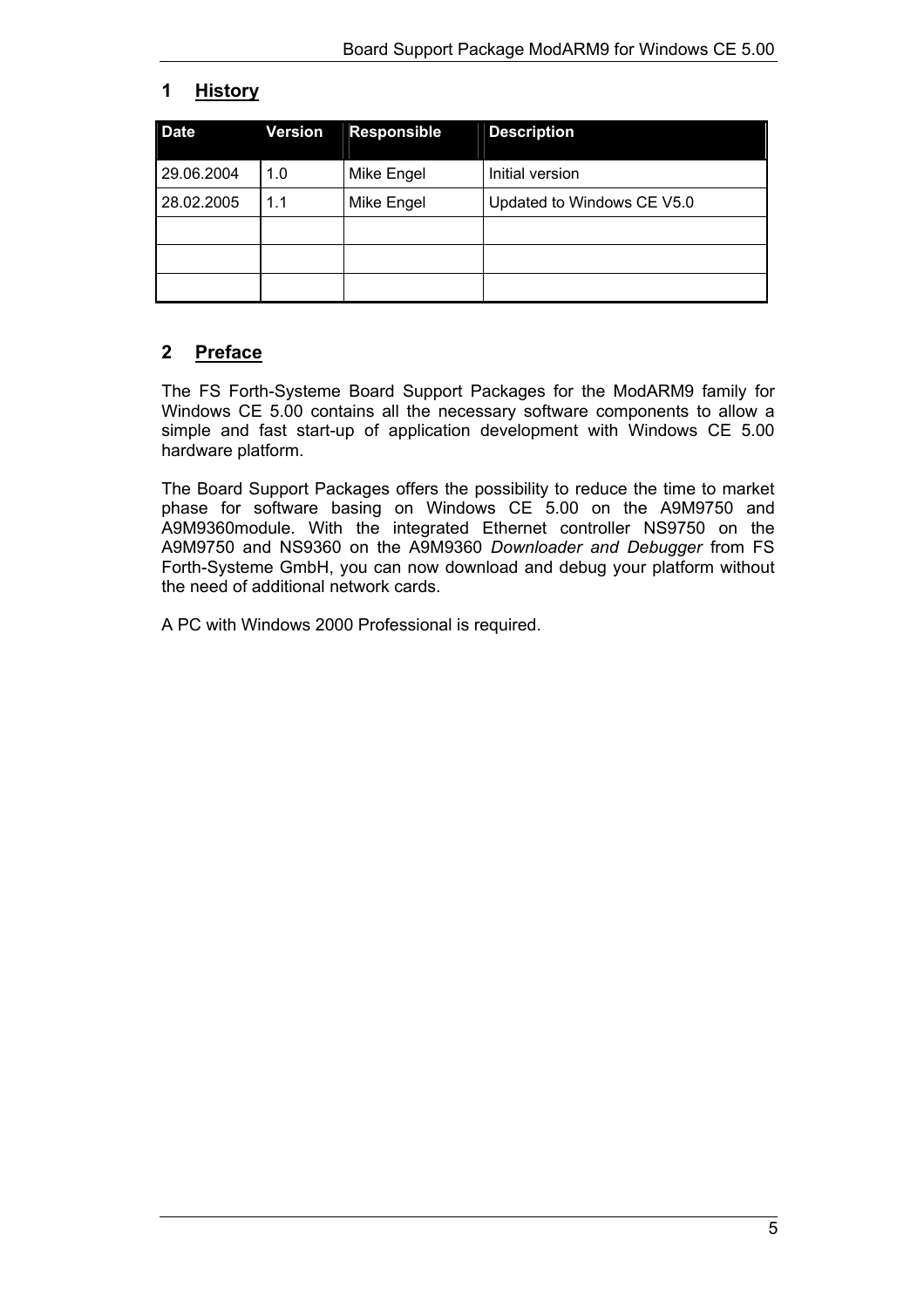# <span id="page-5-0"></span>**3 License Backround**

The BSP includes the full source code of all drivers and the boot loader. The source code is intended to be used internally only e.g. for modifications and debugging. Distribution of the source code and modifications based on it is prohibited.

There are no royalties for Windows CE images created with the BSP, running on hardware purchased from FS Forth-Systeme GmbH. There are royalties for images running on other hardware, not purchased from FS Forth-Systeme GmbH. Royalties accrue e.g. for boot loaders and drivers.

For detailed Information about Licensing and Royalties please contact FS Forth-Systeme GmbH.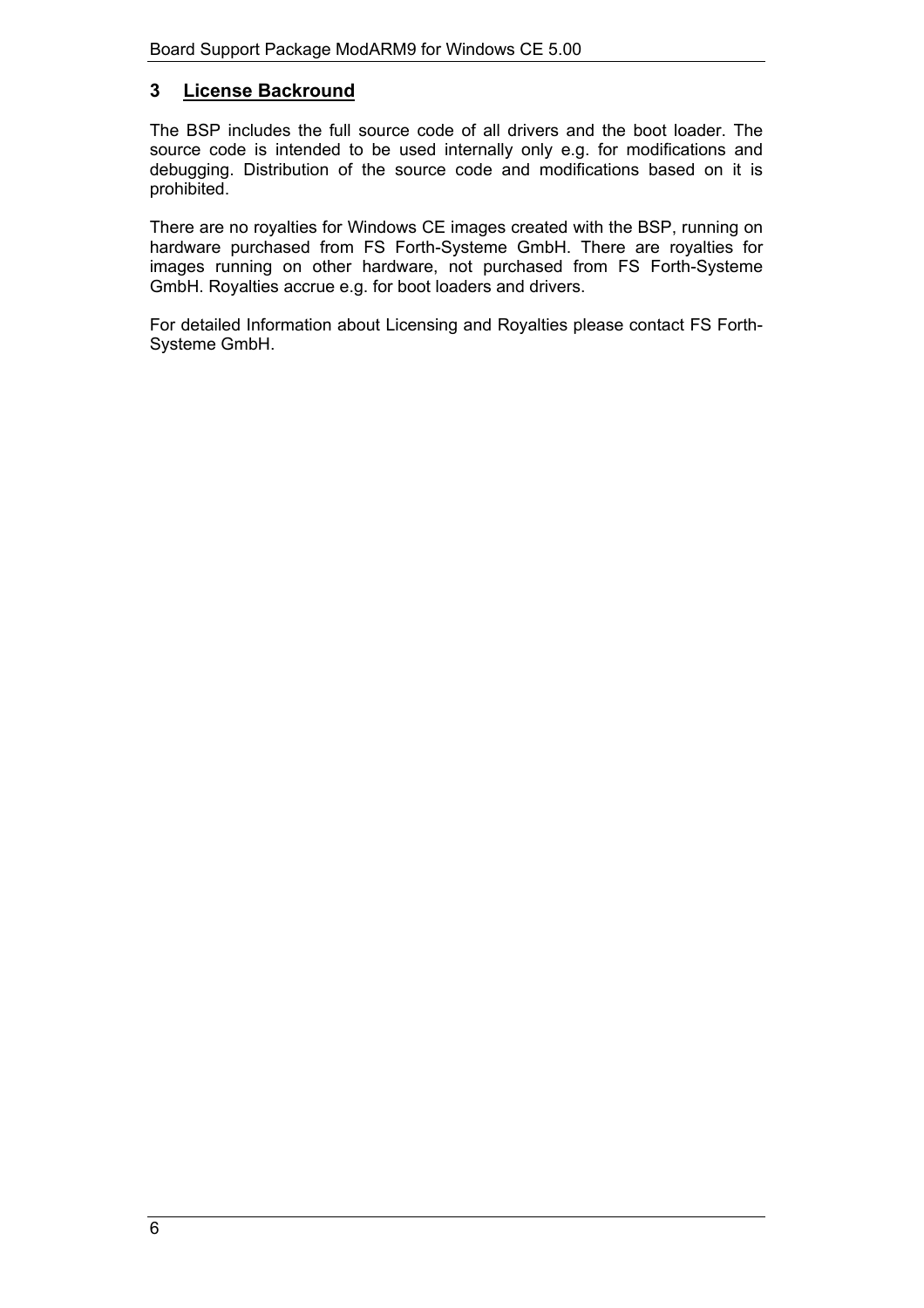# <span id="page-6-0"></span>**4 Contents of the CD**

The supplied CD contains all software and documentation you need to start your evaluation of Windows CE 5.00 on one of the ModARM9 platforms.

| <del>n</del> Bootloader | Boot loader binaries                                                                   |
|-------------------------|----------------------------------------------------------------------------------------|
| $\triangleright$ DOC    | Documentation                                                                          |
| r <sup>→</sup> GPIO     | Windows CE example that shows how GPIO accesses are<br>made from the operating system. |
| <b>□ Images</b>         | Windows CE kernel binaries and script files                                            |
| <b>P</b> OFEPacks       | Microsoft Quick Fix Engineering software updates for Windows<br>CE 5.00.               |
| $\triangleright$ SDK    | Contains the Software Development Kit for a sample platform.                           |
| <b>P</b> TFTP           | TFTP Server evaluation application for Windows.                                        |
| $\equiv$ A9M9xx0.msi    | Install file for the A9M9xx0 Board Support Package.                                    |
| install9xx0.bat<br>e.   | Batch process to install the platform BSP.                                             |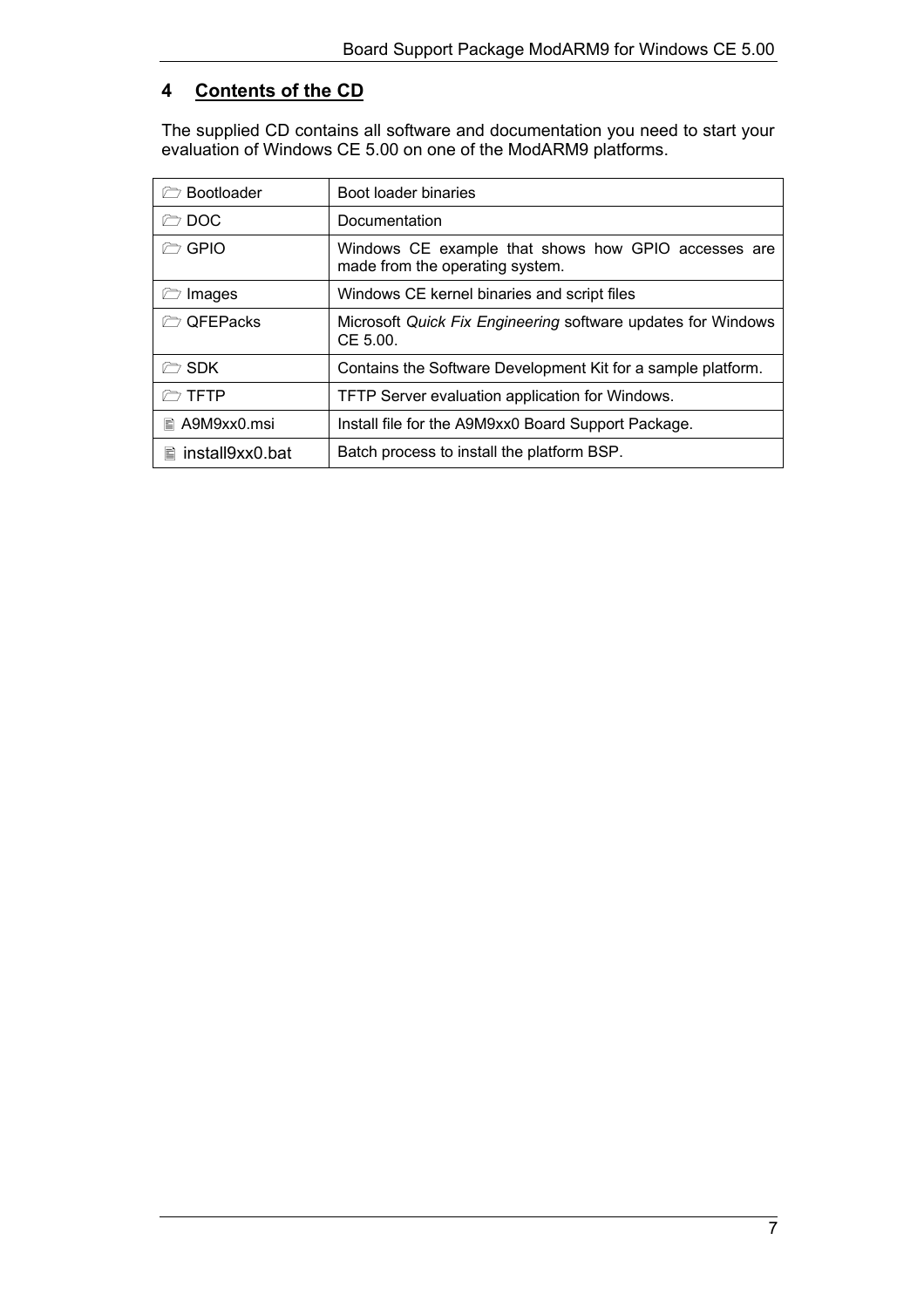# <span id="page-7-0"></span>**5 Installation of the Board Support Package**

First you have to install Microsoft Platform Builder 5.00 from the original Microsoft Windows CE 5.00 DVD.

Before installing the BSP, we have to make sure that Platform Builder is not running, and the environment variable \_WINCEROOT is set to the correct path<sup>[1](#page-7-1)</sup>. Open a DOS box and type:

```
set WINCEROOT=C:\WINCE500
```
(substitute C:\WINCE500 with the path to your Windows CE 5.00 installation directory)

Then change to the CD drive, which holds the provided CD-ROM, and call the batch file *install9xx0.bat* .



This will install first the QFE Packs (follow the screen instructions to install them).

Then it will install the corresponding BSP (a wizard will guide you through the install process).



The installation of the BSP will copy the following files and folders to your hard drive:

| <b>FILE/FOLDER</b>    | <b>PATH</b>                                   | <b>DESCRIPTION</b>         |
|-----------------------|-----------------------------------------------|----------------------------|
| 圁 A9M9xx0.CEC         | C:\Wince500\public\common\oak\<br>catalog\cec | WinCE 5.00 components file |
| $\rightarrow$ A9M9xx0 | % WINCEROOT%\Platform                         | Platform files and drivers |

where % WINCEROOT% is an environment variable of your system that stands for your Windows CE 5.00 root directory (Usually *C:\WINCE500*).

<span id="page-7-1"></span>**<sup>1</sup>**<br><sup>1</sup> If you have installed different versions of Windows CE this value can be incorrect.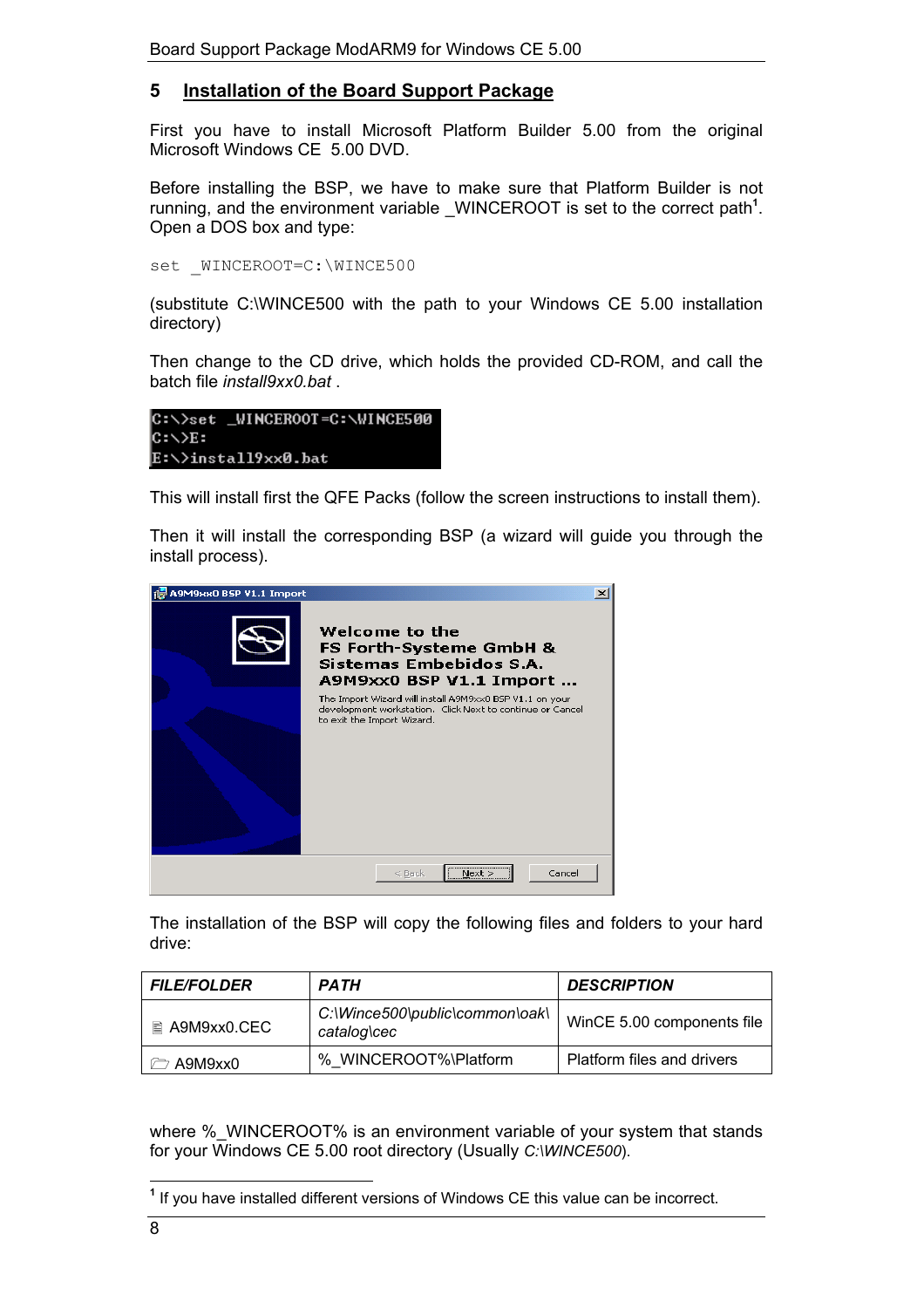## <span id="page-8-0"></span>**6 Creating a new platform**

From Platform Builder *File* menu, select *New Platform*.

A dialog will appear to enter the name of the project you want to do. Enter the name an select *Next*.

On the next screen all the available Board Support Packages (BSP) will appear. Select the *A9M9xx0* platform and click *Next*.

| <b>New Platform Wizard - Step 3</b>                                                                                              |                                                                                                                                                                                                |
|----------------------------------------------------------------------------------------------------------------------------------|------------------------------------------------------------------------------------------------------------------------------------------------------------------------------------------------|
| <b>Board Support Packages (BSPs)</b><br>A BSP contains a set of device drivers that are added to your OS design.                 |                                                                                                                                                                                                |
| Available BSPs:<br>A9M24X0: ARMV4I                                                                                               | Select one or more BSPs for your OS design.                                                                                                                                                    |
| ASMSXX0: ARMV4I<br>IAMD GEODE: X86<br>CEPC: X86<br>EMULATOR: X86<br>INTEL PXA27X DEV PLATFORM:ARMV4L<br>SAMSUNG SMDK2410: ARMV4I | A BSP for the A9M9750 and A9M9360<br>module. The platform uses the OS that is built<br>for the ARM v4 architecture and contains the<br>ARM instruction set with Thumb Interworking<br>enabled. |
|                                                                                                                                  | Note: Only BSPs supported by installed CPUs<br>are displayed in the list.                                                                                                                      |
| < Back                                                                                                                           | Cancel<br>Finish<br>Next                                                                                                                                                                       |

The next screen gives you the option to select an already made configuration for your platform or a personalized configuration. Select *Custom Configuration* so that you can choose only the components that you want in your final Windows CE kernel.

Then, type the name of your platform and click *Next*.



In the following steps  $(5 \sim 20)$  you can configure the components and programs that your final Windows CE image will contain.

No matter what you include, Platform Builder will add some components automatically in case they are needed.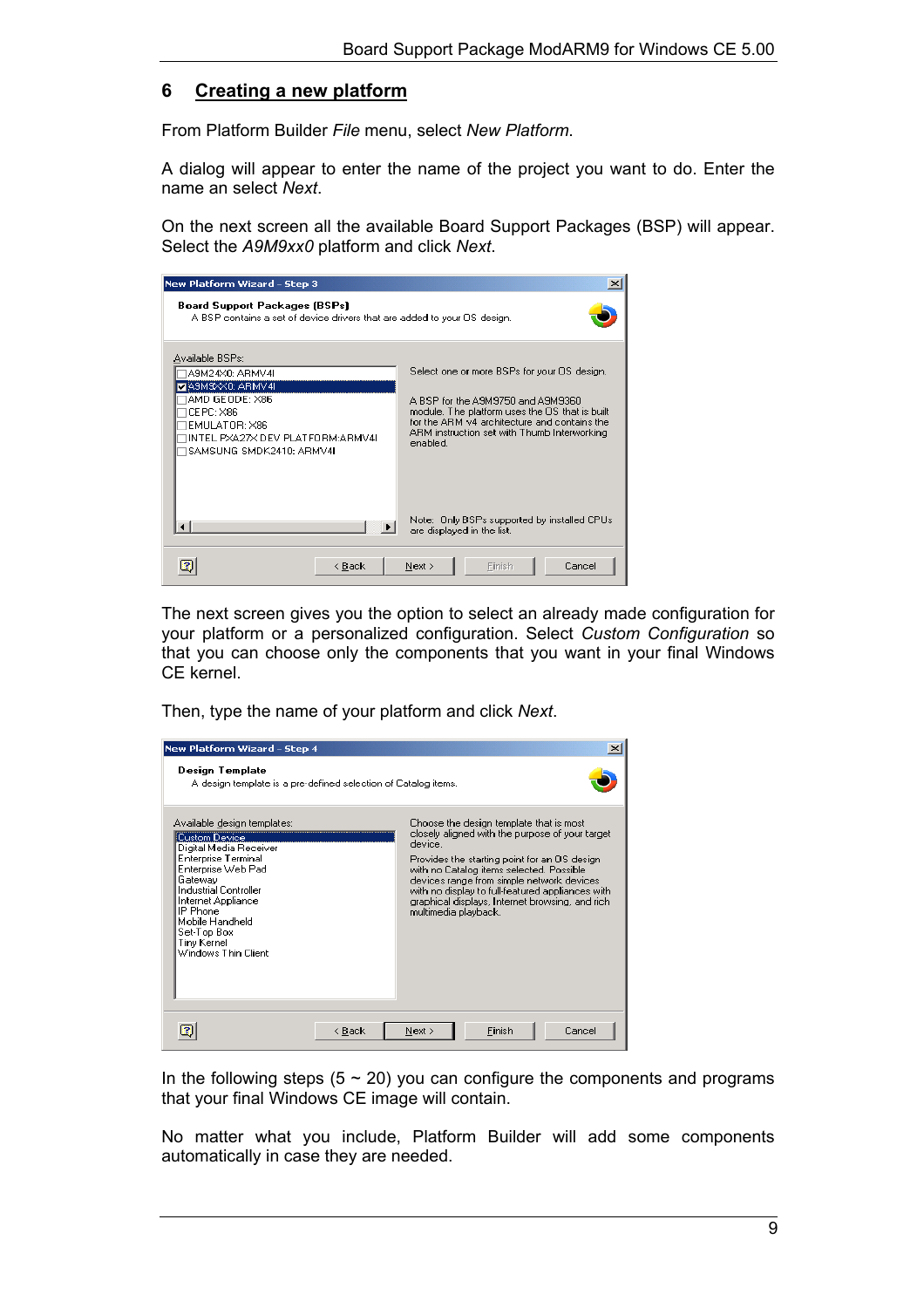As an example we will create a kernel for the A9M9750 development board with support for our hardware and we will include some server applications like a Telnet server for remote control of the device, an FTP server for uploading/downloading of files. The same steps have to be made for creating a A9M9360 platform project.

In step 5 you can include several Applications & Services Development components. Select under *.NET Compact Framework* the *OS Dependencies for .NET Compact Framework 1.0*.

| New Platform Wizard - Step 5                                                                                                                                                                                                                                                                                                                                                                                                                                                             | $\boldsymbol{\times}$ |
|------------------------------------------------------------------------------------------------------------------------------------------------------------------------------------------------------------------------------------------------------------------------------------------------------------------------------------------------------------------------------------------------------------------------------------------------------------------------------------------|-----------------------|
| Applications and Services Development                                                                                                                                                                                                                                                                                                                                                                                                                                                    |                       |
| Items:<br>OS Dependencies for .NET Compact<br>Microsoft Foundation Classes (MFC).<br>Framework 1.0<br>Object Exchange Protocol (OBEX)<br>$\overline{+}$<br>Pocket Outlook Object Model (POOM)<br>SOAP Toolkit<br>∓<br>Standard SDK for Windows CE<br>.NET Compact Framework.<br>▭<br>OS Dependencies for .NET Comp<br>↵<br>Smart Device Authentication Utility<br>.NET Compact Framework 1.0<br>SQL Server CE 2.0<br>XML<br>曱<br>Exchange Client<br>Estimated size of these items: 89 KB |                       |
| Finish<br>Next<br>< Back                                                                                                                                                                                                                                                                                                                                                                                                                                                                 | Cancel                |

With .NET Framework support application can be written with Visual Studio .NET 2003 for smart devices in Basic or C#.

 $\overline{\phantom{a}}$ 

In step 6 you can include various Applications – End User components. For our example we won't need any of these, so just click on *Next*.

In step 7 you can have support for the Core OS Services. Select *USB Host support* and *Display Support* Click on *Next*. If you want to make an image without display support, do not select the display component. You can also later remove it form the project if you which.

| New Platform Wizard - Step 7                                 | $\pmb{\times}$                       |  |
|--------------------------------------------------------------|--------------------------------------|--|
| Core OS Services                                             |                                      |  |
| Items:                                                       |                                      |  |
| <b>Battery Driver</b>                                        | USB HID Keyboard and Mouse           |  |
| Display Support<br>✔                                         |                                      |  |
| Serial Port Support                                          |                                      |  |
| Parallel Port Support<br>Internet Appliance (IABASE) Support |                                      |  |
| Notification LED Support                                     |                                      |  |
| <b>PNP Notifications</b>                                     |                                      |  |
| <b>USB Host Support</b><br>Fŀ                                |                                      |  |
| USB Human Input Device (HID) C<br>USB HID Keyboard and Mous  |                                      |  |
| USB HID Keyboard Only                                        |                                      |  |
| USB HID Mouse Only<br>$1 - 1 - 1$                            |                                      |  |
| ٠                                                            | Estimated size of these items: 89 KB |  |
|                                                              |                                      |  |
| 2<br>< Back                                                  | Finish<br>Cancel<br>Next             |  |
|                                                              |                                      |  |

The USB Host and Display Windows CE driver will be included. The registry keys to configure them are stored in the file: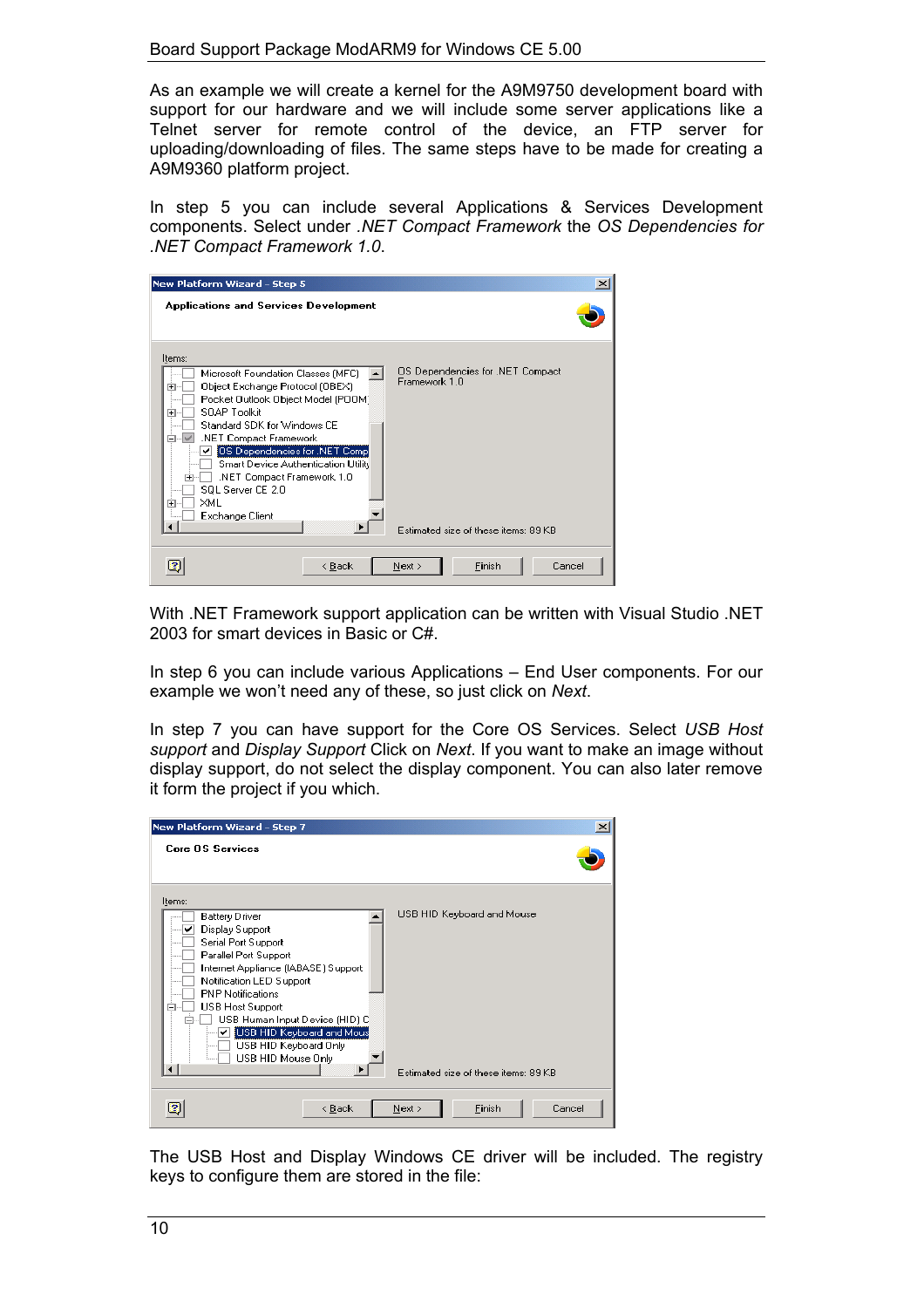#### *%\_WINCEROOT%\Platform\A9M90\Files\Platform.reg*

On step 8 you can select the Communication services and Networking. Under *Networking Features* select *Network Utilities (ipconfig, ping, …)* and *Windows Networking API/Redirect*. Under *Networking – Local Area Network (LAN)* you must include the *Wired Local Area Network (802.3, 802.5)* to have support for your Ethernet interface. Under *Servers* select *Telnet Server* and *FTP Server*. With the Telnet Server you will be able to connect to the Windows CE device shell from anywhere in your network.

| New Platform Wizard - Step 8                                                                                                                                                                                                                                                                                                                                | $\times$                              |
|-------------------------------------------------------------------------------------------------------------------------------------------------------------------------------------------------------------------------------------------------------------------------------------------------------------------------------------------------------------|---------------------------------------|
| <b>Communication Services and Networking</b>                                                                                                                                                                                                                                                                                                                |                                       |
| Items:<br>Networking Features<br>$\boxed{+}$<br>Networking - Local Area Network (LAN)<br>Fŀ<br>Native Wi-Fi WLAN Access Point Corl<br>Native Wi-Fi WLAN STA<br>✔ Wired Local Area Network [802.3, 80]<br>Wireless LAN (802.11) STA - Automal<br>Networking - Personal Area Network (PAN<br>曱<br>Networking - Wide Area Network (WAN).<br>中<br>Servers<br>Ĥŀ | <b>Telnet Server</b>                  |
| $\overline{\phantom{a}}$                                                                                                                                                                                                                                                                                                                                    | Estimated size of these items: 165 KB |
| < Back                                                                                                                                                                                                                                                                                                                                                      | Finish<br>Cancel<br>Next >            |

Some registry information have been included for the FTP and the TELNET servers in the file:

*%\_WINCEROOT%\Platform\A9M9xx0\Files\Platform.reg*.

```
; TELNET SERVER 
[HKEY_LOCAL_MACHINE\COMM\TELNETD] 
        "IsEnabled"=dword:1 
       "UseAuthentication"=dword:0 ;Don't use authentication 
; FTP SERVER 
[HKEY_LOCAL_MACHINE\COMM\FTPD] 
       "IsEnabled"=dword:1 
       "UseAuthentication"=dword:0 ;Don't use authentication 
       "AllowAnonymous"=dword:1 ;Allow anonymous login 
       "AllowAnonymousUpload"=dword:1 ;Allow anonymous upload of files 
      "Definition=""\n""
<br>
;Root directory
```
**WARNING**: These registry keys give you complete access to your target via TELNET and FTP, for demonstration purposes. In order to preserve the security of your targets, change these registry keys by enabling the *UseAuthentication* key and adding a list of allowed users**<sup>2</sup>** [.](#page-10-0)

On step 9 you can select parts of the Device Management. Click *Next*.

In order to have support for the any storage device used on you platform, you must include the support for the *FAT File System*, under *Storage Manager*, on step 10.

<span id="page-10-0"></span>**2** For more information about security, read the chapter *Telnet Server Authentication and Security Considerations* of Windows CE on-line help.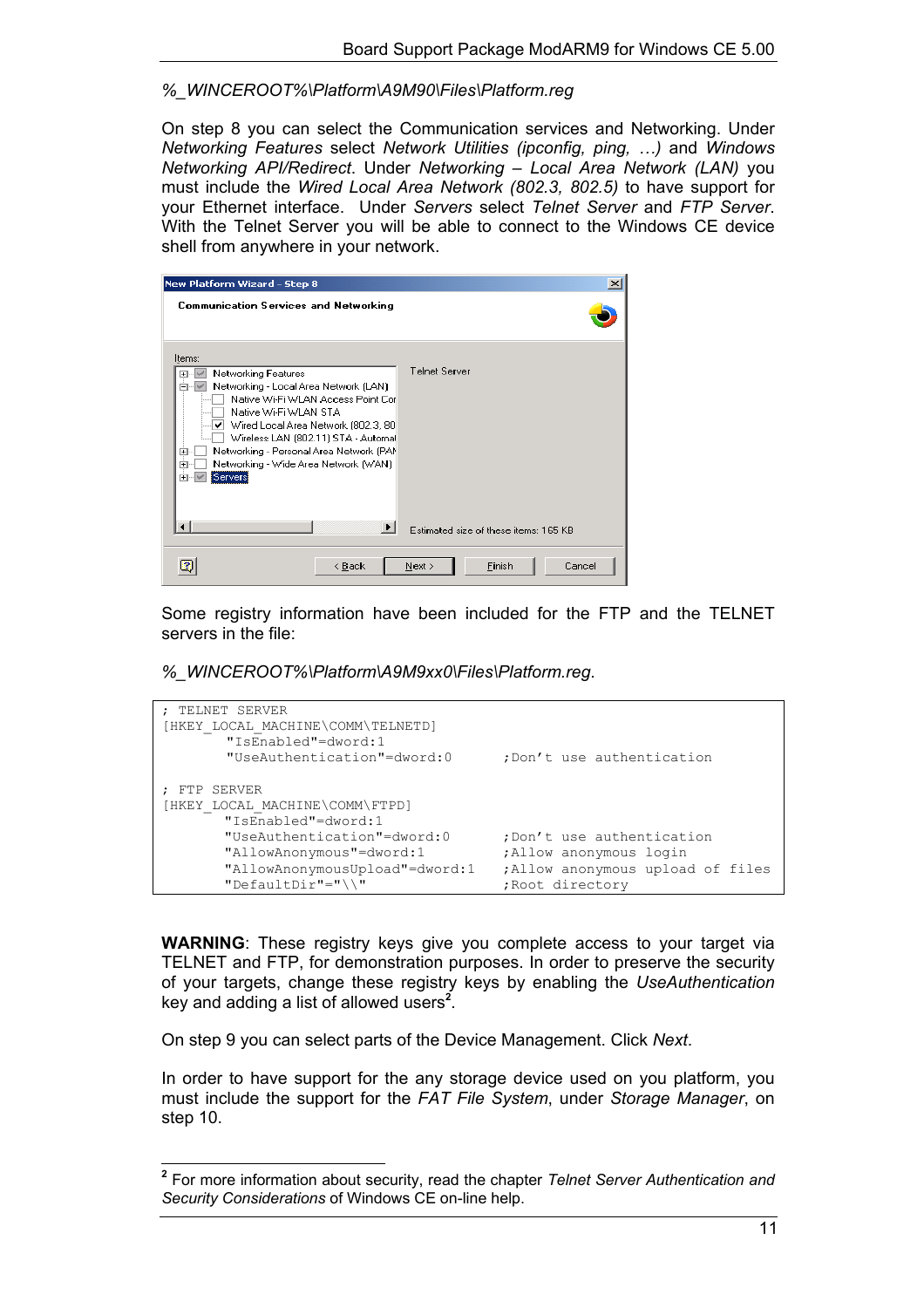| New Platform Wizard - Step 10                                                                                                                                                                                                                                                                                                                                                                                                                  | $\mathsf{x}$ |
|------------------------------------------------------------------------------------------------------------------------------------------------------------------------------------------------------------------------------------------------------------------------------------------------------------------------------------------------------------------------------------------------------------------------------------------------|--------------|
| File Systems and Data Store                                                                                                                                                                                                                                                                                                                                                                                                                    |              |
| Items:<br><b>FAT File System</b><br>Compression<br>Database Support<br>File and Database Replication (Choosi<br>Fŀ<br>File System - Internal (Choose 1)<br>ஈ<br>Registry Storage (Choose 1)<br>曱<br>Storage Manager<br>o.<br>Binary Rom Image File System<br>Storage Manager Control Panel Ar<br>EDB Database Engine<br><b>Partition Driver</b><br>CD/UDFS File System<br><b>FAT File System</b><br>◡<br>Estimated size of these items: 229 KB |              |
| Finish<br>Cancel<br>< Back<br>Next >                                                                                                                                                                                                                                                                                                                                                                                                           |              |

On step 11 you can select support for fonts. Click *Next*.

On step 12 you can select support the different languages. Click *Next*.

On step 13 you can select support for Internet Client Services. Click *Next*.

On step 14 you can select Graphics and Multimedia Technologies. Click *Next*.

On step 15 you can select Security. Click *Next*.

On step 16 select the from *Shell* the *Command shell, Standard Shell* and A*YGShell API Set*. From the *User Interface* the *Network User Interface, Quarter VGA Resources* and from *Software Input Panel* the *Software-Base Input Panel* and the *SIP for Small Screen.*

| New Platform Wizard - Step 16                                                                                                                                                                                                                                                                                                                   | $\vert x \vert$ |
|-------------------------------------------------------------------------------------------------------------------------------------------------------------------------------------------------------------------------------------------------------------------------------------------------------------------------------------------------|-----------------|
| Shell and User Interface                                                                                                                                                                                                                                                                                                                        |                 |
| Items:<br>SIP for Small Screens<br>Graphics, Windowing and Events<br>$\overline{+}\cdots$<br>Shell<br><b>+</b> +<br>User Interface<br>Ė⊡√<br>Accessibility<br>Common Dialog Support<br>Controls Option B<br>Control Panel Applets<br>Customizable III<br>中<br>Menu Tool Tip<br>Mouse<br>Network User Interface<br>◡<br><b>Overlapping Menus</b> |                 |
| Estimated size of these items: 777 KB                                                                                                                                                                                                                                                                                                           |                 |
| Finish<br>$\leq$ $B$ ack<br>Cancel<br>$N$ ext >                                                                                                                                                                                                                                                                                                 |                 |

On step 17 you can select Error Reporting. Click *Next*.

On step 18 you can select Voice over IP Phone Services. Click *Next*.

After this step, some help information may appear to warn you about security issues on your platform. Read this information carefully.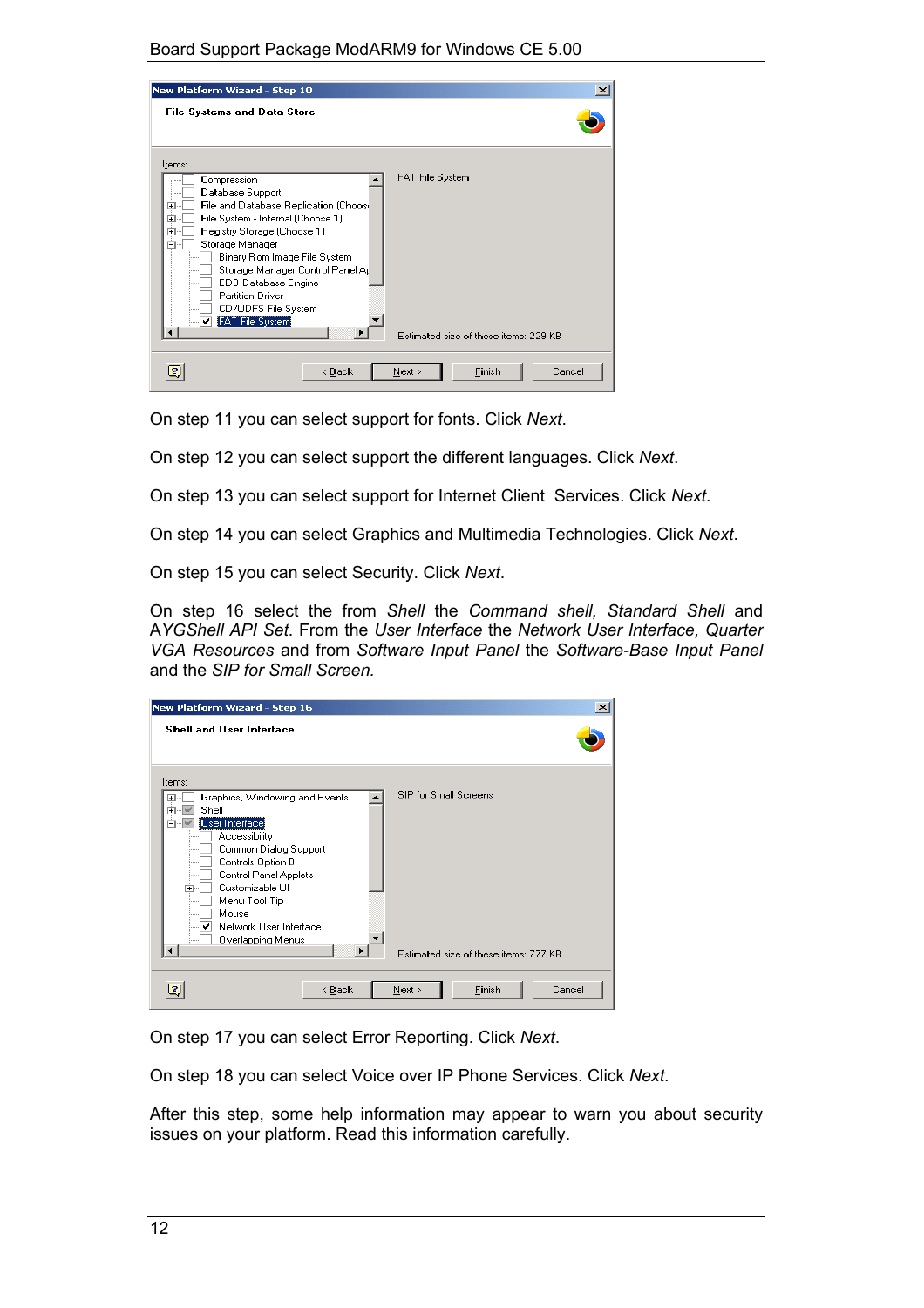

If you enable the checkbox "Notification acknowledged" you won't be warned again about this security issue. If you leave it as it is you will be reminded about this security warning. You can leave it unchecked.

After completion of the final step, click on *Finish*.



You will see the features of your platform on the Platform window (left side of Platform Builder). Also, in the catalog window (right side) you can see the components of the A9M9xx0 module in the *Third Party* folder under *BSP*.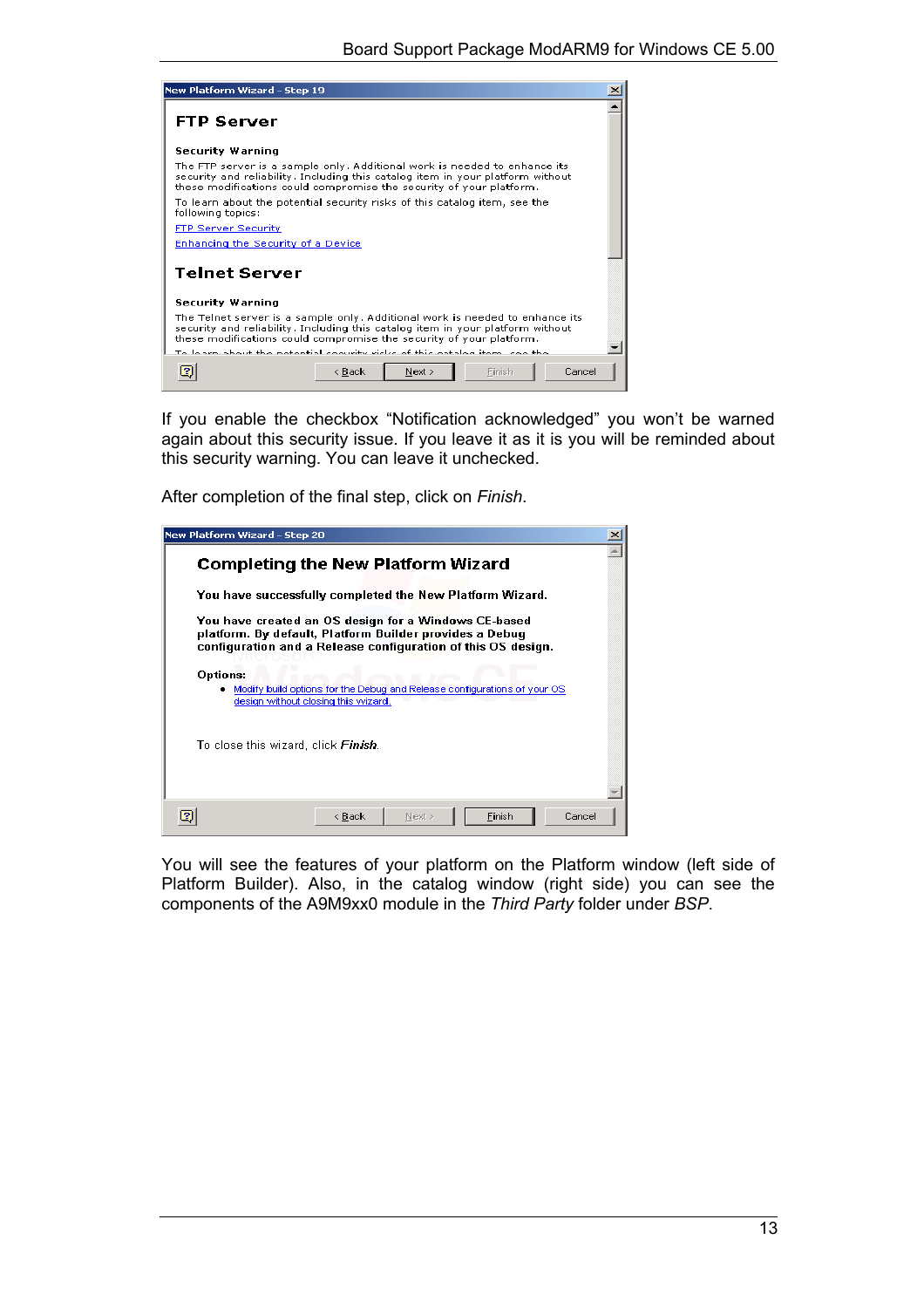<span id="page-13-0"></span>

To build a platform for a NetSilicon CPU, it is necessary to select the CPU you want to build the kernel for. If no CPU is selected the Platform Builder will ask for the a CPU type.

If in some cases not all drivers of the platform are shown in the OSDesignView add them manually from the catalog. Than select from the catalog under *Platform Manager* the *Platform Manager* component. This is necessary if you want to use application debugging and the remote tools for a release kernel.

# **6.1 Platform settings**

Before compiling the kernel, it is important to understand the different settings that we can change in the platform. Go to *Platform* menu and click on *Settings…*

# **6.1.0 Build options**

These are the build options of your platform. For a *Release[3](#page-13-1)* platform, only a few things are enabled by default (*Target Control Support, Eboot space in memory* and *KITL*). For a *Debug* version, also the *Full Kernel mode* and the *Kernel Debugger* are enabled.

# **6.1.1 Language settings**

Under the *Locale* tab, you can select the locales that your platform will support and the default language of your image.

The locales include information about currency formats, date and time formats, etc. specific to each country.

<span id="page-13-1"></span>**3** The *Release* version will create a smaller kernel but won't include information for debugging.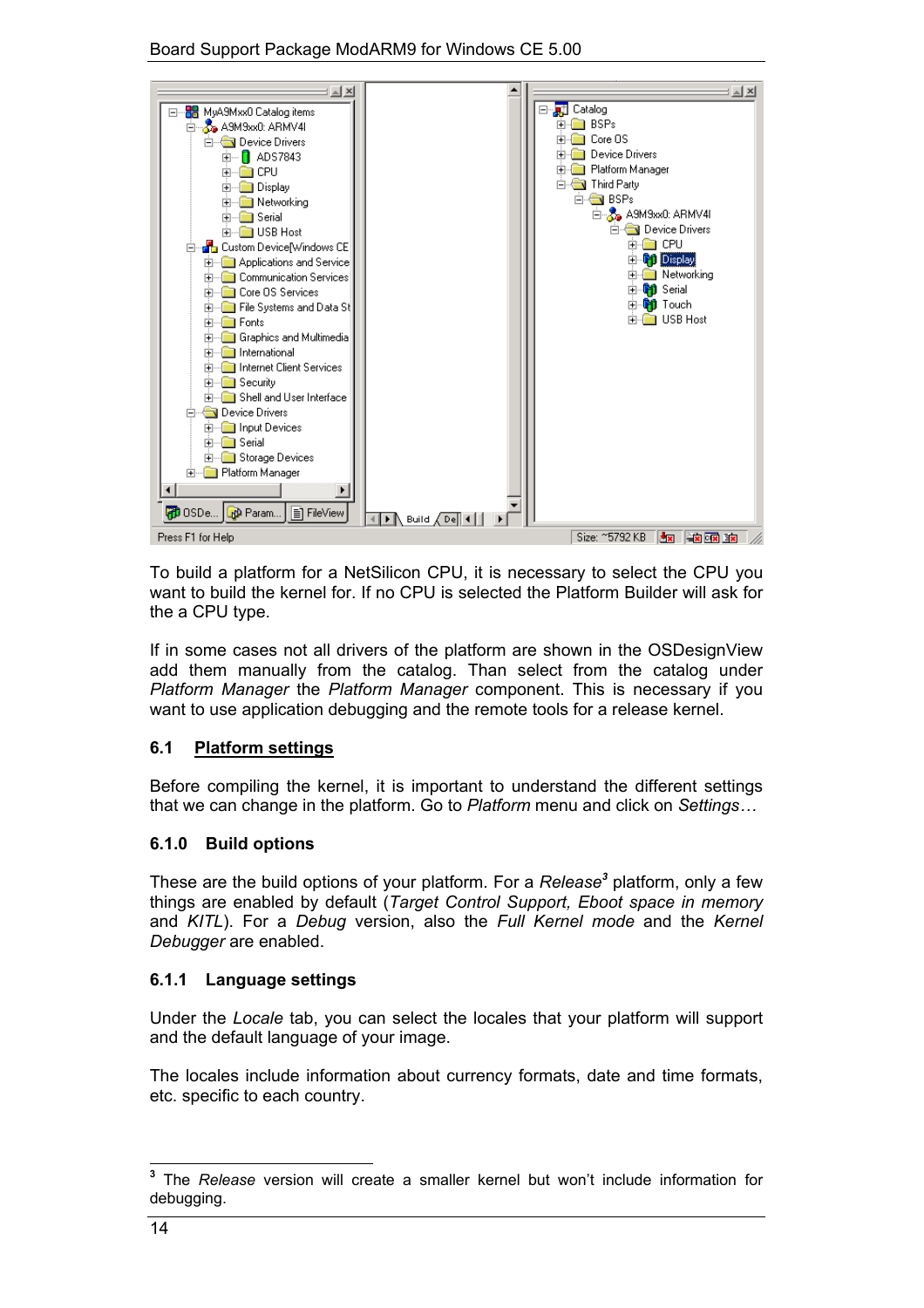<span id="page-14-0"></span>The default language specifies the language of the Windows CE user interface (buttons, menus, windows, etc.). For our example select *English US* because otherwise you will not see the links to some programs in your start menu.

## **6.1.2 Environment Variables**

The platform has several environment variables. Environment variables allow you to configure your platform and drivers. Some settings are made in the A9Mxx0.bat file in the platform root directory. Others are set by each component and can be seen at:

*C:\Wince500\public\common\oak\catalog\cec\A9M9xx0.cec* 

They will exclude the PCI bus and PCMCIA components, since they are not part of the A9M9360. The A9M9750 contains PCI support , when BSP\_NOPCIBUS=.

In addition, each driver contains its own environment variables.

The LCD driver has one variables:

BSP\_DISPLAY\_NS\_LCD=1

These variables allows the registry information for the LCD (platform.reg) to be merged in the registry. If you set BSP\_DISPLAY\_NS\_LCD=, the registry keys of the display won't be included into the registry.

The Network driver LANNS9750 has some variables:

BSP\_LANNS9XX0=1 BSP\_IP2REG=1

These variables will help building the correct registry information for the driver. By setting the variable, BSP\_LANNS9XX0= , the Ethernet debugger will be used. The IP2REG is a small program that reads some information passed by U-boot to reconfigure the Ethernet settings of the NDIS driver. If you want to use the registry settings of the Ethernet driver set in platform.reg, than switch of this variable.

The serial driver (COM1) has one variable:

BSP\_NOSERIAL=

Each serial driver instance has his own variable to include the corresponding registry settings into the image. By setting the variable, BSP\_NOSERIAL=1, the serial driver is excluded.

The USB Host driver has two variables:

BSP\_NOUSB= BSP\_USB\_NSOHCI=1

To exclude only the USB Host driver, but not the USB support, set BSP\_USB\_NSOHCI=. When you want to exclude the USB support form your kernel, set BSP NOUSB=1. This will exclude all USB class drivers, like keyboard, mouse etc.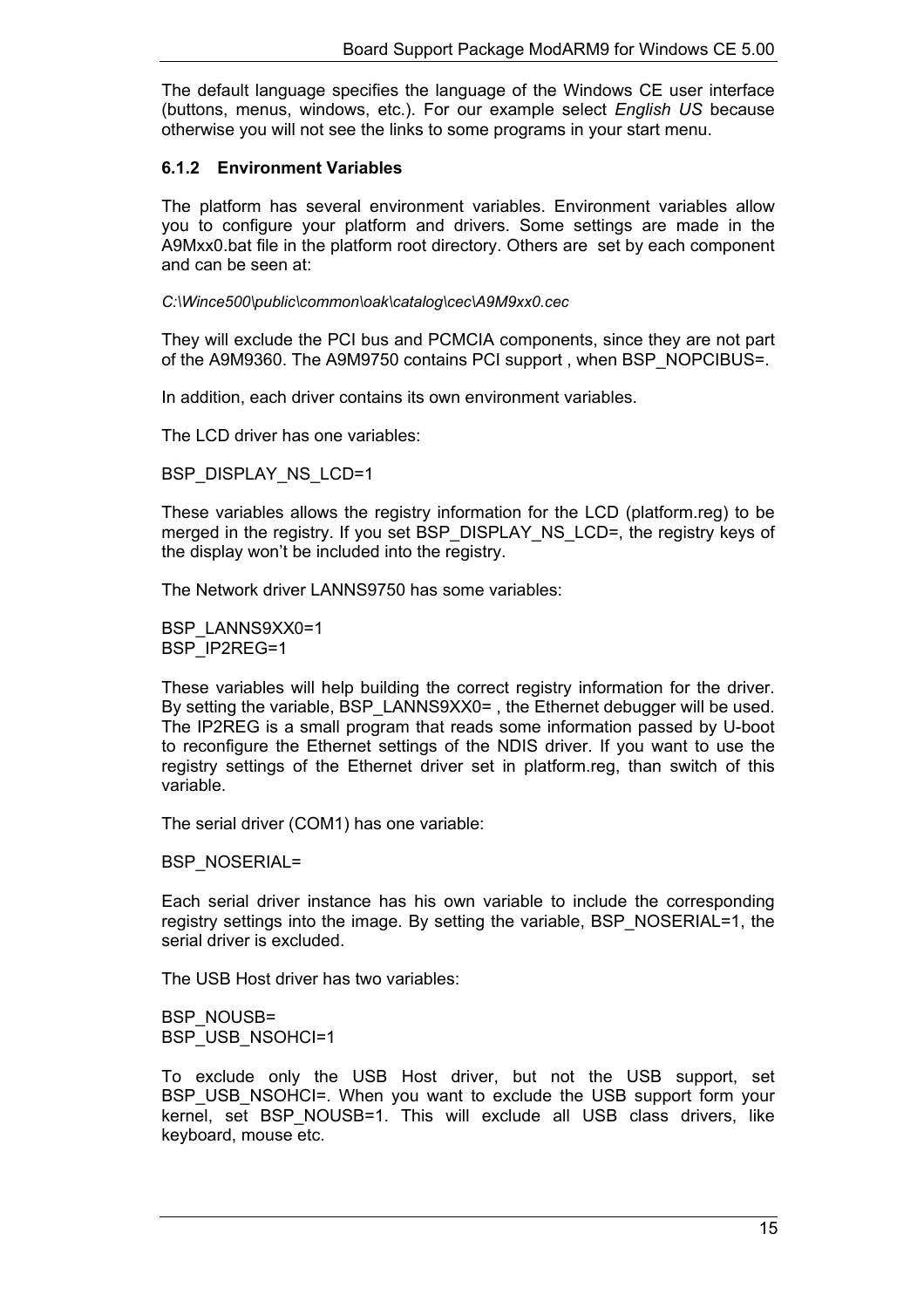<span id="page-15-0"></span>The Touch driver has one variable:

BSP\_NOTOUCH=

To exclude the touch driver from the Kernel, set BSP\_NOTOUCH=1. This will remove all registry entries and the BIB file entries for the driver.

# **6.2 Include virtual Keyboard**

If it is necessary to have a software keyboard, Windows CE already has one. The virtual keyboard gives users the possibility, that do not have an real keyboard interface, to enter characters or fill in forms, etc.

To include the keyboard into your platform open the catalog on *Core OS > Shell and User Interface > User Interface > Software Input Panel*. Just right click on *Software-based Input Panel* and then click *Add to Platform.* 



On the catalog in the *Software-based Input Panel (SIP)* select one of the two software keyboards, either small or large and add it to your platform. When you select the *Software-based Input Panel* one of the virtual keyboard is added automatically. Then simply changed it to the one you would like to be in your project.



The Input Method Selection Sample Application (Sipselect) code has been made into an integral part of the shell. This means that the Sipselect component no longer appears as an separate application. The Sipselect code is still available in the Samples folder.

# *%\_WINCEROOT%\public\common\sdk\samples\sipselect*

The SIP icon itself is now moved and is in the taskbar, which is reserved for the shell.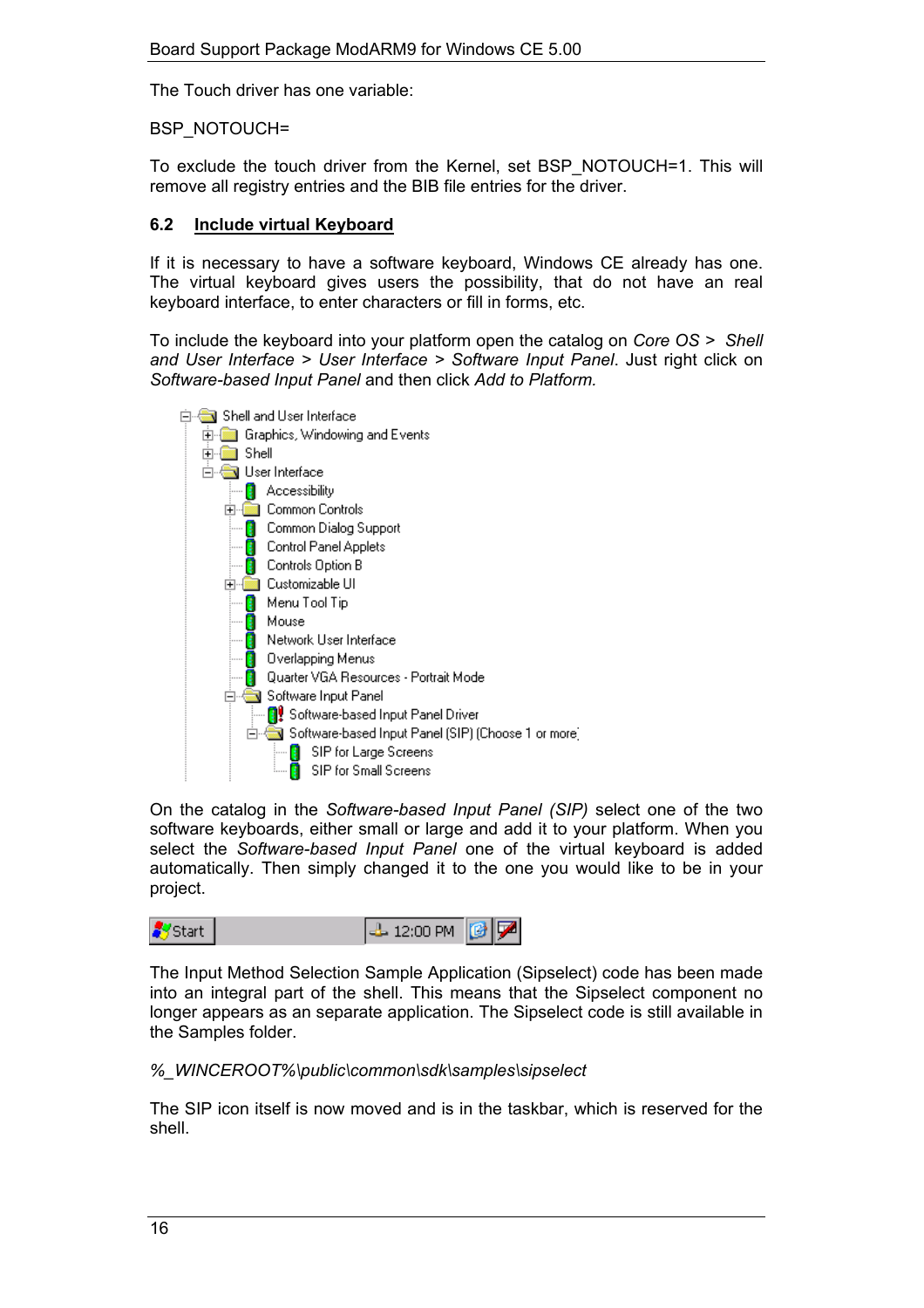## <span id="page-16-0"></span>**6.3 Including USB HID keyboard support**

When USB Host support is selected for mouse and keyboard, a keyboard driver needs to be included into the project. This is necessary that Windows CE can generate the virtual key messages. To achieve this we will use a standard Windows CE keyboard driver.

From the catalog view move to *Device Driver\input Devices\Keyboard/Mouse* and select the *NOP (Stub) Keyboard* layout for the project.



The Stub keyboard driver has the basic functions to receive the scan code of a key and map it a character and virtual key code. By selecting *Add-to-Platform* the component will be included into the project.

#### **6.4 Building the Platform**

You can now proceed to compile the *Release* or *Debug* version of your platform. For a first example, select a *Release* version.



Go to the *Build OS* menu and select *Sysgen*. When ever you add or remove components you should do this step or at the first time you build your project. You can make these modifications and build the kernel without do so, but than your kernel will not include them.

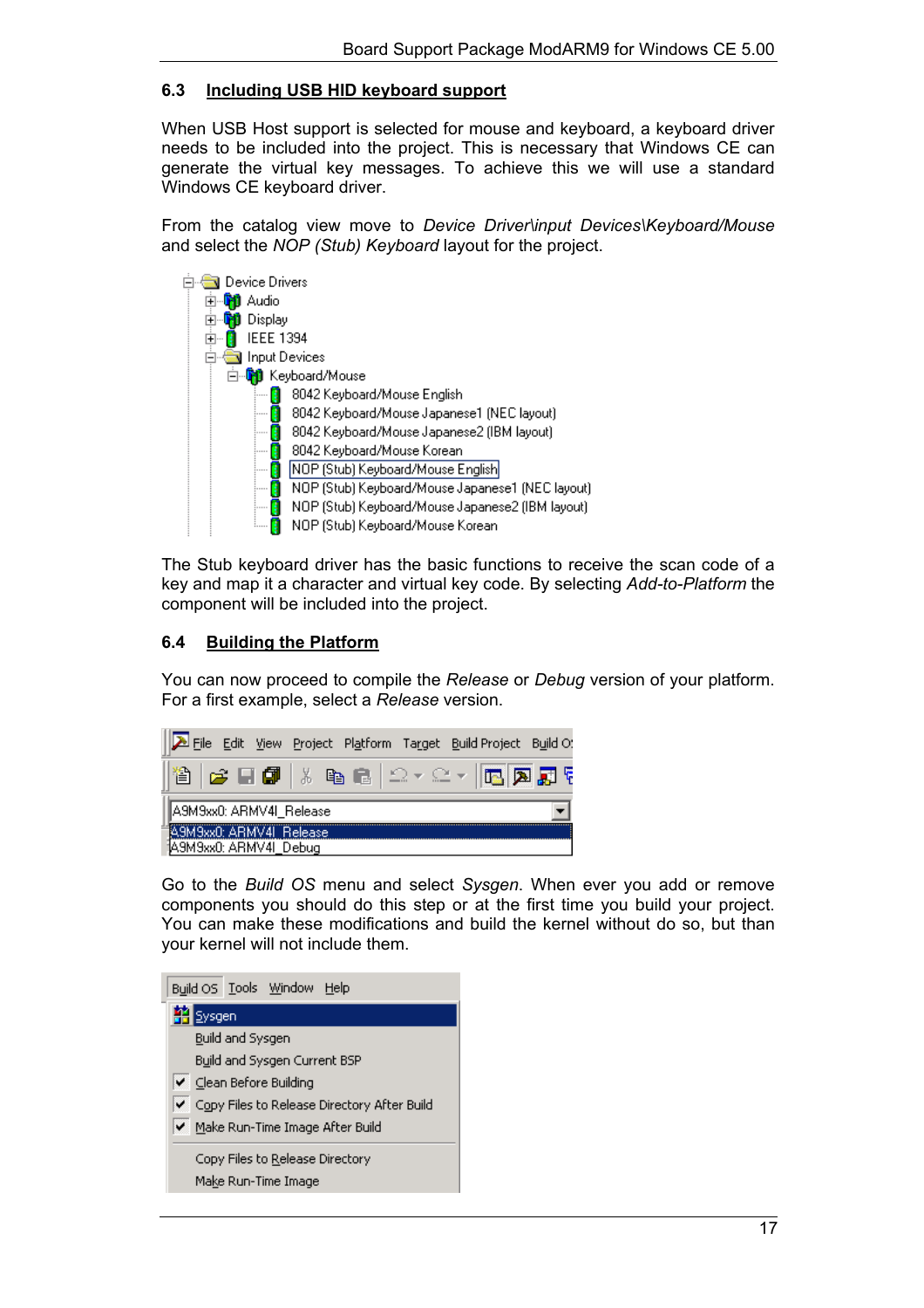<span id="page-17-0"></span>Set in the *Build OS* menu the *Clean Before Building*, this clean all object files and always rebuilt all your drivers.

The build process takes several minutes, depending on the number of components you have included and the speed of your working PC.

| Start 00833000 Len 00004f7c                                                                       |  |
|---------------------------------------------------------------------------------------------------|--|
| Start 00838000 Len 00000010                                                                       |  |
| Start 00839000 Len 00001fe8                                                                       |  |
| Start 0083b000 Len 00019048                                                                       |  |
| Start 00855000 Len 0000a010                                                                       |  |
| Start 00860000 Len 00022ee0                                                                       |  |
| Start 00882ee0 Len 00038380                                                                       |  |
| Start 008bb260 Len 0003d520                                                                       |  |
| Start 008f8780 Len 0002302c                                                                       |  |
| Start 0091b7ac Len 00000054                                                                       |  |
| Start 0091b800 Len 00001148                                                                       |  |
| Creating rom file D:\WINCE500\PBWorkspaces\MvA9Mxx0\RelDir\A9M9xx0 ARMV4I Release\NK.nb0          |  |
| Done!                                                                                             |  |
| makeimg: Check for D:\WINCE500\PBWorkspaces\MvA9Mxx0\RelDir\A9M9xx0 ARMV4I Release\PostRomImage.b |  |
| makeimg: Check for D:\WINCE500\PBWorkspaces\MvA9Mxx0\RelDir\A9M9xx0 ARMV4I Release\PostMakeImg.ba |  |
| makeimg: Change directory to D:\WINCE500.                                                         |  |
| makeimg: run command: cmd /C D:\WINCE500\public\common\oak\misc\pbpostmakeimg                     |  |
|                                                                                                   |  |
| $MyA9Mxx0 - 0 error(s)$ , 0 warning(s)                                                            |  |
|                                                                                                   |  |
|                                                                                                   |  |
|                                                                                                   |  |
| Build $\&$ Debug $\&$ Log $\&$ Find in Files 1 $\&$ Find in $\ \cdot\ $                           |  |
| Ln 1217, Col 1 HBEC ICOL IOVB IREAD   Size: ~5792 KB   米國   全動反動 3動                               |  |

After successful compilation**[4](#page-17-1)** , the Windows CE image (a file called NK.BIN/NK.NB0) can be found in:

*\%\_WINCEROOT%\PBWorkSpaces\YourPlatformName\RelDir\* 

*A9M9xx0ARM4VIRelease\ A9M9xx0ARM4VIDebug\*

The size of the kernel image and the RAM size can be changed and configured in the *config.bib* file.

For changes made in the A9Mxx0 folder you only need to use the *Build and Sysgen Current BSP* menu item from the *Build OS* menu. It will recompile all sources in the platform folder and copy them to your project folder.

# **6.5 Modify CONFIG.BIB**

If your kernel image will be bigger than the configuration made in config.bib you have to adjust the size. The default is made for a 16MB RAM module. Both sizes, the Kernel and RAM section, together should never exceed the memory size of the module.

The following example will make it a little bit clearer. We assume 32MB of total module RAM and a Kernel of 14MB. The config.bib settings should look like this.

#define NKSTART 88200000 ; This is always the start point

#define NKLEN 00E00000 ; 14MB

#define RAMSTART 89000000 ; start of RAM section for object/application

#define RAMLEN 01000000 ; 16MB

You can also specify a smaller amount of RAM and a function inside the kernel will look for the rest of RAM available on the target.

<span id="page-17-1"></span>**4** You may see some warnings that are due to Windows CE 5.00 fixing of some DLLs that use the style from older versions.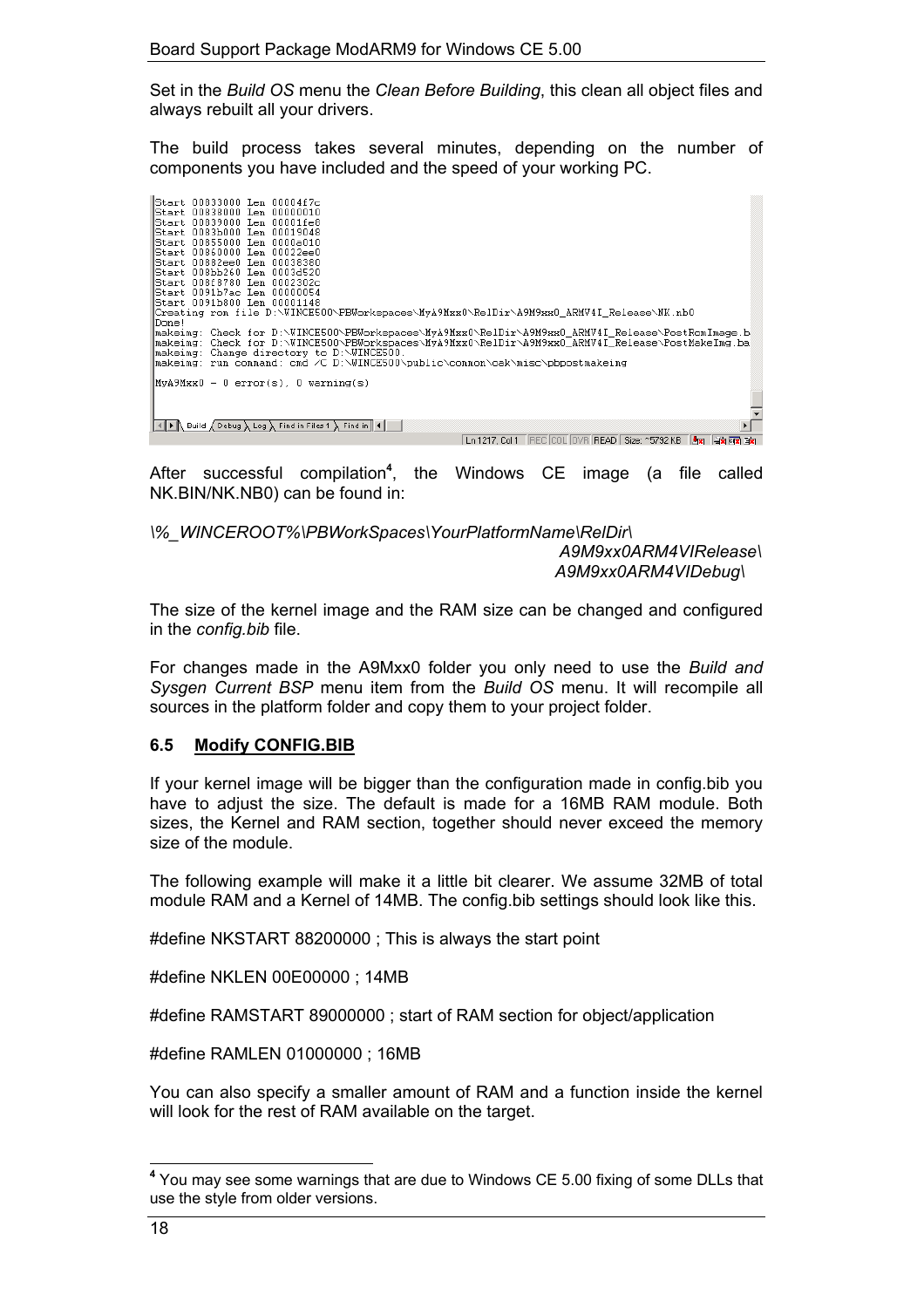# <span id="page-18-0"></span>**7 Download of the image to the target**

# **7.1 U-Boot**

A universal boot loader was adapted by FS Forth-Systeme GmbH for the ModARM9 family. The boot loader is capable to download Windows CE via Ethernet to the target or start a Windows CE out of the NAND Flash.

When U-Boot is launched, it configures the serial console and loads the EEPROM settings as environment variables. If no EEPROM is defined as yet on the A9M9750, standard values are compiled in are used. If the environment variable *bootcmd* is defined, it executes these commands (autoboot feature) after *bootdelay* seconds, otherwise the shell is displayed. The automatically booting can be interrupted by pressing a key to display the shell, too.

U-Boot can also retrieve these images from Ethernet ( command "tftp" ). The MMU is not set up by U-Boot, therefore all memory addresses used by U-Boot are physical addresses.

Ethernet is only configured and enabled while doing network accesses ("tftp"), a ping from the host to the target running U-Boot will fail.

A boot loader version installed in the shipped target can be found on the shipped CD in the *Bootloader* folder.

To copy the boot loader into Flash use the FS Forth-Systeme JTAG Booster. For more information please refer to the JTAG Booster documentation and the chapter 8.7 in this documentation. The target will come with a preinstalled U-Boot.

The boot loader will be located at the first sector of the onboard Flash. After termination of the installation with a reset the boot loader should send some information over the serial port.

Use a terminal program, like HyperTerminal, with the configuration **3840/8/N/1**. The U-Boot has a console interface that will allow to make the necessary configuration.

# **7.2 Abilities**

- Download Kernel images using on board NS9750 Ethernet controller.
- Download Kernel images using on board NS9360 Ethernet controller.
- Enable debugging over Ethernet.
- Configuration of the target system.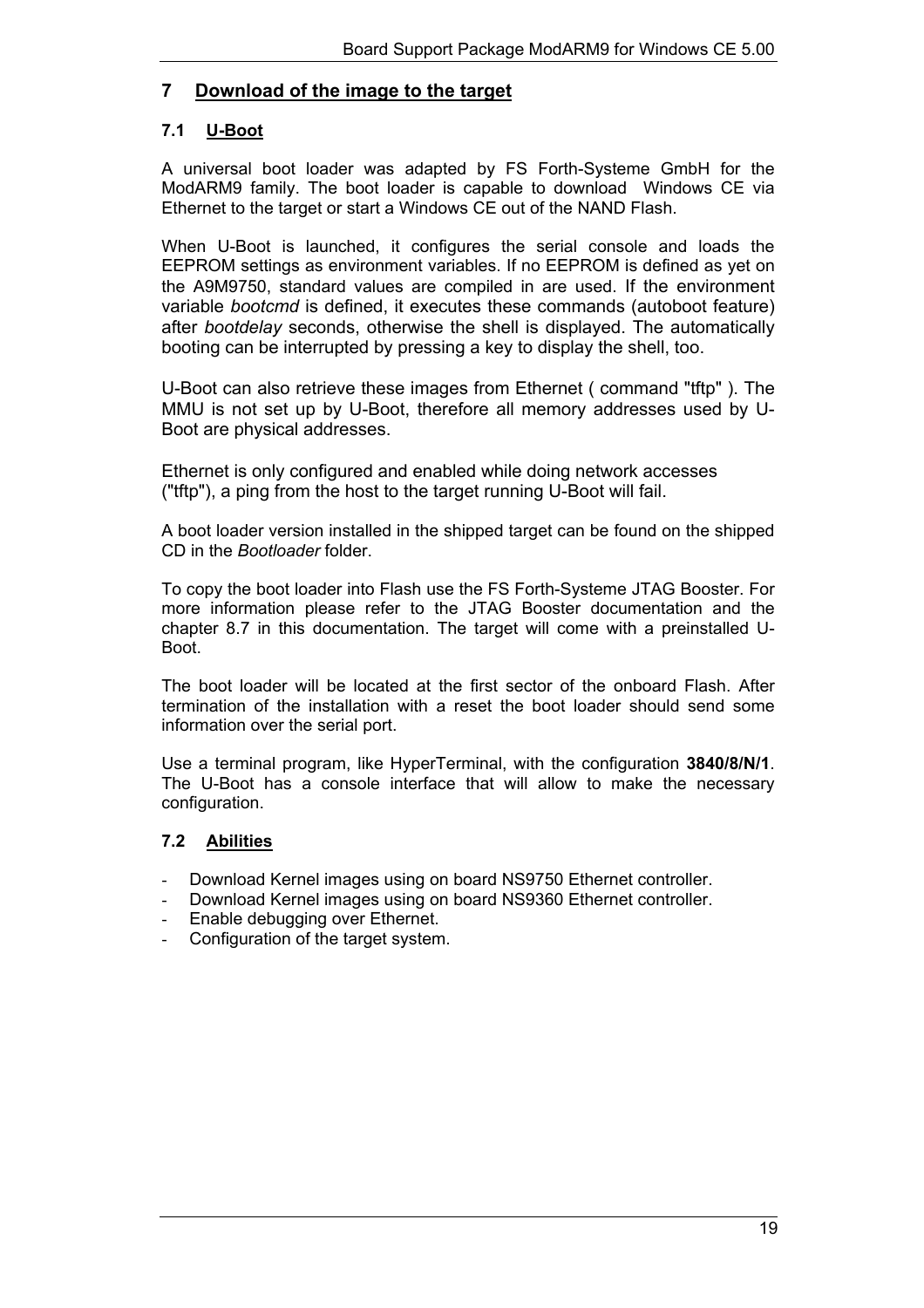# <span id="page-19-0"></span>**7.3 U-Boot Options**

The boot loader has various configuration commands. To view the commands type *help* on your terminal program. For more detailed information of each command type *help <command>*.

Download commands to download a release version:

```
setenv ipaddr 192.168.50.55 -> IP address for download
setenv serverip 192.168.50.190 \rightarrow IP address of the host PC<br>mw 8800 0 16 \rightarrow clean boot args area
mw 8800 0 16 -> clean boot args area<br>mw 8858 0x3B32A8C0 -> IP address Windows CI
mw 8858 0x3B32A8C0 -> IP address Windows CE target<br>mw 885C 0x00FFFFFFF -> Network mask of target
mw 885C 0x00FFFFFF - -> Network mask of target<br>mw 8860 0x0532A8C0 -> Gateway for target
mw 8860 0x0532A8C0 -> Gateway for target<br>mw 8864 0x02C8A3D4 -> DNS server for tare
                                         -> DNS server for target
mw 8868 0x00000000 -> DHCP disabled<br>tftp 0x200000 nk.nb0 -> RAM storage ao
                                         -> RAM storage address
go 201000 -> Image start address
```
Download commands to download a debug version and debug over Ethernet:

| setenv ipaddr 192.168.50.55    |              |                    |  |                                     |  |
|--------------------------------|--------------|--------------------|--|-------------------------------------|--|
| setenv serverip 192.168.50.190 |              |                    |  |                                     |  |
|                                | mw 8800 0 16 |                    |  |                                     |  |
|                                |              | mw 8800 0x544F4F42 |  | -> debugger identifier pattern      |  |
|                                |              | mw 8804 0x00000058 |  | -> boot args length                 |  |
|                                |              | mw 8808 0x11070007 |  | -> adapter type Eshell flags        |  |
|                                |              | mw 880C 0xA0600000 |  | -> I/O address of Ethernet debugger |  |
|                                |              | mw 8810 0x00010000 |  | $\rightarrow$ enable debug zones    |  |
|                                |              | mw 8814 0x3732A8C0 |  | -> IP address of Ethernet debugger  |  |
|                                |              | mw 8858 0x3B32A8C0 |  | -> IP address of Vmini              |  |
|                                |              | mw 885C 0x00FFFFFF |  |                                     |  |
|                                |              | mw 8860 0x0532A8C0 |  |                                     |  |
|                                |              | mw 8864 0x02C8A3D4 |  |                                     |  |
|                                |              | mw 8868 0x00000000 |  |                                     |  |
| tftp $0x200000$ nk.nb $0$      |              |                    |  |                                     |  |
|                                | go 201000    |                    |  |                                     |  |

This examples can be found in the *eboot\bin* directory of the platform directory. You can modify the files for your needs and call them by the terminal program to execute the commands. A readme.txt will be available with detailed information of the meaning of that commands.

# **7.4 TFTP**

To download the kernel image into the target RAM a TFTP server is needed on the PC Host side. In the TFTP folder you will find a TFTP server evaluation software from WaluSoft (www.walusoft.co.uk). This unregistered evaluation version has the following restrictions.

- Max 2 simultanious clients
- Max 10 transfers before quiting
- No firewall support
- No create path
- Fixed to port 69
- Server stops after one hour and need to be manually restarted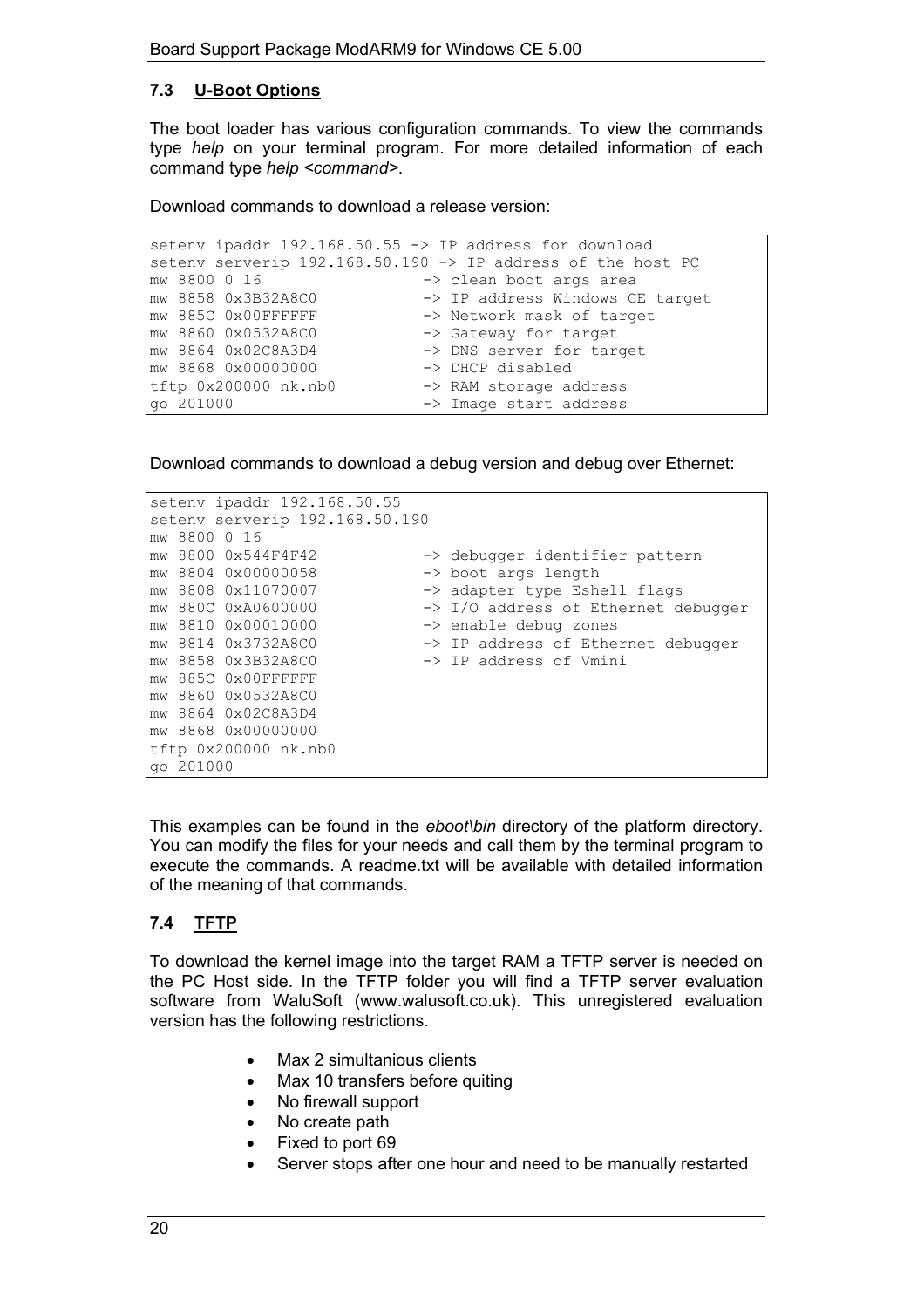<span id="page-20-0"></span>Start the *TFTPSrvC2001.msi* file and follow the installation instruction. After installation has been terminated successfully go to *Start > Settings > Control Panel*. A *TFTP Server* should be available in the Control Panal.

#### **M**TFTP Service

TFTP Service Parameters Configuration

Open the TFTP Server and click on the *Outbound Path* tab. Set the path where your nk.nb0 file will be located for download. Typically this path should be the current working directory of your project.

#### e.g: *c:\Wince420PBWorkspaces\\ProjectName\RelDir\A9M9xx0ARMV4Irelease*

You can also setup a general folder and copy the images to this location.

If there is already installed an TFTP server on the PC Host, it is not necessary to follow this instructions. Any other TFTP server can be used under Windows to download the kernel image.

To manually restart the TFTP server open under *Control Panel* the *Administration Tools*. A Window will be opened. Than open *Services*. A lst of all services will be shown. In the services windows look for the TFTP server service and restart it.

## **7.5 Terminal configuration**

The boot loader starts communication over the external UART on the development board after power-on or reset. Every commercial terminal program can be used to communicate with the target. This example will use the HyperTerminal program to show the basic configuration to setup the serial communication to the target.

The boot loader works with the following configuration **38400/8/N/1**. This configuration can be setup by the properties of the HyperTerminal session.

In some cases it has been seen that launching a script on the HyperTerminal with the *Send text file* entry in the *Send* menu hasn't been terminated successfully. To overcome this problem select the properties and than the *Configuration* tab. Open the *ASCII Configuration* and set the *Line Delay* to 30ms and than apply the changes.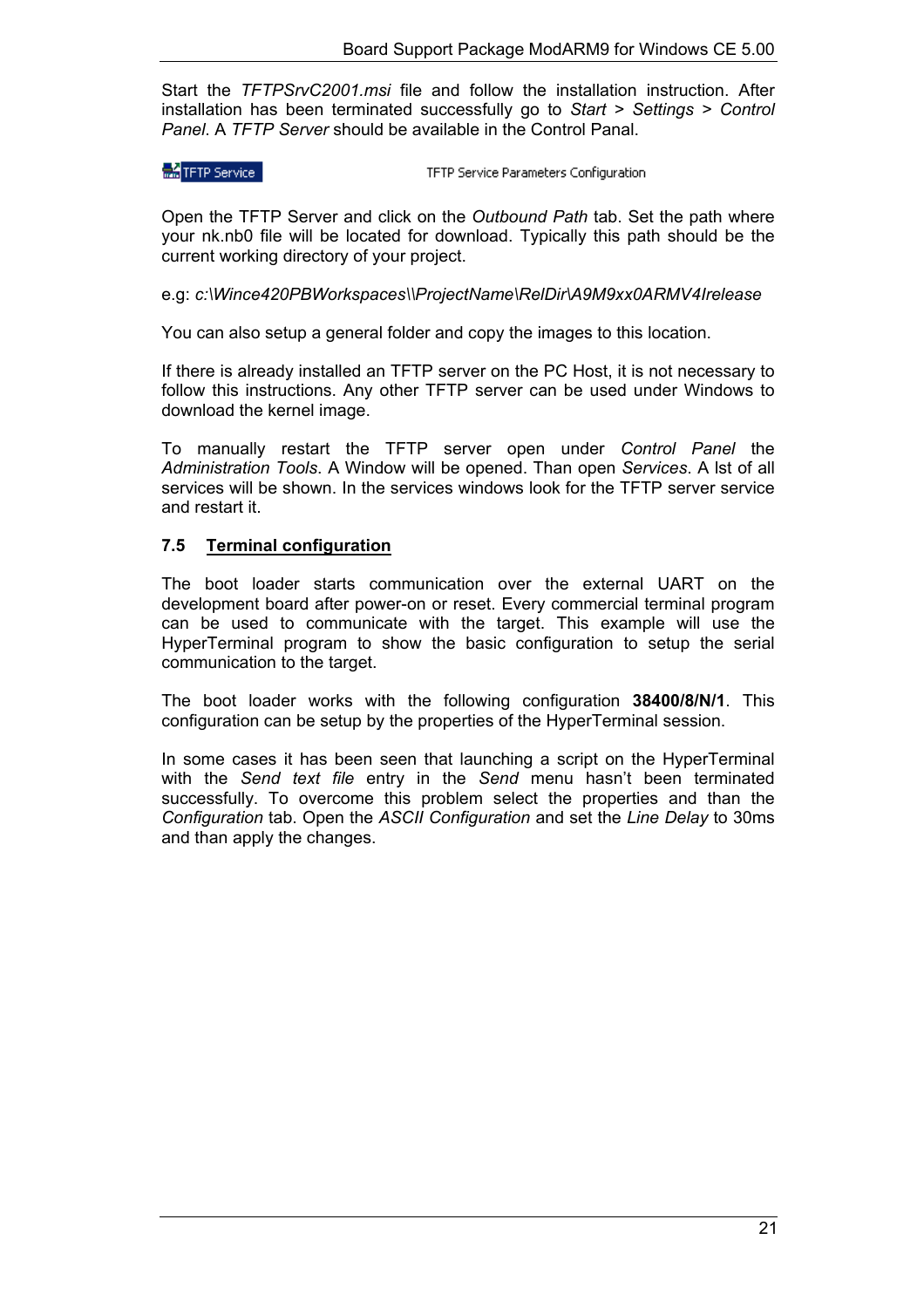## <span id="page-21-0"></span>**7.6 Download Kernel through Ethernet**

Once you have installed the boot loader, the TFTP server and modified, if necessary the download commands, everything is ready to download the kernel image.

Open a terminal program and make the configuration explained in the previous chapter.

Boot the target and you should see the following output on a terminal program.

```
U-Boot 1.1.2 (Jan 12 2005 - 15:06:07) 
U-Boot code: 00F80000 -> 00F9D6FC BSS: -> 00FA1B6C 
IRQ Stack: 00f5fd7c 
FIQ Stack: 00f5ed7c 
RAM Configuration: 
Bank #0: 00000000 16 MB 
Flash: 0 kB 
NAND:32 MB 
In: serial 
Out: serial 
Err: serial 
A9M9750 #
```
Check that the TFTP server is setup correctly to download the new image to the target.

Start the command script file from the terminal program. U-Boot will execute the commands and download the kernel image into RAM. After downloading type on the command prompt *go 201000* and than hit the ENTER key. U-Boot will jump to the direction in RAM and start execution. This will start running the Windows CE Kernel.

#### **7.7 Debug over Ethernet**

First download the Kernel as mentioned in the previous chapter by using the *launch* 9xx0 dbg.txt script file. When the download of a debug kernel is made the first time, the following steps have to be made to debug over Ethernet or when the target module has been changed. Verify that BSP\_NOSHAREETH= in A9Mxx0.bat. If the variable is set the NDIS driver will be included into the image and no debugging is possible.

After the kernel has been downloaded and the *go* command has been executed, some information are send over the serial port.

```
NS9XX0 Ethernet Module Initialitation Success 
NS9XX0 Ethernet Module Enabled 
NS9XX0 Ethernet Address: 0:4:F3:0:23:AC 
-NS9XX0Init 
Debug Ethernet card initialized, MAC Address:00:04:F3:00:23:AC 
VBridge:: built on [Jun 24 2004] time [18:28:30] 
VBridgeInit()...TX = [16384] bytes -- Rx = [16384] bytes
Tx buffer [0xA8811300] to [0xA8815300]. 
Rx buffer [0xA8815320] to [0xA8819320]. 
VBridge:: NK add MAC: [0-4-F3-0-23-AC] 
INFO: Ethdbg IRQ = 0x11 SYSINTR = 0x18 
-OEMEthInit 
Using device name: A9M9XX0_9132
```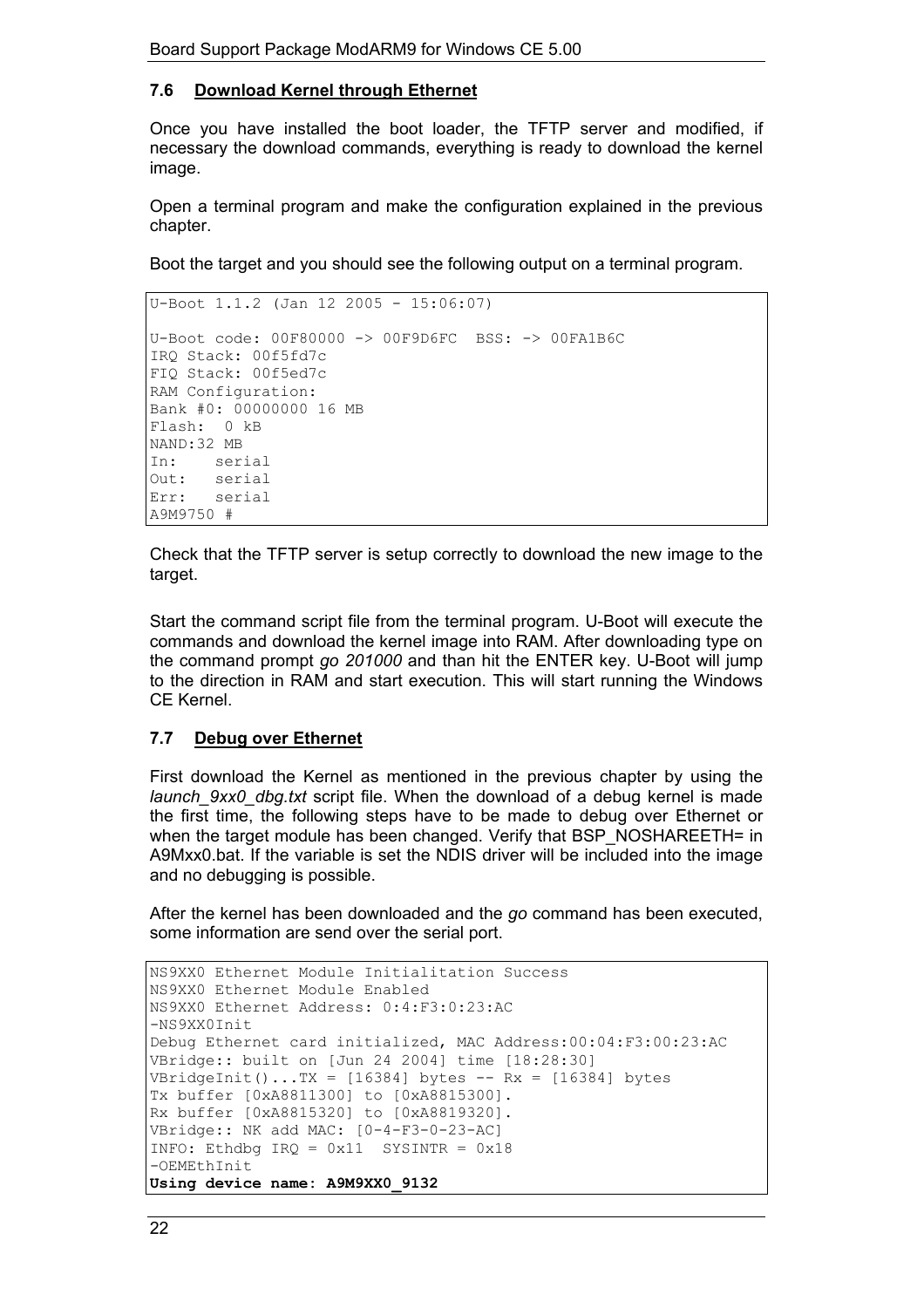```
Device A9M9XX0_9132, IP 192.168.50.57, Port 981 
Calling EdbgInitDHCP
-InitEther 
-OEMKitlInit
```
Copy the name under *Using device name*. Open the *Connectivity Options* menu from Platform Builder. If you do not specified a target device yet, first open *Add*  Device. Enter a new name for target device. The *Associated OS Design/*SDK you can set to none. Than select Add. This will add you new name to the Target Device name list. Select your new added device from the Target Device list.

| Target Device Connectivity Options                         | $ \Box$ $\times$                            |  |  |
|------------------------------------------------------------|---------------------------------------------|--|--|
| Device Configuration<br><b>Add Device</b><br>Delete Device | Target Device:<br>OxxeMPA<br>▾<br>Download: |  |  |
| Service Configuration                                      | None<br>Settings                            |  |  |
| Kernel Service Map                                         |                                             |  |  |
| Core Service Settings                                      | Transport:                                  |  |  |
| Service Status                                             | Ethernet<br>Settings<br>▼∣                  |  |  |
|                                                            | [A9M9XX0 9132]                              |  |  |
|                                                            | Debugger:                                   |  |  |
|                                                            | KdStub<br><b>Settings</b>                   |  |  |
|                                                            |                                             |  |  |
|                                                            | Close<br><b>Apply</b><br>$He$ lp            |  |  |
| Target device core service settings are updated.<br>í.     |                                             |  |  |

Than select *Kernel Service Map*. From their select for *Download* none and for *Transport* the Ethernet entry. Open the *Settings* of the *Transport* and paste the name copied from the terminal into the dialog.

| <b>C</b> Ethernet KITL Settings | $\mathbf{\times}$ |
|---------------------------------|-------------------|
| Device KITL Name:               |                   |
| A9M9XX0_9132                    |                   |
| IP Address: $0.0.0.0$           |                   |
| <b>Active Devices:</b>          |                   |
| A9M9XX0_9132                    |                   |
|                                 |                   |
| Use device name from bootloader |                   |
| Cancel<br>OK                    |                   |

To add the new Device KITL name remove the check box *Use device name from bootloader* and add the name. Than click on OK. The name of the current used device will be shown under the *Transport* entry.

Because U-Boot is not generating BOOTME messages, they are needed that Platform Builder detect a new device. Thus we have to made it manually. This is only an example, the value may be different on your system. The number is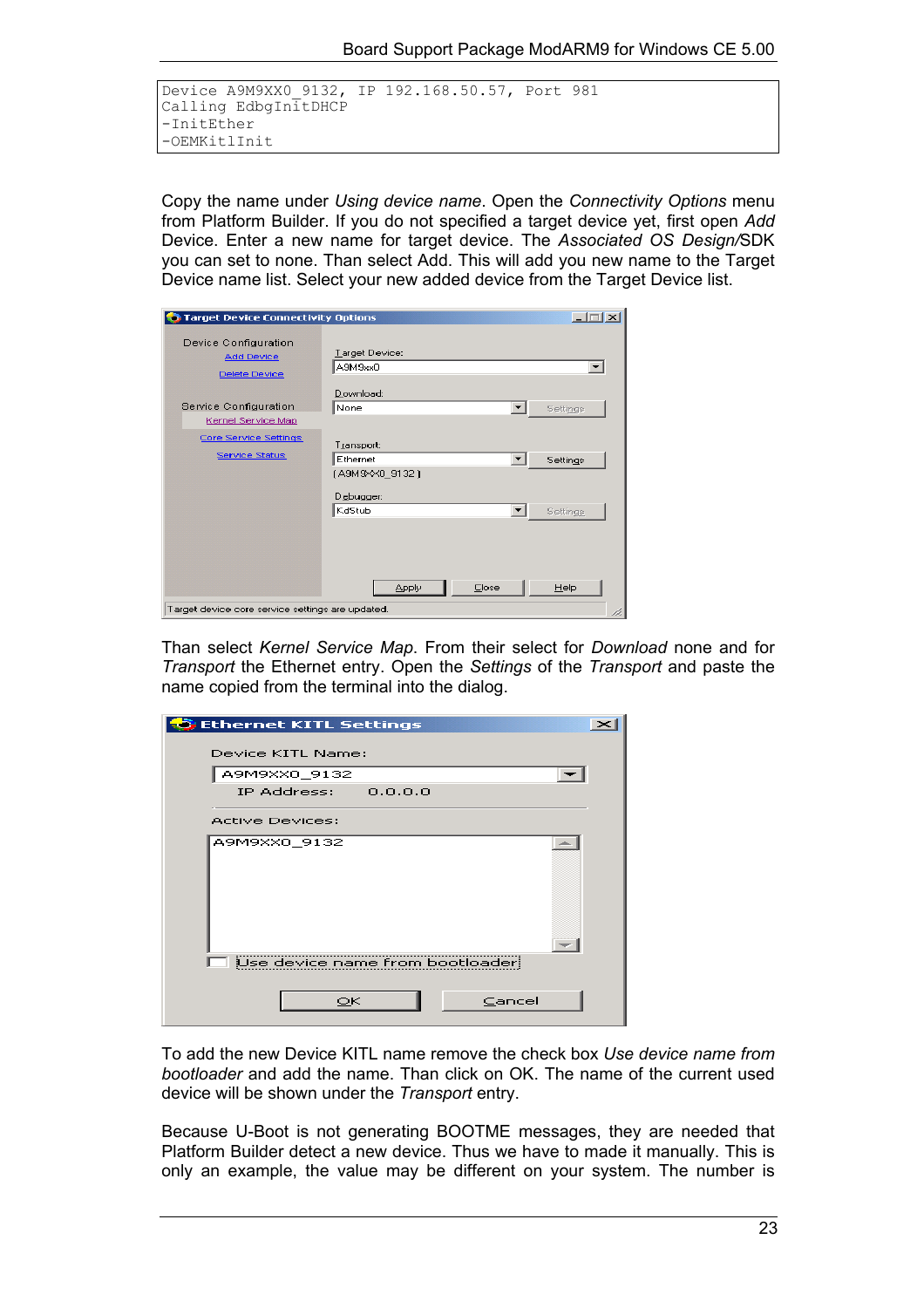<span id="page-23-0"></span>create by the MAC address of the target and therefore, will change with every target.

Than apply the new settings, close the dialog and select the new device from the Platform Builder *Active target* device list. Now you can go to the *Target* menu and click on *Attach Device*.

After starting the debug process, by selecting *Attach Device*, the services CESH (Console Debug Shell tool) and CETerm (Target Messages) are initiated on the target. Windows CE starts without the need of additional tools.

Once the device target name is listed you can make the download with U-Boot, start the kernel image in RAM and select *Attach Device* from the Platform Builder tool bar. If the name changes, because of a different MAC address or you using another module, you may want to repeat the steps mentioned above or simply change the *Device KITL name*.

#### **7.8 Copy Kernel image to Flash**

Before a Kernel can be transferred to Flash memory the image need to be download into target RAM. Follow the steps explained in chapter 7.6 and download the Kernel.

When download has been finished check the NAND Flash for bad blocks. If no bad blocks have been found the Kernel should be stored at address 0x40000 or higher. The addresses before are used by U-Boot. To test for bad blocks type in the following command

nand bad

If there is a bad block found try to store the image on an address higher than the bad block or if the bad block address is higher than the start address plus the image size, you can keep storing the image at 0x40000.

After that finally the image can be stored into Flash. The following script shows the commands necessary by U-boot to transfer the image into the onboard Flash.

```
nand erase 40000 <image_size> 
nand write 200000 40000 <image size>
```
The image size of the downloaded Kernel can be found at the end of the download. To test that the image is stored correctly in Flash you can make a reset of the target device. Than write the following commands on U-Boot and you stored image should come up.

```
nand read 200000 40000 <image size>
go 201000
```
The next step is to load the image automatically at start up of the target.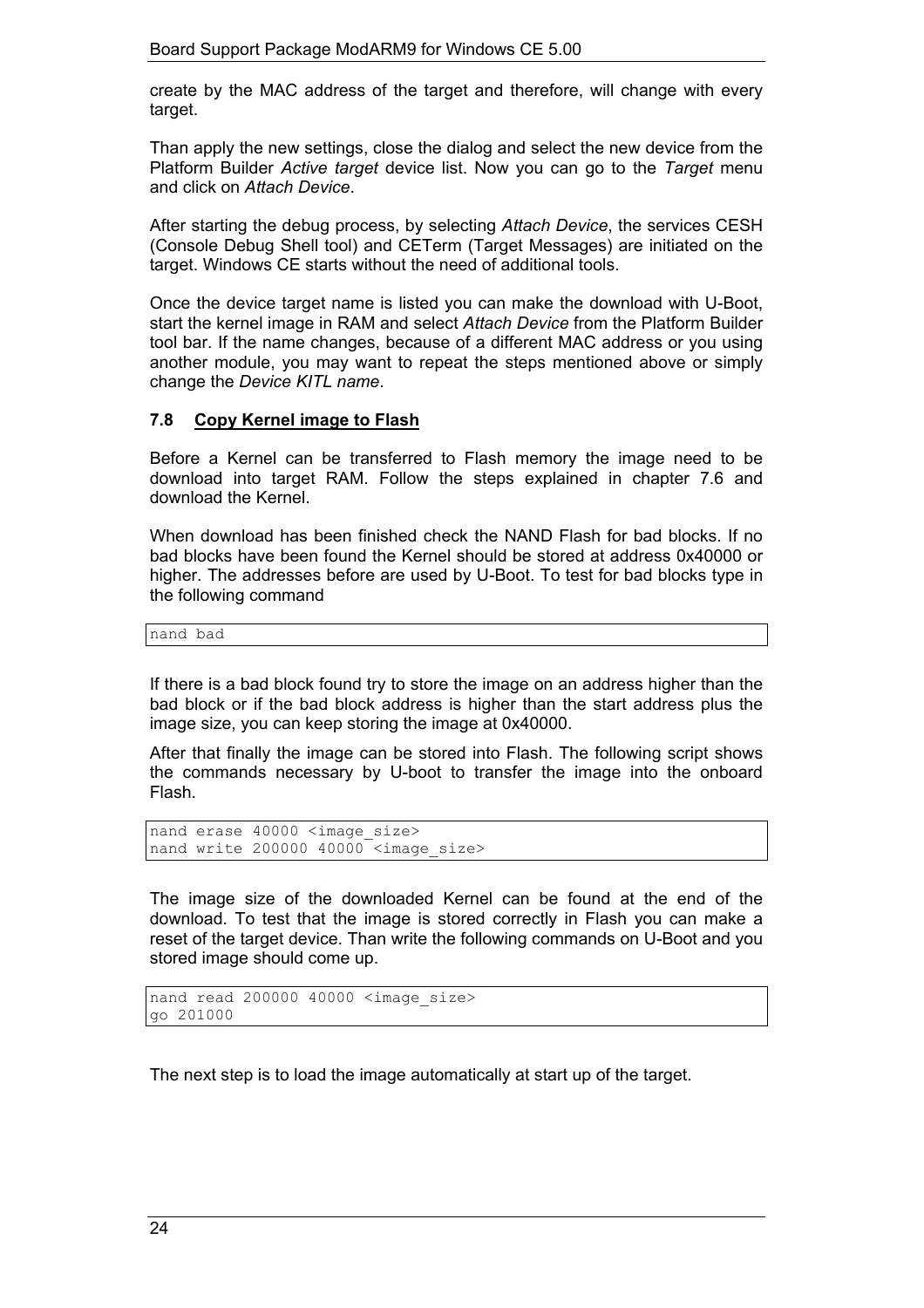# <span id="page-24-0"></span>**7.8.1 Configure start of Kernel image in Flash**

Now that image is inside the NAND Flash we need to configure that the image is started automatically at power-on or reset. There are several variables that need to be configured to achieve this. These variables are stored than in Flash or at the EEPROM. Thus, the target can use them even after power-off.

The following commands are necessary to make all this.

```
setenv ipaddr 192.168.50.57 
setenv serverip 192.168.50.880 
setenv bootargs 
setenv setup win 1 mw 8800 0 16\;mw 8858 0x3B32A8C0\;mw 885C
0x00FFFFFF 
setenv setup win 2 mw 8860 0x0532A8C0\;mw 8864 0x02C8A3D4\;mw
8868 0x00000000 
setenv bootcmd run setup win 1\;run setup win 2\;rnand read 200000
40000 <image_size>\; go 201000 
saveenv \overline{\phantom{a}} -> stores variables to Flash or EEPROM
reset
```
Now each time the target is started this Kernel will be loaded automatically, when no keyboard key is hit during the boot delay time. With a user action durin this wait time U-Boot will come up with the command prompt and waiting for new user commands.

# **7.9 JTAG Booster**

This tool from FS Forth-Systeme GmbH gives the user the possibility to copy the boot loader much faster to the onboard Flash. Before storing a new boot loader to the ModARM9 module, the JTAG Booster hardware have to be connected to the target board. Connect the JTAG Booster to the parallel port of your host PC and the other end to JTAG connector on the target board. Than open command shell on the host PC. Enter the path where the JTAG Booster tools have been stored and type in one of the following commands.

jtag9750 /pnand a9m9750.bin /lpt-base=378

jtag9360 /pnand a9m9360.bin /lpt-base=378

Set the switch S2 to 1-ON and the rest OFF. Than power up the target and start the tool on your PC. Start on the host PC the *JTAG9750.*exe or *JTAG9360.exe* tool to program the boot loader. For more details please refer to the JTAG Booster documentation. When the boot loader is successfully downloaded remove the power from the target and switch back S2 to 1-OFF. Power up the target and over the serial port, as described in the previous chapters, you should see the starting of the boot loader.

**Note: The thick strand on the JTAG Booster connector indicates ground and is pin 2. Pin 1 is connected to the square pad on the target board and is marked with a triangle**.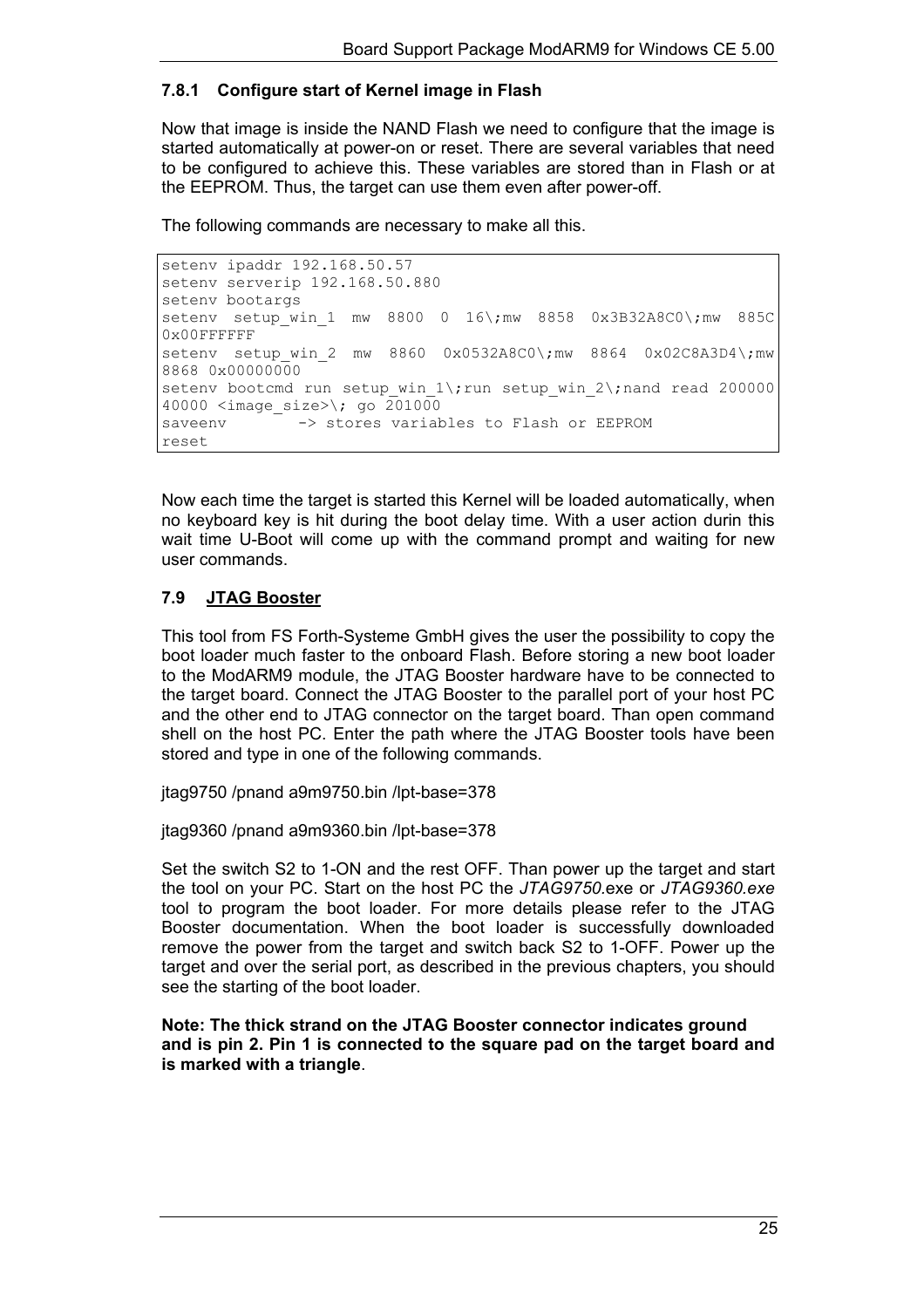# <span id="page-25-0"></span>**8 Kernel Debugging**

By setting the environment variable in A9M9xx0.bat like this

BSP\_NOSHAREETH=

Ethernet debugging is implemented. This must be made during compile time and cannot be changed during run time. At the same time this will enable the shared Ethernet functionality of Windows CE.

Now you can build your debug Kernel and follow the download instruction and explanations of the previous chapters.

After downloading the image with U-Boot, explained the previous chapter, simply connected to the target over the Platform Builder. Click on the *Attach Device* icon in the tool bar or over the menu item *Target > Attach Device*.

 $12:17:05$  02/24/2005 Hora estándar romance: Download service map set t  $\overline{(CoreCon)}$ (COFECON) IZ.17.05 02/24/2005 HORE EStandar romance. De<br>The Kernel Debugger is waiting to connect with target.<br>OEM Extra DRAM Detected @ base = xA8F00000, size=4095 MB UEN EXTR DRAN DETECTED WORSE = XASPUUUUU, SIZE=4095 MB<br>|-+ Enter in DS1337\_Init. Control = 0x18, Status = 0x3.<br>|-- Leave from DS1337\_Init. Control = 0x18, Status = 0x3.<br>|Booting Windows CE version 5.00 for (ARM)<br>|&pTOC = 8 |<br>Old or invalid version stamp in kernel structures - starting clean!<br>|Configuring: Primary pages: 1483, Secondary pages: 0, Filesystem pages = 741 Booting kernel with clean memory configuration:<br>Memory Sections: lr n 1. start: 88834000, extension: 00001000, length: 005cb000 |Luj . start<br>|Sp=ffffc7cc Windows CE KernelInit Windows CE Rernelinit<br>Updated eptr->e32\_vsize to = 000c6000<br>|Scheduling the first thread.<br>|Ox88dff024: KernelInit2: pCurThread=88dff024 hCurThread=08dff266 hCurProc=08dff00<br>|Ox88dff024: Detecting VFP...<br>|Ax88dff024: WFP No  $[0x88dff024:$  Detecting VPF...<br>  $0x88dff024:$  VFP Not Found!<br>  $0x88dff024:$  Updated eptr->e32\_vsize to = 00006000<br>
0x88dff024: Updated eptr->e32\_vsize to = 00029000<br>
0x88dff024: Updated eptr->e32\_vsize to = 00009000<br>
0x88df 0x88dff024: >>> Loading module NK.EXE at address 0x88200000-0x882C6000 (RW data a Kernel debugger connected. ncentry - Commodourned and the search of the Kernel Debugger connection has been established (Target CPU is ARM).<br>Target name: A9M9xx0 Probe name: KdStub

Now we can halt the target and debug the kernel. The debugging windows and menu items in the Platform Builder IDE allow to acquire process, threads, and other target debugging information like watch variables, dump the memory etc.

The target can be halt with the menu item *Debug > Break*.

When the target is halt a source file is opened where the system was stopped.

With F10 you can now step through the code and seethe behavior of a driver or application. If you wish to run through the rest of the code press F5 (Go).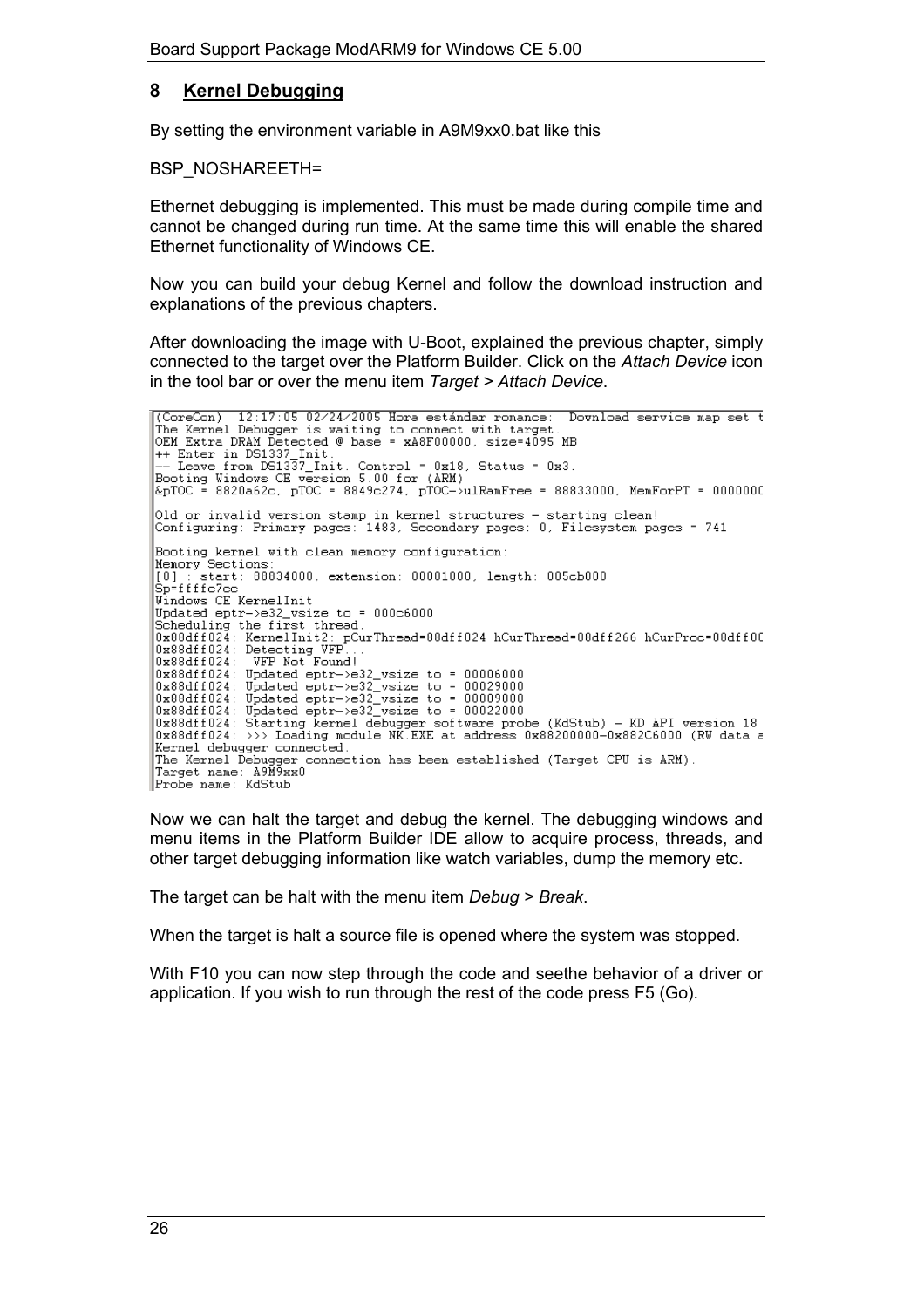<span id="page-26-0"></span>

# **8.1 Sharing Ethernet Debugging Services**

There is the possibility to share the Ethernet interface between debugging network and application network traffic. The main registry entries can be found in the *COMMON.REG*. In the *PLATFORM.REG* you can specify the IP address for the application network interface, the debugger will use the IP address set to download the Kernel image. The IP of the debug and the application network interface must be different, to avoid conflicts.

```
IF BSP_NOSHAREETH ! 
[HKEY_LOCAL_MACHINE\Comm\VMINI1\Parms\TcpIp] 
     "EnableDHCP"=dword:0 
     "DefaultGateway"="192.168.50.5" 
     "UseZeroBroadcast"=dword:0 
     "IpAddress"="192.168.50.56" 
     "Subnetmask"="255.255.255.0" 
     "DNS"="200.193.200.2" 
ENDIF BSP NOSHAREETH !
```
To include the shared Ethernet support you have to set the environment variable BSP\_NOSHAREETH= and by doing so you disable at the same time the NDIS driver. By default the variable is set to disable this functionality.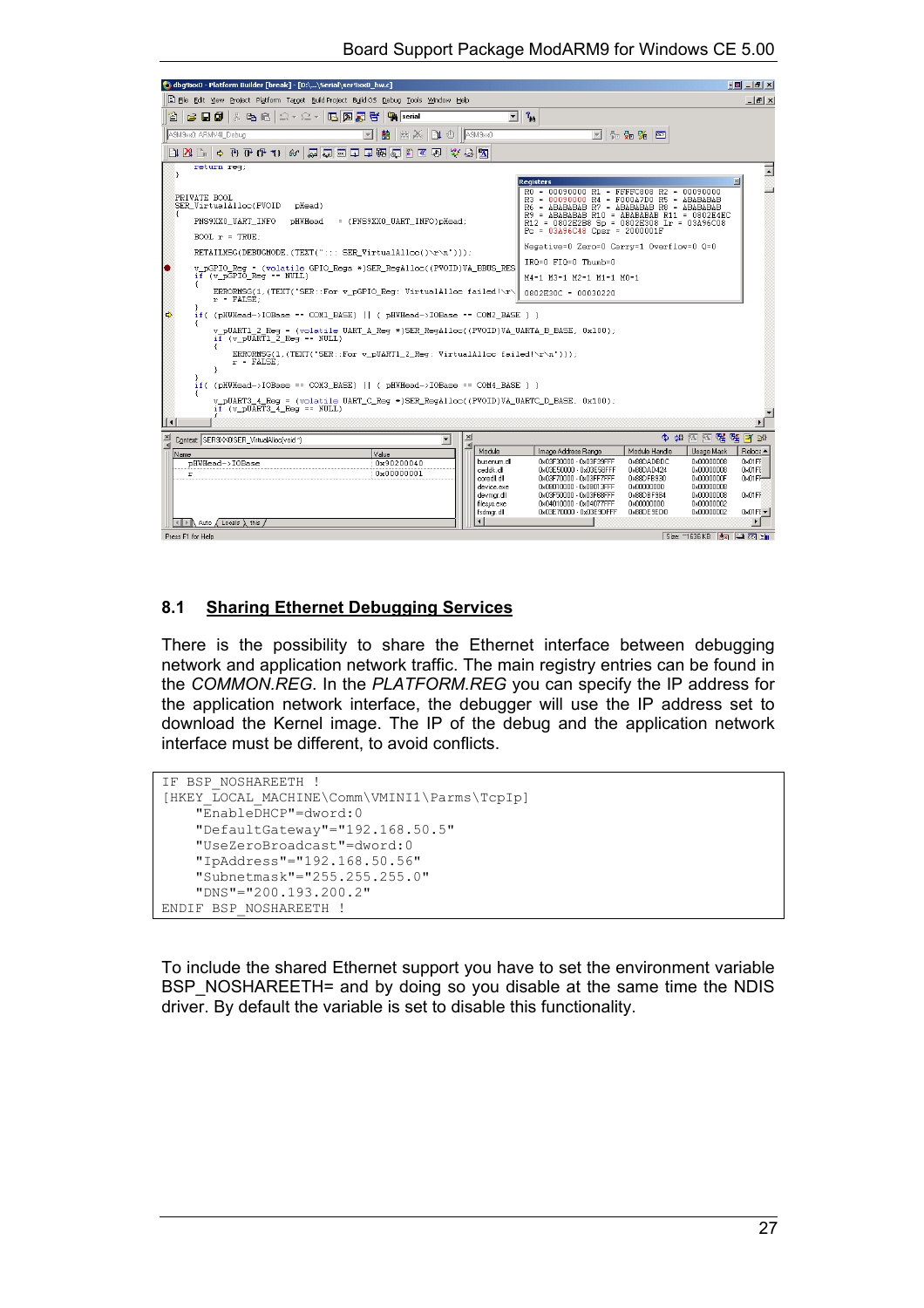## <span id="page-27-0"></span>**8.2 Run Time Debugging**

In certain circumstances you may not want to debug step by step, because of some time critical part in the system. Most of the drivers in Windows CE have a variety of Debug messages. The messages are divided into different zones. These zones can be activated or deactivated. The maximum are 16 zones. One method to set up the debug zones is to alter the registry of your host PC where you are designing the Kernel.

First open the *RegEdit.exe* on the PC the Platform Builder is running. To start the program open *Run* from the *Start* menu.

| <b>Run</b> |                                                                                                          |  |  |  |  |
|------------|----------------------------------------------------------------------------------------------------------|--|--|--|--|
|            | Type the name of a program, folder, document, or<br>Internet resource, and Windows will open it for you. |  |  |  |  |
| Open:      | regedit                                                                                                  |  |  |  |  |
|            | Cancel<br>Browse<br>ΟK                                                                                   |  |  |  |  |

Enter *RegEdit* and select the *OK* button. The registry editor will be opened. Than go to folder *HKEY\_CURRENT\_USER\Pegasus\Zones\*. Here you can create a new entry for the driver or component you which to debug in more deeply.

| <b>Registry Editor</b>                                                                                                                                                                                                                      |                                                                                    |                                                       | $\vert x \vert$                                                                               |
|---------------------------------------------------------------------------------------------------------------------------------------------------------------------------------------------------------------------------------------------|------------------------------------------------------------------------------------|-------------------------------------------------------|-----------------------------------------------------------------------------------------------|
| Edit View Favorites<br>Help<br>Registry                                                                                                                                                                                                     |                                                                                    |                                                       |                                                                                               |
| ⊟… 鳳 Mi PC<br>HKEY_CLASSES_ROOT<br>$\overline{+}$<br>HKEY_CURRENT_USER<br>⋿<br>AppEvents<br>Console<br>Control Panel<br>Environment<br><b>Identities</b><br>$\overline{+}$<br>Keyboard Layout<br>Network<br>Pegasus<br>$\blacksquare$ Zones | Name<br>ab](Predeterminado)<br><b>BU</b> FATFS<br><b>BU</b> ATAPI<br><b>BUNDIS</b> | Type<br>REG SZ<br>REG DWORD<br>REG DWORD<br>REG DWORD | Data<br>(valor no establecido)<br>0x0000ffff (65535)<br>0x00000fff (4095)<br>0x000000ff (255) |
| Mi PC\HKEY_CURRENT_USER\Pegasus\Zones                                                                                                                                                                                                       |                                                                                    |                                                       |                                                                                               |

The names that you should enter here can be found normally in the *DBGPARAMS* statements of the corresponding driver or component. For more information, please refer to the Online Help. Most of the sources of Windows CE are located at

#### % WINCEROOT%\Public\Common\Oak\Drivers\

Here you should find the propriety names for most of the drivers supported by Windows CE. The values that you set for each entry depends on the amount of zones that you would like to activate. E.g. the entry *FATFS,* in the picture above, activates all 16 zones. Each bit represents a debug zone that is activated with a one and deactivated with a zero.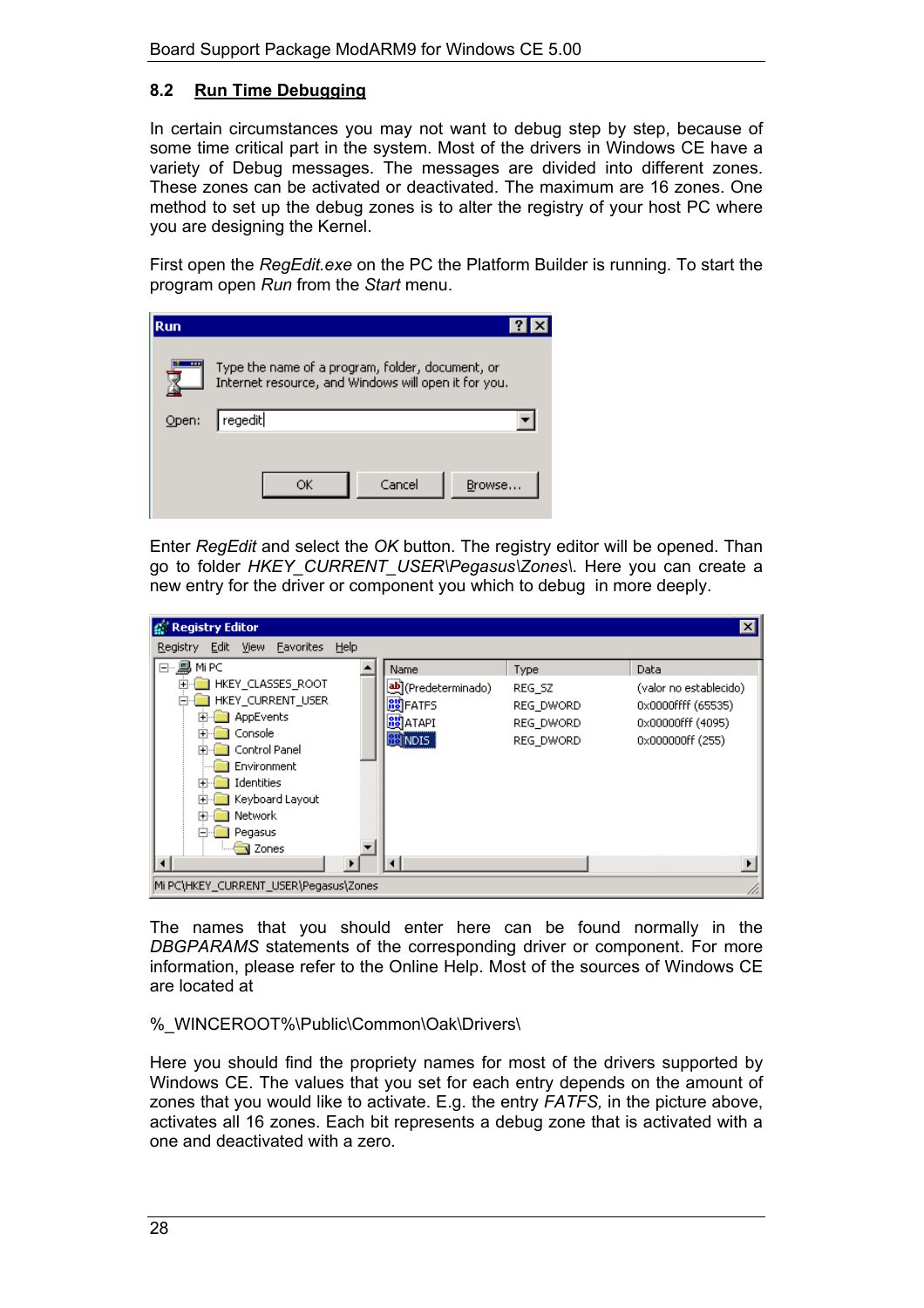# <span id="page-28-0"></span>**9 Remote Tools**

If you want to use the Remote Tools in a Release version of the Kernel you have to add the *Platform Manager* to your project. The component can be found in the catalog view of the Platform Builder. Simply move in the catalog view to the component and select *Add to Platform*.



This will include the three possible medias to communicate with the target. These are ActiveSync, KITL or manual server. To use the Remote Tools with the manual server, follow the instruction in the "Application debugging" chapter. See the screen shot of the registry editor, where you can check if your device was loaded and if the values are correct.

| <b>HEILIEX</b><br>cil Windows CE Remote Registry Editor     |                    |                                        |  |  |  |
|-------------------------------------------------------------|--------------------|----------------------------------------|--|--|--|
| Registry Edit View Connection Help                          |                    |                                        |  |  |  |
| $3$ 2 $m$ $n$<br>9. 5 명이 되 지역이                              |                    |                                        |  |  |  |
| 田  My Computer                                              | Name               | Data                                   |  |  |  |
| Default Device                                              | ab](Default)       | (value not set)                        |  |  |  |
| HE HKEY_CLASSES_ROOT                                        | abj <sub>DLL</sub> | FlashFX.DLL                            |  |  |  |
| HKEY_CURRENT_USER                                           | ab]FSD             | FATFSD.DLL                             |  |  |  |
| <b>E-BI HKEY_LOCAL_MACHINE</b>                              | ab Prefix          | <b>DSK</b>                             |  |  |  |
| FI-FIII Audio<br><b>Comm</b>                                | <b>D</b> loctl     | 4                                      |  |  |  |
| 围<br><b>Drivers</b>                                         | <b>D</b> Order     |                                        |  |  |  |
| 南<br>Active                                                 | <b>D</b> Index     |                                        |  |  |  |
| <b>BuiltIn</b><br>⊟                                         | <b>D</b> Start     | n                                      |  |  |  |
| AFD                                                         | <b>D</b> Length    | 33554432                               |  |  |  |
| Atapi                                                       | ab IClass          | {A4E7EDDA-E575-4252-9D6B-4195D48BB865} |  |  |  |
| Device <sub>0</sub>                                         | ab ProfileName     | FlashFXDisk1Profile                    |  |  |  |
| FlashFX                                                     |                    |                                        |  |  |  |
| <b>NDIS</b>                                                 |                    |                                        |  |  |  |
| PWRBUTTON                                                   |                    |                                        |  |  |  |
| sdmmcloader                                                 |                    |                                        |  |  |  |
| Serial                                                      |                    |                                        |  |  |  |
| WAPIMAN                                                     |                    |                                        |  |  |  |
| WaveDev                                                     |                    |                                        |  |  |  |
| Resources                                                   |                    |                                        |  |  |  |
| Ident                                                       |                    |                                        |  |  |  |
| F- <sup>1</sup> init                                        |                    |                                        |  |  |  |
| Loader<br>nls                                               |                    |                                        |  |  |  |
| <b>Platform</b>                                             |                    |                                        |  |  |  |
| Services<br>œ.                                              |                    |                                        |  |  |  |
|                                                             |                    |                                        |  |  |  |
| [Default Device\HKEY_LOCAL_MACHINE\Drivers\BuiltIn\FlashFX] |                    | NUM                                    |  |  |  |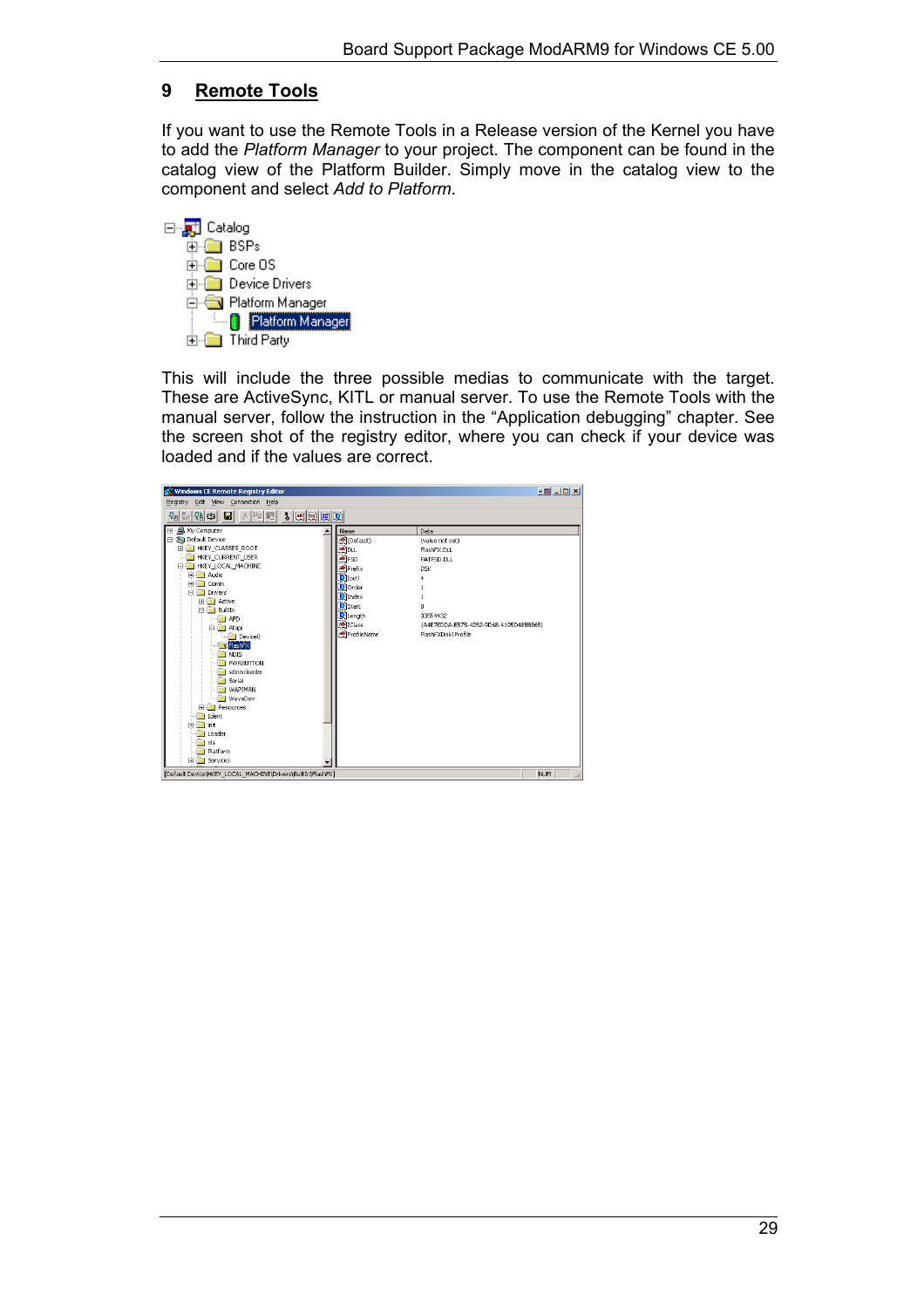# <span id="page-29-0"></span>**10 Windows CE directory tree**

Here is an overview of the most important directories and files in the Windows CE tree

## **10.1 %\_WINCEROOT%\PLATFORM**

In this folder are the board specific modules. For example:

| <b>CEPC</b>  | Microsoft reference PC platform    |
|--------------|------------------------------------|
| <b>GEODE</b> | Microsoft reference GEODE platform |
| A9M9xx0      | NS9750/NS9360 platform             |

## **10.2 %\_WINCEROOT%\PBWorkspaces**

All project specific parts are stored here, for example:

| My9750    | One A9M9750 based project. |
|-----------|----------------------------|
| My9360    | One A9M9360 based project. |
| test CEPC | One CEPC based project     |

## **10.3 %\_WINCEROOT%\PUBLIC\COMMON**

In this directory all common adjustments and drivers are stored. Be careful with changes in this directory and subfolders. A change in one of the sources in the common directory will be a change for all platforms.

## **10.4 Important file types**

| <b>SOURCES</b> | Contains source files, include/library files and<br>the names of the output files. |
|----------------|------------------------------------------------------------------------------------|
| <b>DIRS</b>    | Subfolders that should be compiled                                                 |
| *.reg          | Windows CE registry files                                                          |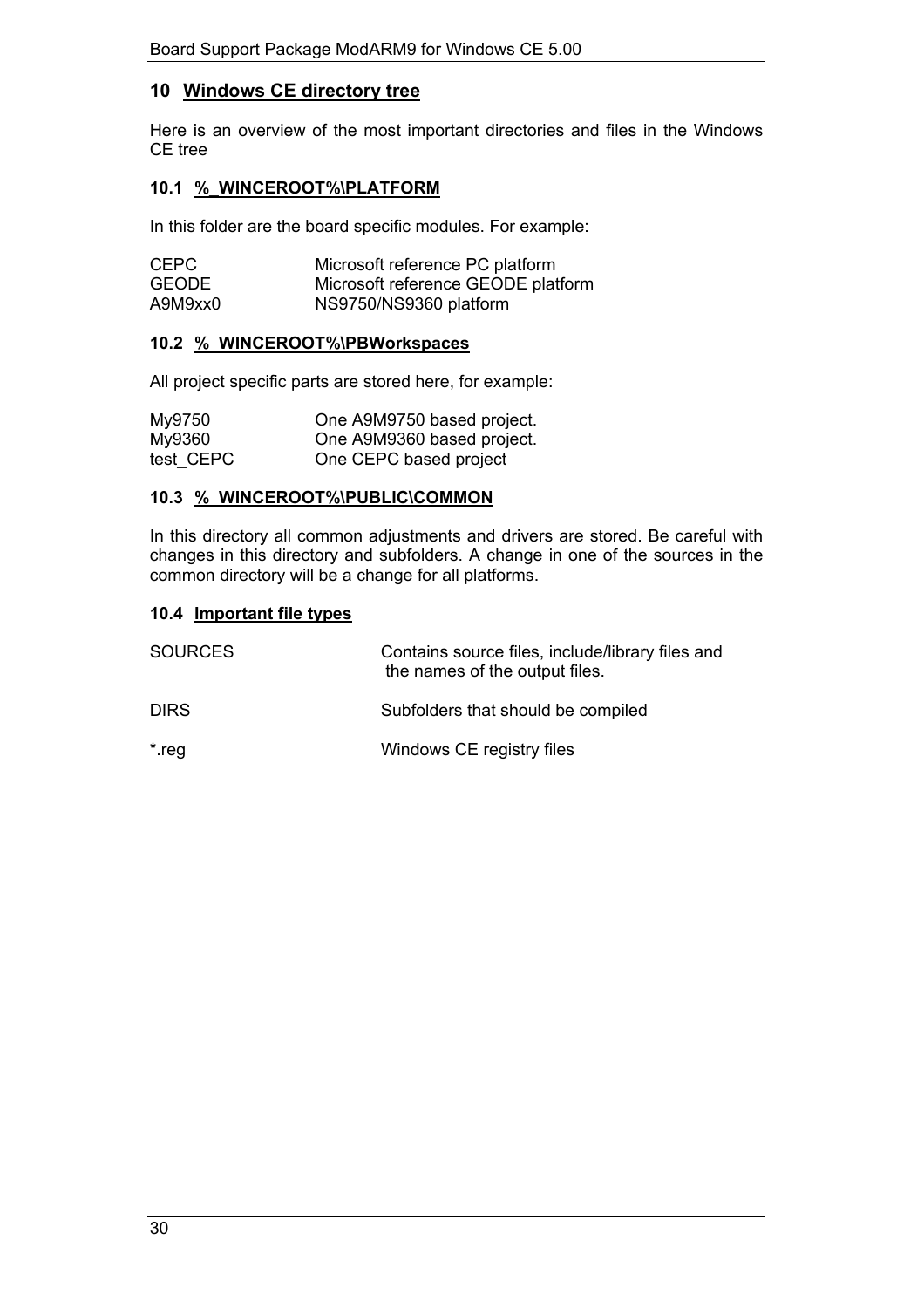# <span id="page-30-0"></span>**11 CE component file**

With the CEC Editor included in Windows CE 5.00, you can explore the components of the BSP just by double-clicking the file:

| C:\Wince500\public\common\oak\catalog\cec\A9M9xx0.cec |
|-------------------------------------------------------|
|-------------------------------------------------------|

| A9M9xx0                                                                                                                                                                                                                                                                                                                                                                                                                                                                                      |                                                                                             | $ \Box$ $\times$                                                                                                                                                                                                                                                                                                                                                                                                                                                                                                                                                         |
|----------------------------------------------------------------------------------------------------------------------------------------------------------------------------------------------------------------------------------------------------------------------------------------------------------------------------------------------------------------------------------------------------------------------------------------------------------------------------------------------|---------------------------------------------------------------------------------------------|--------------------------------------------------------------------------------------------------------------------------------------------------------------------------------------------------------------------------------------------------------------------------------------------------------------------------------------------------------------------------------------------------------------------------------------------------------------------------------------------------------------------------------------------------------------------------|
| <b>E</b> Catalog<br><b>E</b> Third Party<br><b>FIGHT</b> BSPs<br>A9M9xx0: ARMV4I<br>Device Drivers<br>F.<br><b>N</b> CPU<br>⊞ minicpu<br><b>Display</b><br>白<br>NS9xx0LCD<br>$\overline{+}$<br><b>E</b> Networking<br><b>Til</b> Local Area Networking (LA<br>围<br><b>Cold</b> Serial<br>F<br>NS9xx0 Serial<br>圧<br>6<br>N59xx0 Serial (Second Ins<br>庘<br><b>B</b> N59xx0 Serial (Third Insta<br>中<br><b>Th</b> Touch<br>Fŀ<br><b>ADS7843</b><br>FI-C USB Host<br>E-TI USB Host Controllers | General<br>* Name:<br>*<br>GUID:<br>Description:<br>Version:<br>Vendor:<br>Locale:<br>File: | Variables   Compatibility   BSP Settings  <br>A9M9xx0: ARMV4I<br>{9E8E482D-8700-4D61-B735-63AE98E93D28}<br><b>New</b><br>A BSP for the A9M9750 and A9M9360 module. The<br>platform uses the OS that is built for the ARM v4<br>architecture and contains the ARM instruction set with<br>▼<br>$\blacksquare$<br>28/06/2004<br>Date:<br>5<br>0.<br>FS Forth-Systeme GmbH & Sistemas Embebidos S.A.<br>0409<br>Help ID:<br>A9M9xx0.CEC<br>○ Size of Catalog item is CPU-specific<br>$\mathbf{0}$<br>Size in run-time image in bytes:<br>Values marked with * are required. |
|                                                                                                                                                                                                                                                                                                                                                                                                                                                                                              |                                                                                             |                                                                                                                                                                                                                                                                                                                                                                                                                                                                                                                                                                          |

This package includes the following components:

- LCD display driver
- Ethernet driver
- Serial port
- USB Host
- Touch
- IP2REG
- CPU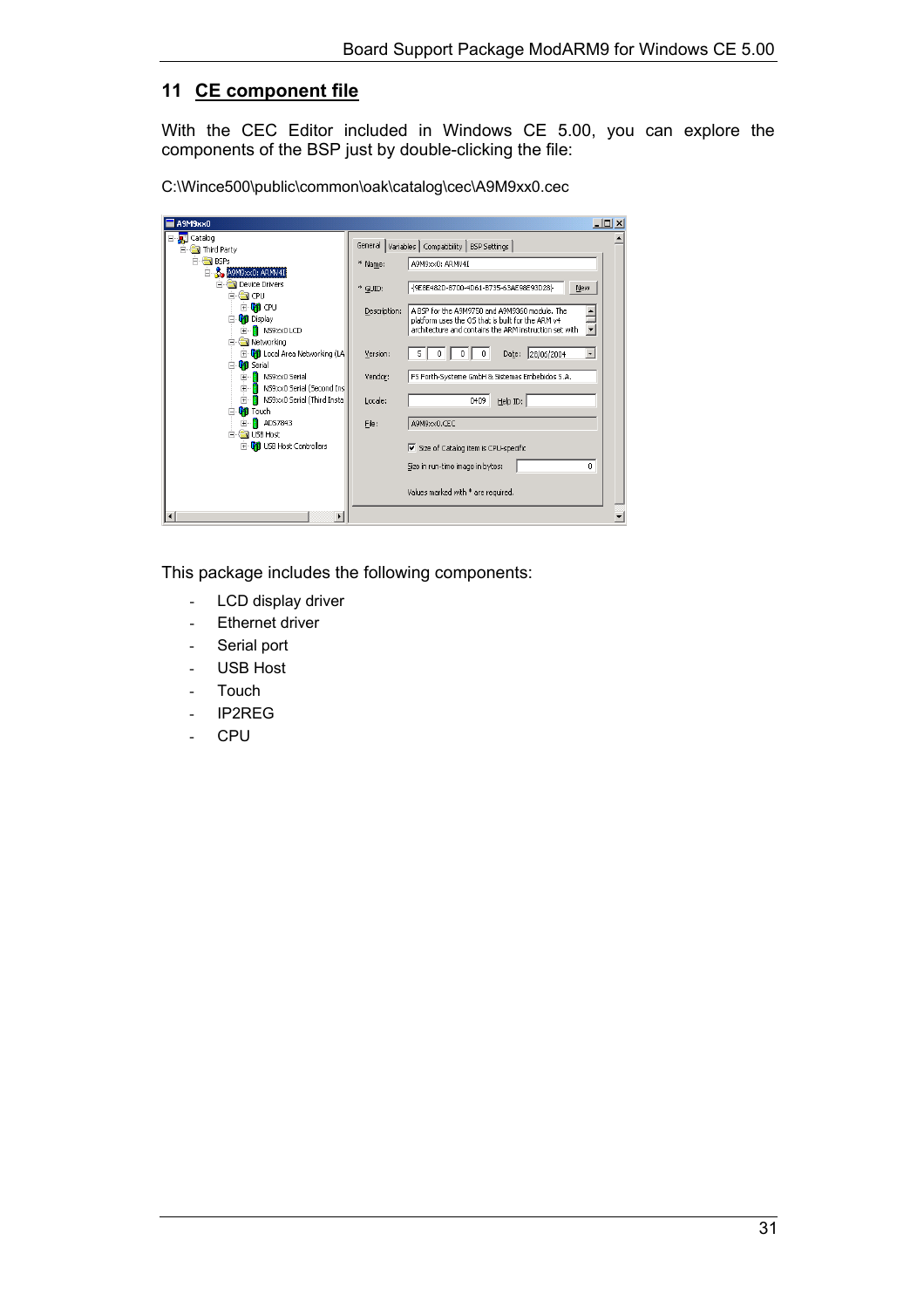# <span id="page-31-0"></span>**12 Drivers**

# **12.1 Display**

The LCD display driver has been testes with the following display.

- LQ57Q3DC2

In order to have this component included, you must select *Display support* when you create a new custom platform project or added later to your project.

# **12.1.1 Modify Display Driver**

If you want to use another LCD on the ModARM9 module modify the display driver NS9XX0DISP() function and make the corresponding changes in platform.reg. The datasheet of the corresponding LCD should show all the necessary values that you need to set-up the display driver correctly.

# **12.2 Ethernet**

The TCP/IP configuration expects the system running without DHCP server. The IP address is configured to 192.168.50.56 with the subnet mask 255.255.255.0.

To change the default IP, gateway, subnet mask and DNS of your target you must modify the following key values on the file:

*%\_WINCEROOT%\Platform\A9M9xx0\Files\Platform.reg* 

```
;Settings for static IP configuration, if enabled 
[HKEY_LOCAL_MACHINE\Comm\LAN91C111_1\Parms\TcpIp] 
   "EnableDHCP"=dword:0 
    ; This should be MULTI_SZ 
   "DefaultGateway"="192.168.50.5" 
   ; Use zero for broadcast address? (or 255.255.255.255) 
   "UseZeroBroadcast"=dword:0 
   ; This should be MULTI SZ, the IP address list
   "IpAddress"="192.168.50.56" 
   ; This should be MULTI SZ, the subnet masks for the above IP addresses
   "Subnetmask"="255.255.255.0" 
    ; This should be MULTI_SZ, the Domain Name Server 
    ;"DNS"="212.163.200.2"
```
If you have a DHCP service and prefer that your target gets automatically a free IP address from the DHCP server you must do the following: set in the registry configuration of the Ethernet the *EnableDHCP=dword:1*.

You can now recompile the platform and the target will take a free IP from the DHCP server automatically.

In order to have the component included, you must add to your platform the following components:

- *Wired Local Area Network (802.3, 802.5)* 

To delete it from your image, right click over the component group *Network* and select *Delete*. Or you can also click on *Settings…* and then *Exclude from build and Image.*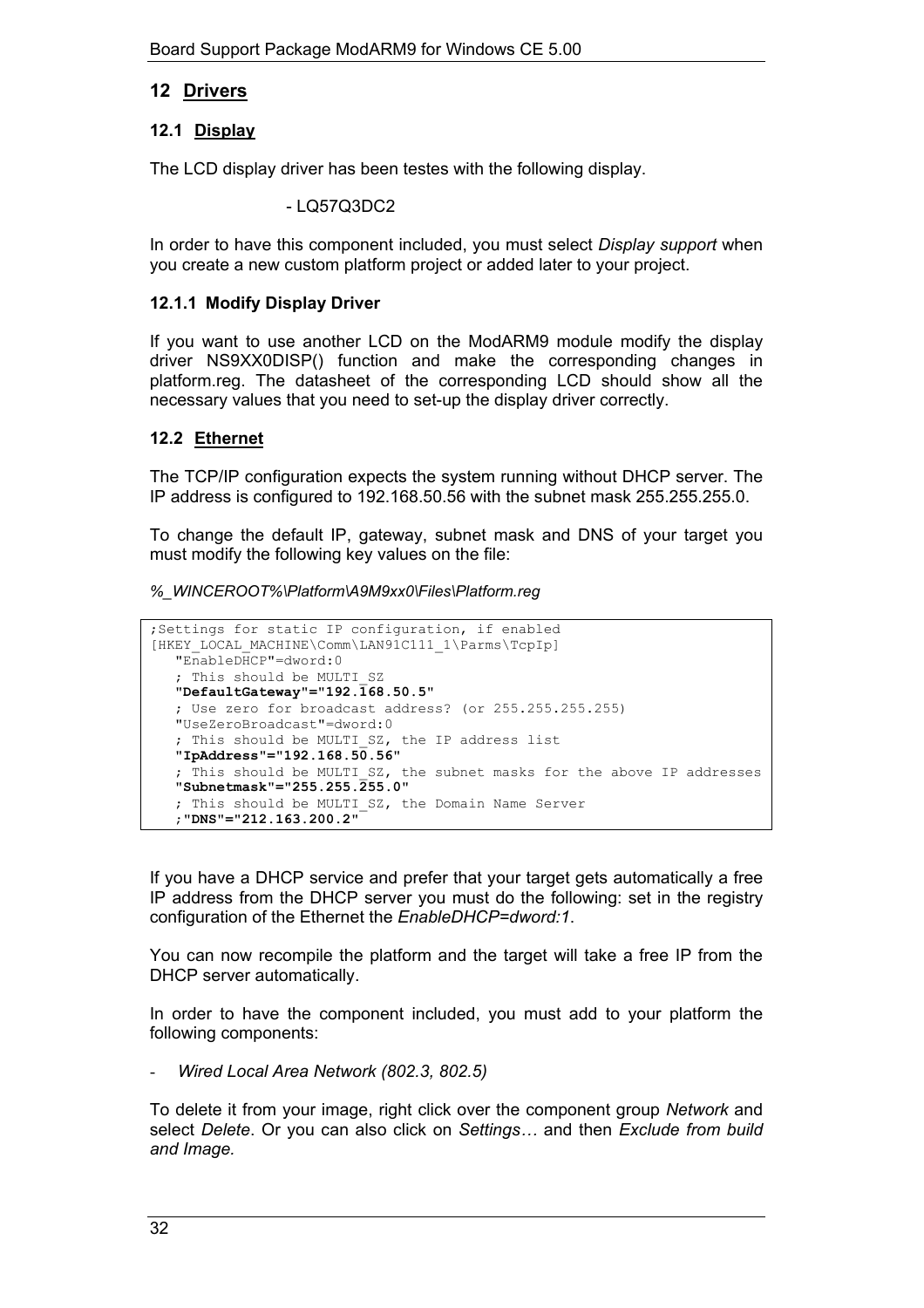# <span id="page-32-0"></span>**12.3 USB Host**

The USB Host can be included by selecting USB Host support form the catalog and by setting the environment variable

BSP\_NOUSB= BSP\_USB\_NSOHCI=1 BSP\_NOUSBSER=1

Over the catalog, differend device driver classes, like mouse, keyboard or mass storage can be included into the kernel. The A9M9360 currently doesn't support that functionality of the host.

## **12.4 Touch**

The touch driver has one environment variable.

#### BSP\_NOTOUCH=

To exclude the touch driver registry settings set BSP\_NOTOUCH=1. The driver uses the internal SPI channel A to communicate with the ADS7483 Touch controller. When the touch is used this serial port cannot be used for other purposes.

#### **12.5 IP2REG**

IP2REG is added with the Ethernet driver to the platform. This driver reads the network configuration set by U-Boot and writes it to the registry. In this way the network settings can be changed of the used target. The driver works as well for the standard NDIS driver as for the VMINI Ethernet debugger.

To exclude the driver from the kernel image set BSP\_IP2REG=.

# **12.6 CPU**

The CPU component is necessary to build the project for one of the two supported microprocessors. If no CPU is selected the Kernel will be build always for the A9M9750 module.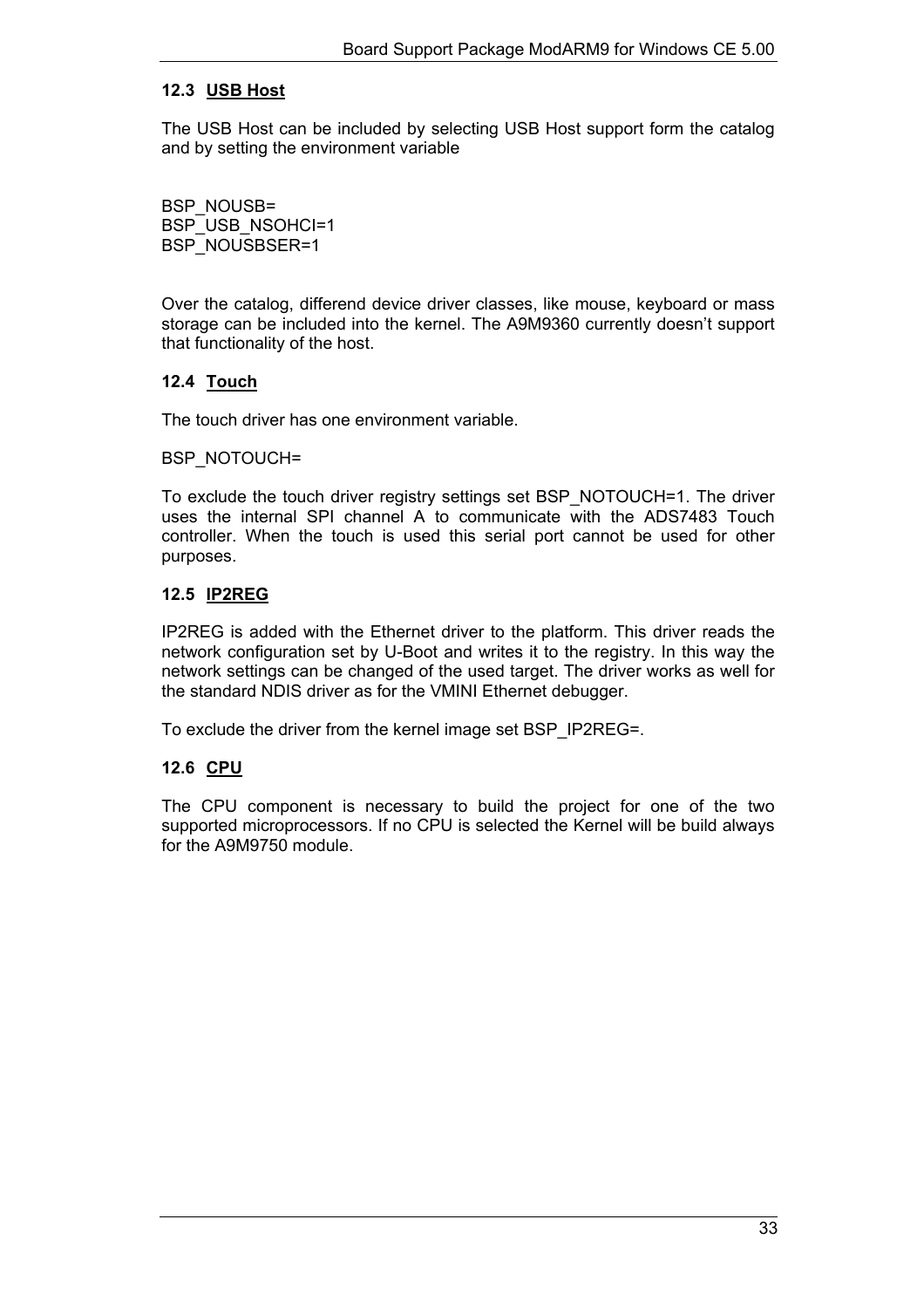# <span id="page-33-0"></span>**13 Common Hints**

## **13.1 Automatically start of applications**

Here is an extract of COMMON.REG.

```
[HKEY_LOCAL_MACHINE\init] 
; @CESYSGEN IF CE MODULES SHELL
        "Launch10"="shell.exe"
; @CESYSGEN ENDIF 
IF IMGTINY ! 
; @CESYSGEN IF CE_MODULES_DEVICE 
         "Launch20"="device.exe" 
; @CESYSGEN ENDIF 
; @CESYSGEN IF CE_MODULES_GWES
```
In order to launch your own applications automatically, you need to add similar entries to the file PROJECT.REG and create variables in case you want to control the launching or not of your applications.

```
IF MY_VARIABLE1 
          "Launch40"="my_application1.exe" 
ENDIF 
IF MY_VARIABLE2 
          "Launch50"="my_application2.exe" 
ENDIF 
...
```
# **13.2 Telnet server**

To connect via TELNET simply open a DOS box and do a TELNET to the IP address of your target. You won't be requested to enter a username and password, because we have disabled the User Authentication. To exit the telnet server simply enter  $ext{exit}$  at the prompt.

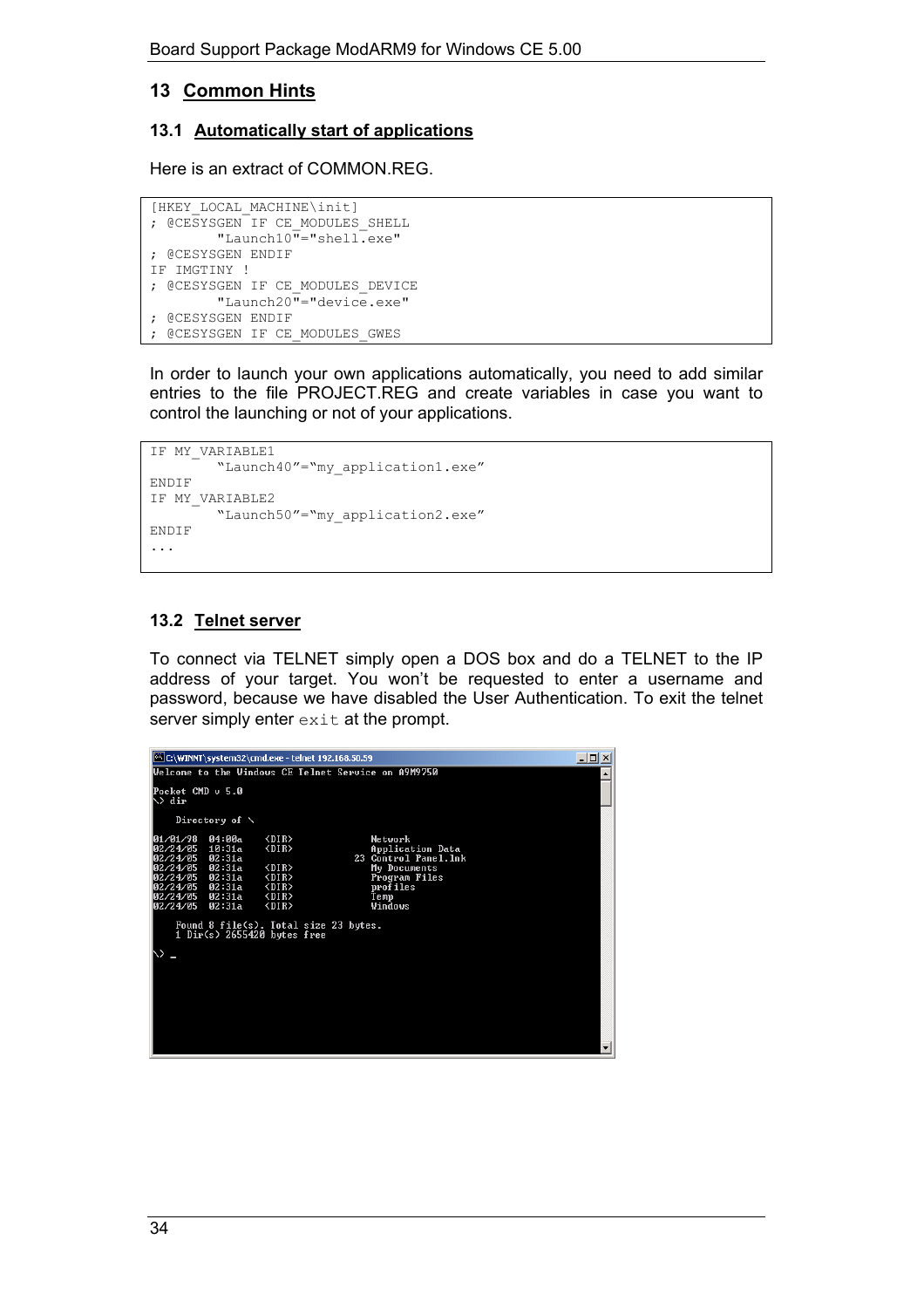## <span id="page-34-0"></span>**13.3 FTP server**

To connect via FTP to the FTP server of the target open a DOS box or the Internet Explorer from Microsoft and simply do an FTP to your target IP address. The target will ask you for a username and a password, in case of the DOS box. Since we have enabled the anonymous login you can enter anything as username and anything as password (you must enter something when using the DOS box).

| E:\WINNT\system32\cmd.exe - ftp 192.168.50.59                           | $ \Box$ $\times$ |
|-------------------------------------------------------------------------|------------------|
|                                                                         |                  |
| C:\>ftp 192.168.50.59                                                   |                  |
| Conectado a 192.168.50.59.                                              |                  |
| 220 Service ready for new user.<br>Usuario (192.168.50.59:(none)): none |                  |
| 331 User name okay, need password.                                      |                  |
| Contrase±a:                                                             |                  |
| 230 User logged in, proceed.                                            |                  |
| lftv> dir                                                               |                  |
| 200 Command okay.                                                       |                  |
| 150 File status okay; about to open data connection.                    |                  |
| 01-01-98<br>$\langle$ DIR><br>04:00<br>Network                          |                  |
| 02-24-05 10:31<br>$\langle DIR \rangle$<br>Application Data             |                  |
| 02-24-05 02:31<br>23 Control Panel.lnk                                  |                  |
| 102-24-05<br>$\langle$ DIR $\rangle$<br>02:31<br>My Documents           |                  |
| 102-24-05 02:31<br>$\langle$ DIR $\rangle$<br>Program Files             |                  |
| 02-24-05 02:31<br>$\langle$ DIR><br>profiles                            |                  |
| Temp<br>02-24-05 02:31<br>$\langle$ DIR $\rangle$                       |                  |
| 102-24-05<br>02:31<br>$\langle$ DIR $\rangle$<br>Windows                |                  |
| 226 Closing data connection.                                            |                  |
| ftp: 396 bytes recibidos en 0,36Segundos 1,10KB/s.                      |                  |
| ftp>                                                                    |                  |
|                                                                         |                  |
|                                                                         |                  |
|                                                                         |                  |
|                                                                         |                  |
|                                                                         |                  |
|                                                                         |                  |
|                                                                         |                  |
|                                                                         |                  |

To finish the FTP connection simply type the word bye at the FTP prompt.

| <b>图 ftp://192.168.50.59/ - Microsoft Internet Explorer 日圆 日口 ×</b>                                                                    |
|----------------------------------------------------------------------------------------------------------------------------------------|
| Dirección <b>Q</b> ftp://192.168.50.59/                                                                                                |
| <b>Application Data</b><br>My Documents<br>Network<br>profiles<br>Program Files<br>Temp<br>Windows<br>an Control Panel.ink<br>23 bytes |
|                                                                                                                                        |
| Internet                                                                                                                               |

We have discovered some problems when copying files via FTP to target folders that have spaces in their name, e.g.: *My Documents*. Therefore, we recommend the Internet Explorer from Microsoft to do file transfers to the target. The Internet Explorer can handle names with spaces.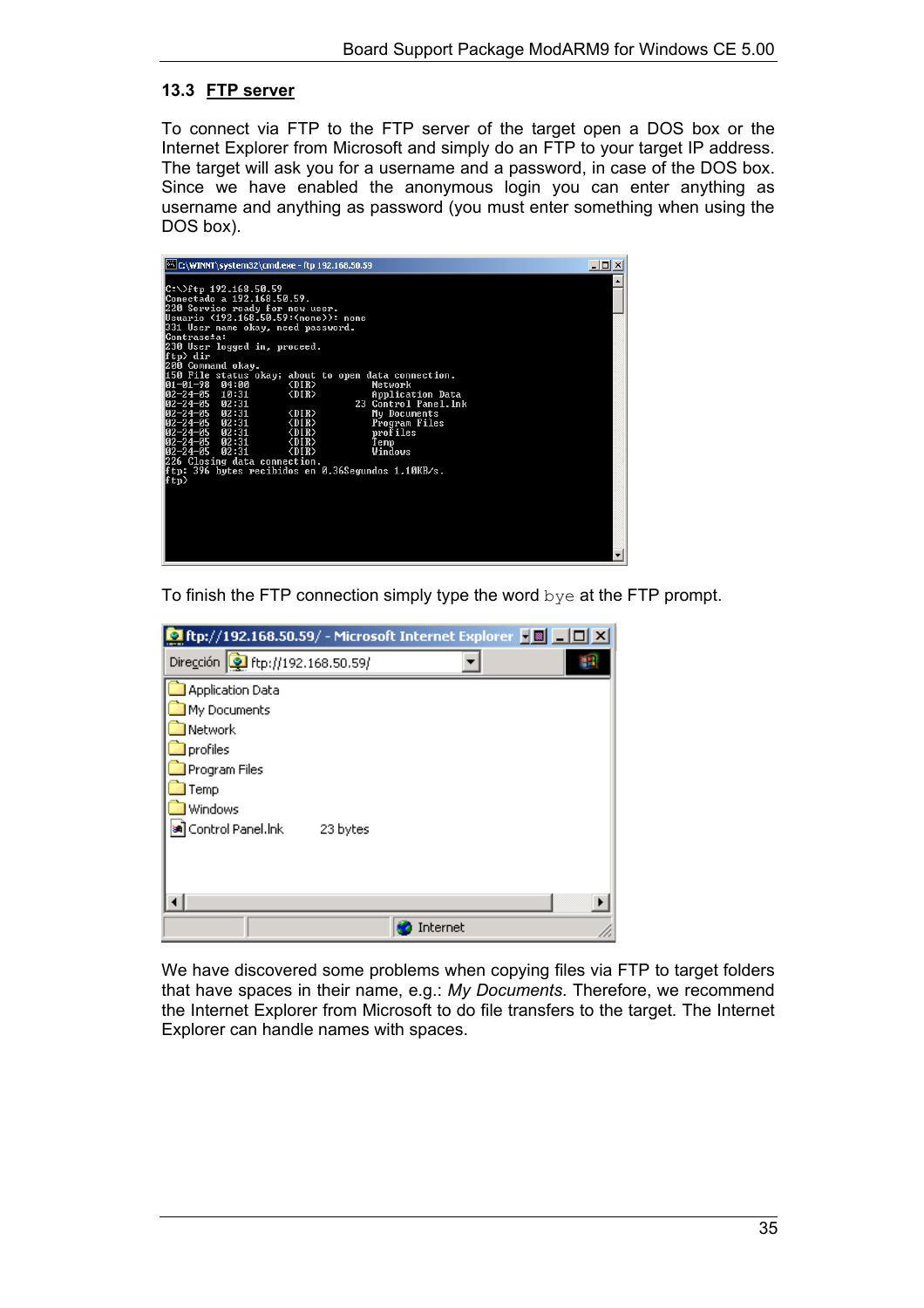# <span id="page-35-0"></span>**14 Creating a Software Development Kit (SDK)**

The CD already contains a SDK made with the supported components of the example project. If your application will need more functionality or other components, you should make a new SDK related to all the components inside your Kernel. This section will describe the necessary steps, to create the new SDK.

Under *Platform > SDK > New* SDK the *SDK Wizard* will guide you through the process of configuring and building a software development kit (SDK) for Microsoft Visual Studio .NET, Smart Device Extensions for Visual Studio .NET, and Microsoft eMbedded Visual C++ 4.0. It generates a Microsoft Windows Installer (.msi) file that contains the necessary header files, libraries, Platform Manager components, run-time files, platform extensions, and documentation to generate a new application for you specific kernel.

With this SDK, you can create applications for your Microsoft Windows CE platform. Enter the properties for your SDK to uniquely identify it.

| <b>SDK Wizard</b>                                                               | $\mathbf{x}$ |
|---------------------------------------------------------------------------------|--------------|
| <b>Product Properties</b><br>Provide information to uniquely identify your SDK. |              |
| The this file for the SDK requires the following information:                   |              |
| Product name that is displayed when .msi file runs:                             |              |
| A9Mxx0_SDK                                                                      |              |
| Manufacturer name:                                                              |              |
| FS Forth-Systeme GmbH & Sistemas Embebidos S.A.                                 |              |
| Locale language:                                                                |              |
| U.S. English                                                                    |              |
|                                                                                 |              |
| Product version (format: 00.00.0000)                                            |              |
| 5<br>Minor:<br>0<br>0<br>Major:<br>Build:                                       |              |
|                                                                                 |              |
|                                                                                 |              |
| Siguiente ><br>Cancelar<br>< Atrás                                              | Ayuda        |
|                                                                                 |              |

Select the development languages features you want to support.

| <b>SDK Wizard</b>                                                                                                                         | $\times$ |  |  |
|-------------------------------------------------------------------------------------------------------------------------------------------|----------|--|--|
| <b>Development Languages</b><br>An SDK can support multiple development languages and multiple frameworks for<br>application development. |          |  |  |
| Select the development languages that you want your SDK to support.                                                                       |          |  |  |
| $\overline{\triangledown}$ eMbedded Visual C++ 4.0 support                                                                                |          |  |  |
| $\overline{\triangledown}$ ATL for Windows CE applications                                                                                |          |  |  |
| $\triangleright$ MFC for Windows CE applications                                                                                          |          |  |  |
| MFC for Windows CE ActiveX controls                                                                                                       |          |  |  |
| <b>▽</b> .NET Compact Framework                                                                                                           |          |  |  |
| Siguiente ><br>Cancelar<br>< <u>A</u> trás                                                                                                | Ayuda    |  |  |
|                                                                                                                                           |          |  |  |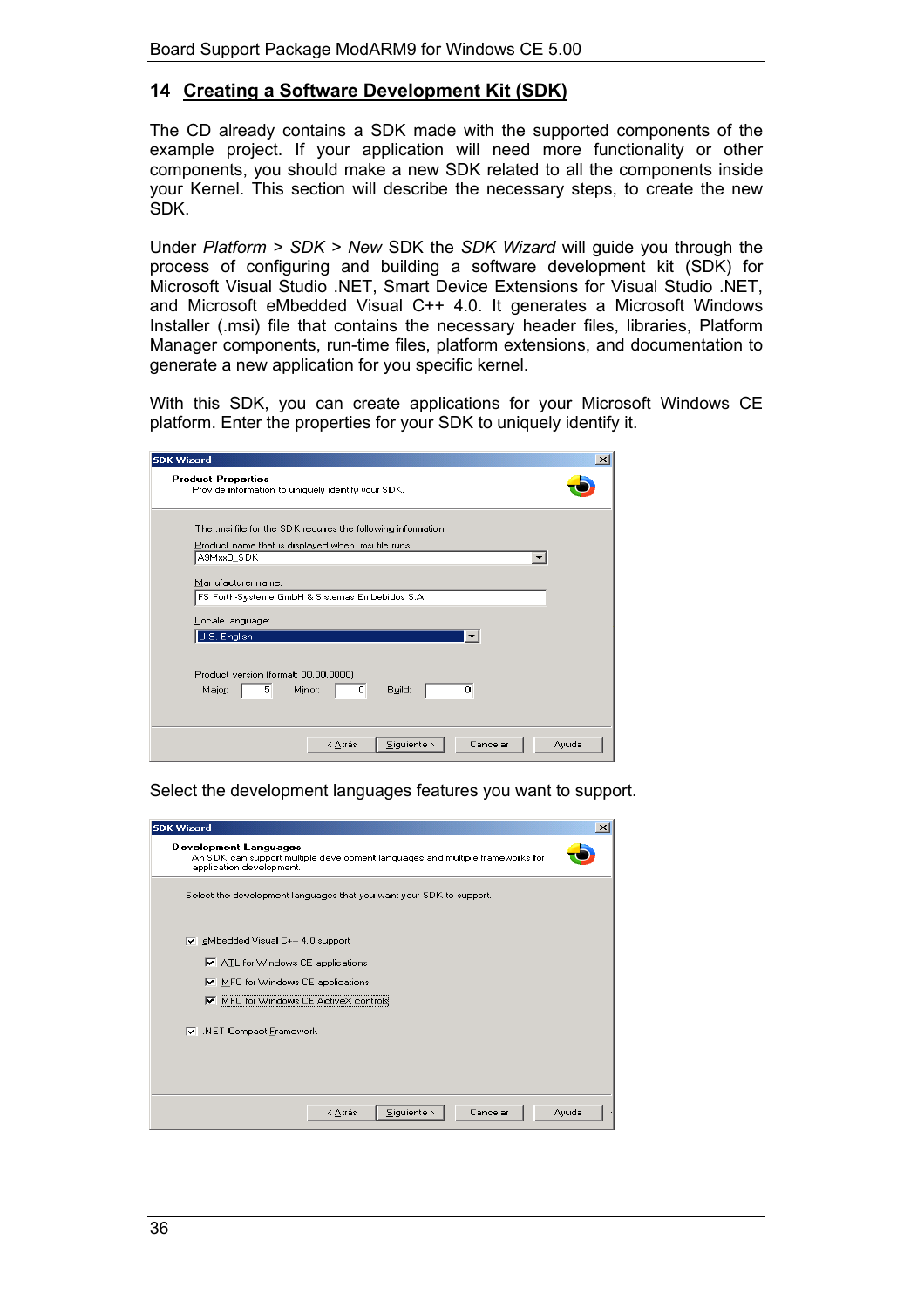Next click on the Finish button. The configuration of the new SDK is located at

*%\_WINCEROO%\PBWorkspaces\YouProject\MakeSDK* 

Now you have made the configuration of the SDK you want to build the SDK. To build the SDK go again to *Platform > SDK* and than select *Build SDK*.

This will generate a self-installable MSI file on:

#### *%\_WINCEROOT%\PBWorkspaces\YourProject\SDK\YourProject\_SDK.MSI*

Double click this file to install the SDK into your Host PC. You can also include other or further libraries or components to your SDK.

There is an already built SDK for the previous sample platform on the provided CD, within the folder \SDK. Once you have installed it you can begin to develop your embedded visual application for your platform. If you are changing the Kernel image, by including or removing components you should make a new SDK for a secure application development.

Be sure that your embedded Visual Studio installation contains all Software Packages available by Microsoft. If it is not complete the installation of the SDK may fail. For Visual Studio .NET 2003 you need to install the *Windows CE addin*.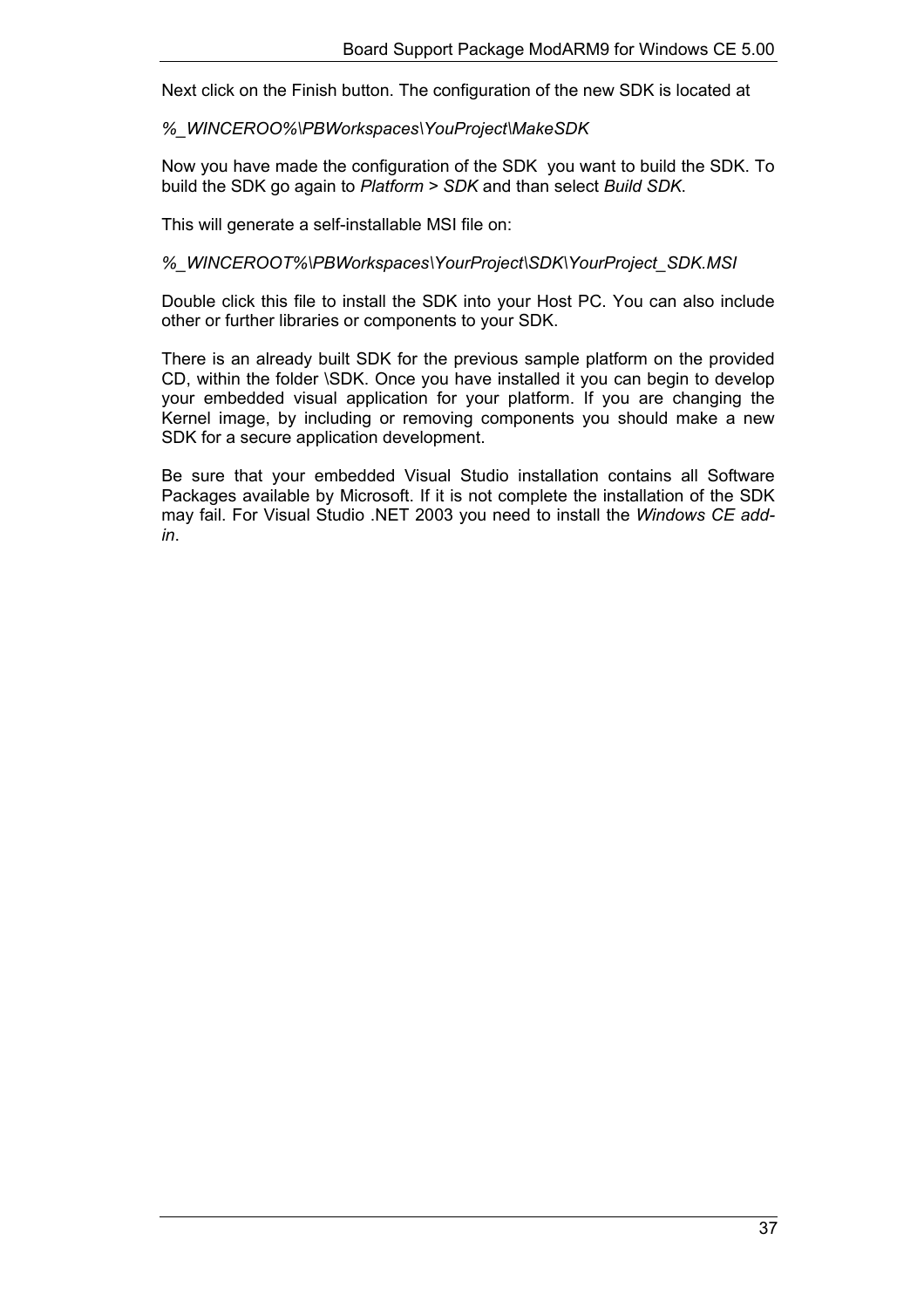# <span id="page-37-0"></span>**15 Insert Existing Projects**

The sample program to access GPIOs of the processor can be easily recompiled. To do so move to the *Project* menu item of the Platform Builder.



Than open *Insert* and select *Existing Project.* A dialog box will be opened and you have to select the \*.pbpxml file from the directory where you want to include your sources. Confirm with Open and the project will be included in your platform. The output (\*.exe) will be located in the sub directory where you copied the sources, either Release or Debug.



To edit the sources double click on the component of the *OSDesignView* or click on the *FileView* tab.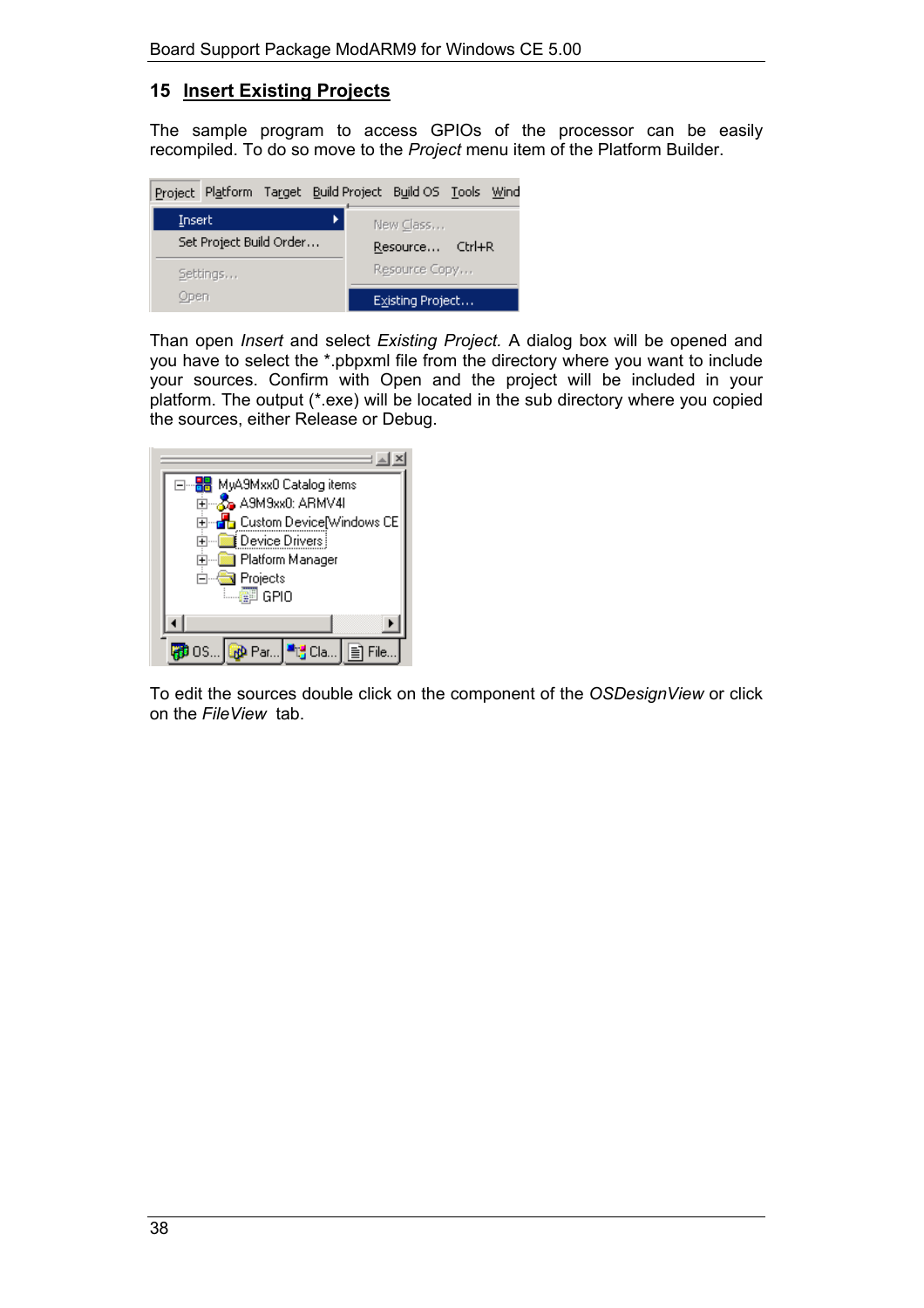# <span id="page-38-0"></span>**16 Developing Applications with Embedded Visual C++**

#### **16.1 Creating a new project**

In this example, we will create a console application for the Kernel that we have made in the beginning and with the SDK for that particular Kernel. Before starting you have to make sure that the SDK is already installed on the Host PC. Than open the embedded Visual C++ and select from the *File* menu *New*.



Select *WCE Application* and enter the name. Than select from CPUs the *ARMv4I* and click *OK*.



On the next screen select *Typical Hello World Application* and select *Finish*. The wizard will create all files and sources for a small graphical application.

| <b>WCE Application - Step 1 of 1</b><br>EDE<br><b>EIGIX</b> | $ ?  \times$<br>What kind of windows application would you<br>like to create?<br>An empty project.<br>A simple Windows CE application.<br>C A typical "Hello World!" application. |  |
|-------------------------------------------------------------|-----------------------------------------------------------------------------------------------------------------------------------------------------------------------------------|--|
| $\leq$ $\underline{B}$ ack                                  | Einish<br>Cancel<br>Next                                                                                                                                                          |  |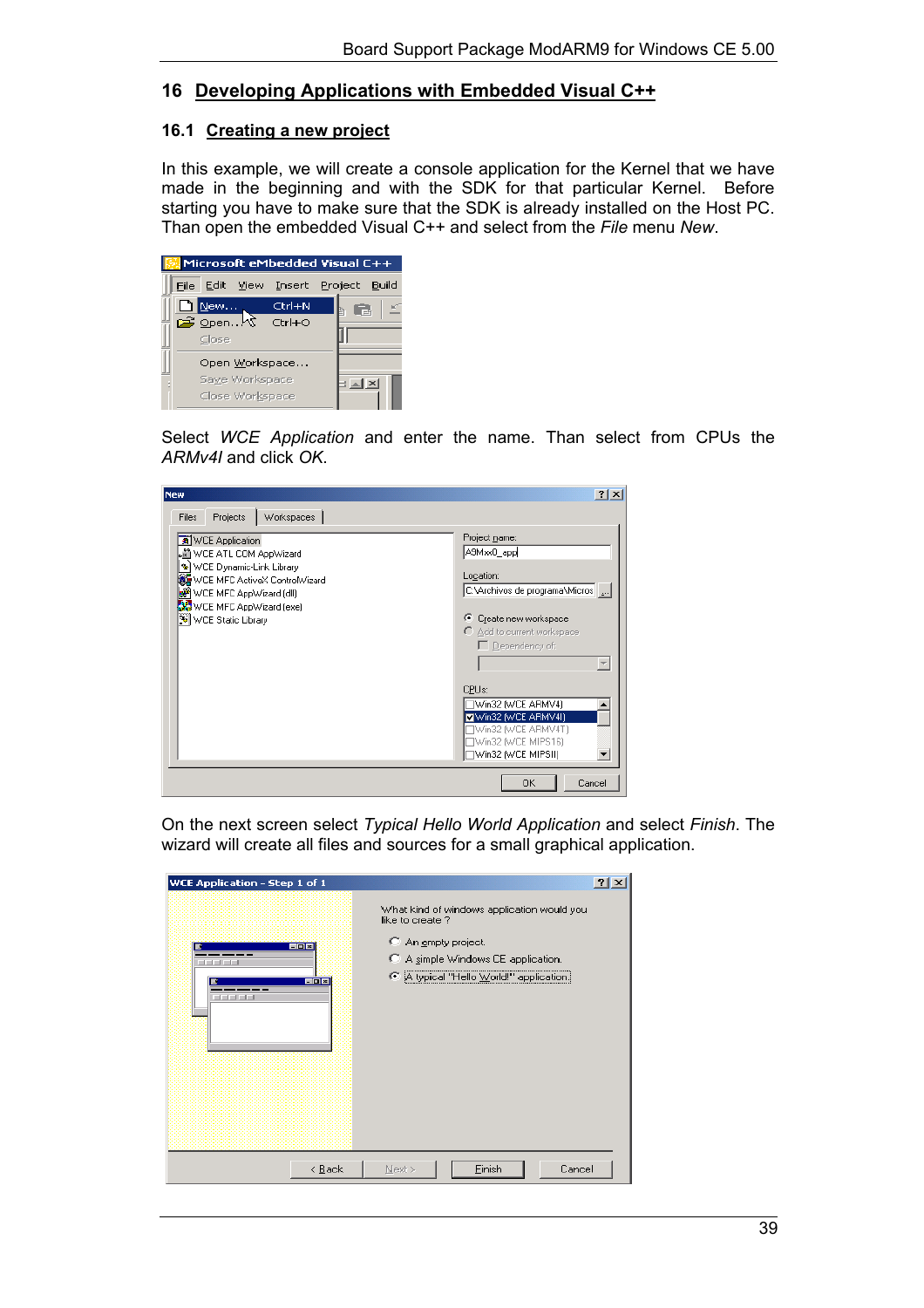<span id="page-39-0"></span>Build the application. You will see three warnings. There is no workaround for that and you should ignore them. After building the application correctly, embedded Visual C++ will try to connect to the target device. It will use the configuration of the device that is selected in the *Default Device* List.

| HIA9Mxx0 | . .     | . ARMV4D P<br>' NVCF      |                      |  |
|----------|---------|---------------------------|----------------------|--|
| app<br>- | `ASMRA' | 'I Debuc<br>∄Wir<br>.1.77 | A9MxxU Device<br>. . |  |
|          |         |                           |                      |  |

By default the transport is set to manual server. If you want to change this select under the *Tools* menu item *Configure Platform Manager*.

When you have successful downloaded the application you can execute it over the embedded Visual C++ or by launching it directly from the target.

| <b>File</b><br>I | Help       |                        | $\times$ |
|------------------|------------|------------------------|----------|
|                  |            |                        |          |
|                  |            |                        |          |
|                  |            |                        |          |
|                  |            | Hello World!           |          |
|                  |            |                        |          |
|                  |            |                        |          |
|                  |            |                        |          |
|                  | А9Мхх0_арр | $\frac{1}{2}$ 12:35 AM | 뤔        |

The application will be located in the *Windows* folder of the target device.

#### **16.2 Downloading the Application to the Target**

When the build have been terminated successfully embedded Visual C++ will automatically try to download the application to the target device. As we have selected our specific SDK, the embedded Visual C++ has selected the corresponding device configuration. A dialog will come up and ask to verify that certain files are on the target side.

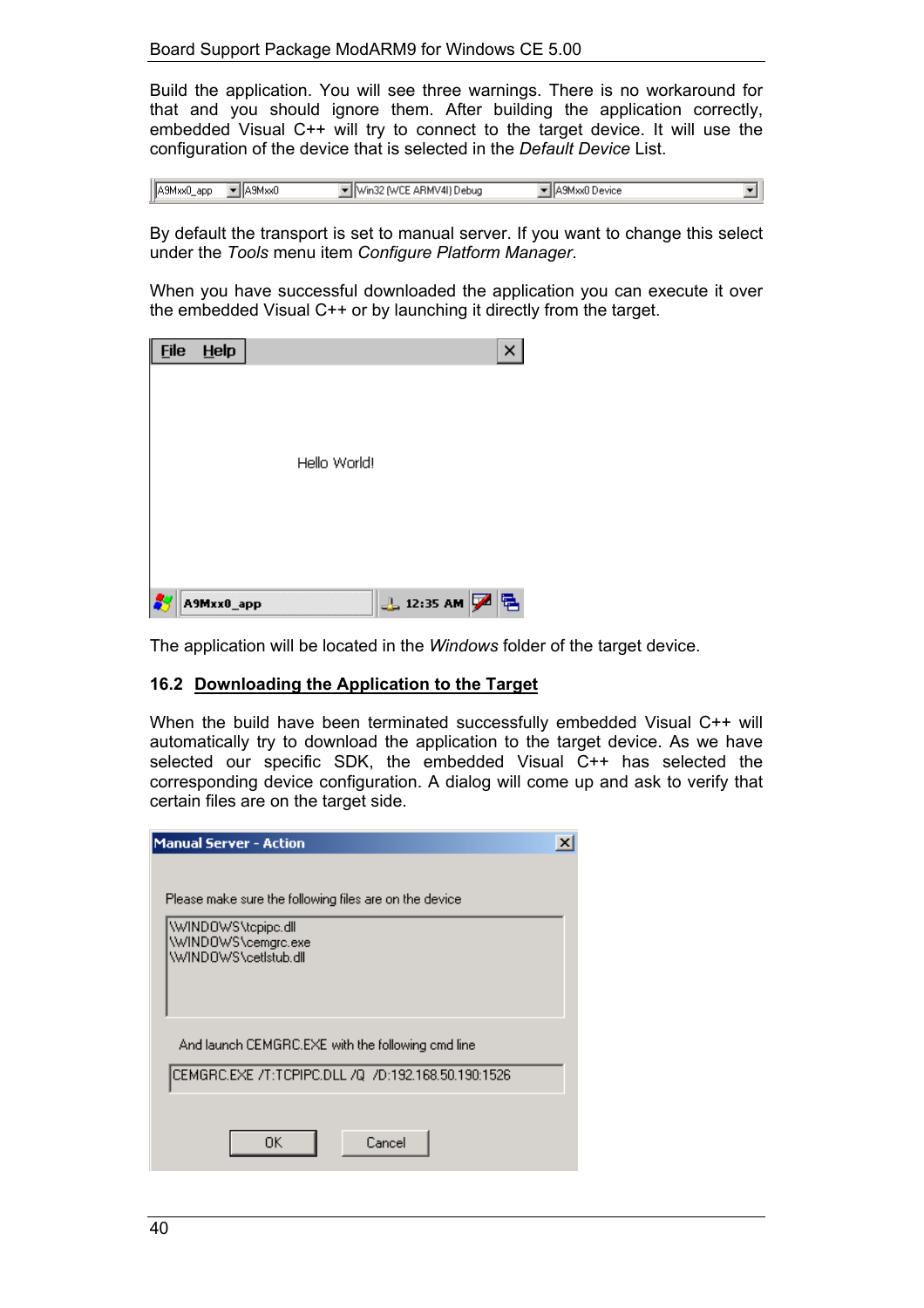<span id="page-40-0"></span>Copy the *CEMGRC.EXE* line. Open a telnet to the target and paste the command line to the telnet session.



Than click on the *OK* button. The target and embedded Visual C++ will start to communicate and download the application and execute it. The download is made once to the target. Now you can control the application directly by your target or even execute it by embedded Visual C++. If you have made a change in the application you need to repeat the steps mentioned above to download the application to the target.

# **16.3 Debugging the Application**

First you have to download the application and set a breakpoint in the source code. To download follow the steps mentioned in the previous chapter.

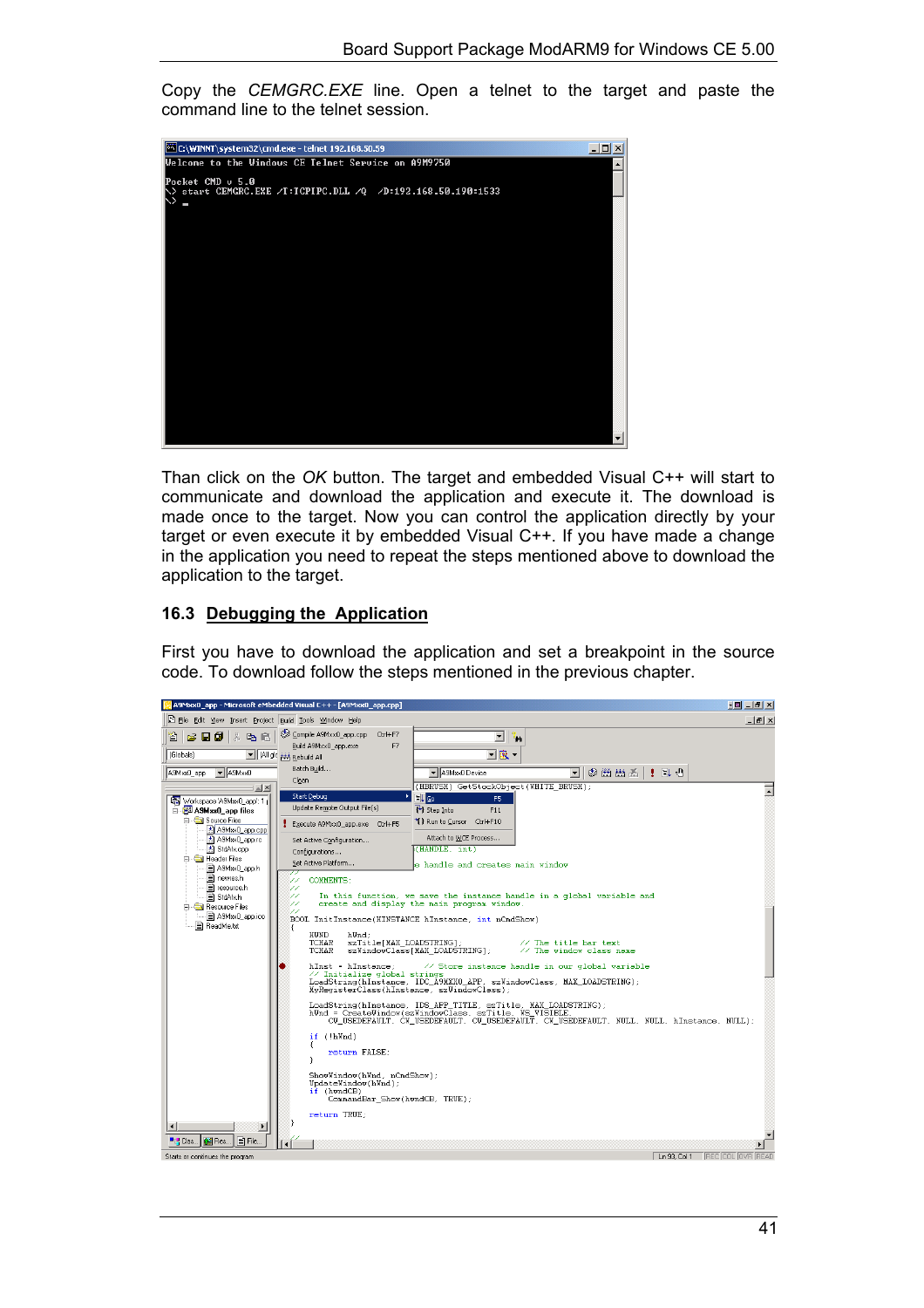From the *Build* menu item select *Start Debug > Go*. Again a dialog may appear, depends if you have made already a download or if you have modified to application and want to debug it now. If the download completes embedded Visual C++ will open the debugger interface and will stop at the breakpoint that you have set.



Now you can do single stepping or watch variables or the processor register. When you terminate the application the debugging interface is closed automatically.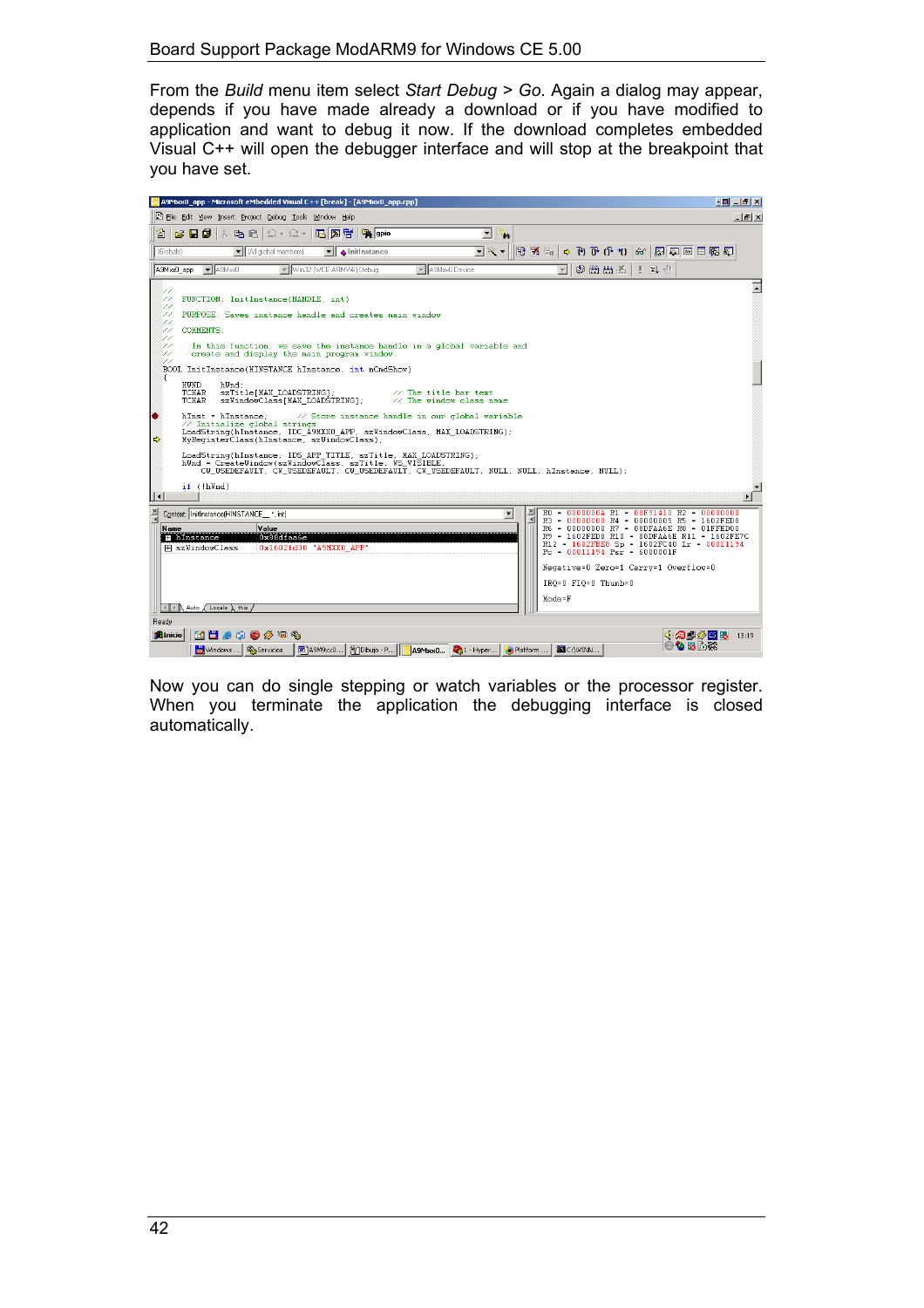### <span id="page-42-0"></span>**16.4 Modifying the Platform Manager Configuration**

When you want to use a different transport for your device you need to change the *Platform Manager* configuration. Under the *Tools* menu item select *Configure Platform Manager*.

This will open a dialog with all the devices that can be configured and used. Select the device where you want to change the configuration.

| <b>Windows CE Platform Manager Configuration</b> |              |  |
|--------------------------------------------------|--------------|--|
| Select a platform or device to configure         |              |  |
|                                                  |              |  |
| A9Mxx0                                           | Add Device   |  |
| A9Mxx0 Device<br>⊟ © STANDARDSDK_420             | Delete       |  |
| 由 - Go Windows CE Default Platform               | Properties   |  |
|                                                  | <b>About</b> |  |
|                                                  |              |  |
|                                                  |              |  |
|                                                  |              |  |
|                                                  |              |  |
|                                                  |              |  |
|                                                  |              |  |
| QK                                               |              |  |

The Platform Manager supports three different transport and startup servers. Select *Properties* and than the corresponding transport and startup server you want to use for your target device.

| <b>Device Properties</b>                                                                                                                                                      |
|-------------------------------------------------------------------------------------------------------------------------------------------------------------------------------|
| Device Name:<br>A9Mxx0 Device                                                                                                                                                 |
| Select a transport and a startup server. Choose Test to verify that you can<br>establish a connection to your target device with the selected transport and<br>startup server |
| T <u>r</u> ansport:                                                                                                                                                           |
| Configure<br>TCP/IP Transport for Windows CE                                                                                                                                  |
| Startup Server:                                                                                                                                                               |
| <b>Manual Server</b><br>Configure                                                                                                                                             |
| OΚ<br>Cancel<br>Test                                                                                                                                                          |

With *OK* you will confirm the changes and the next time you start the Platform Manager it will use the new settings.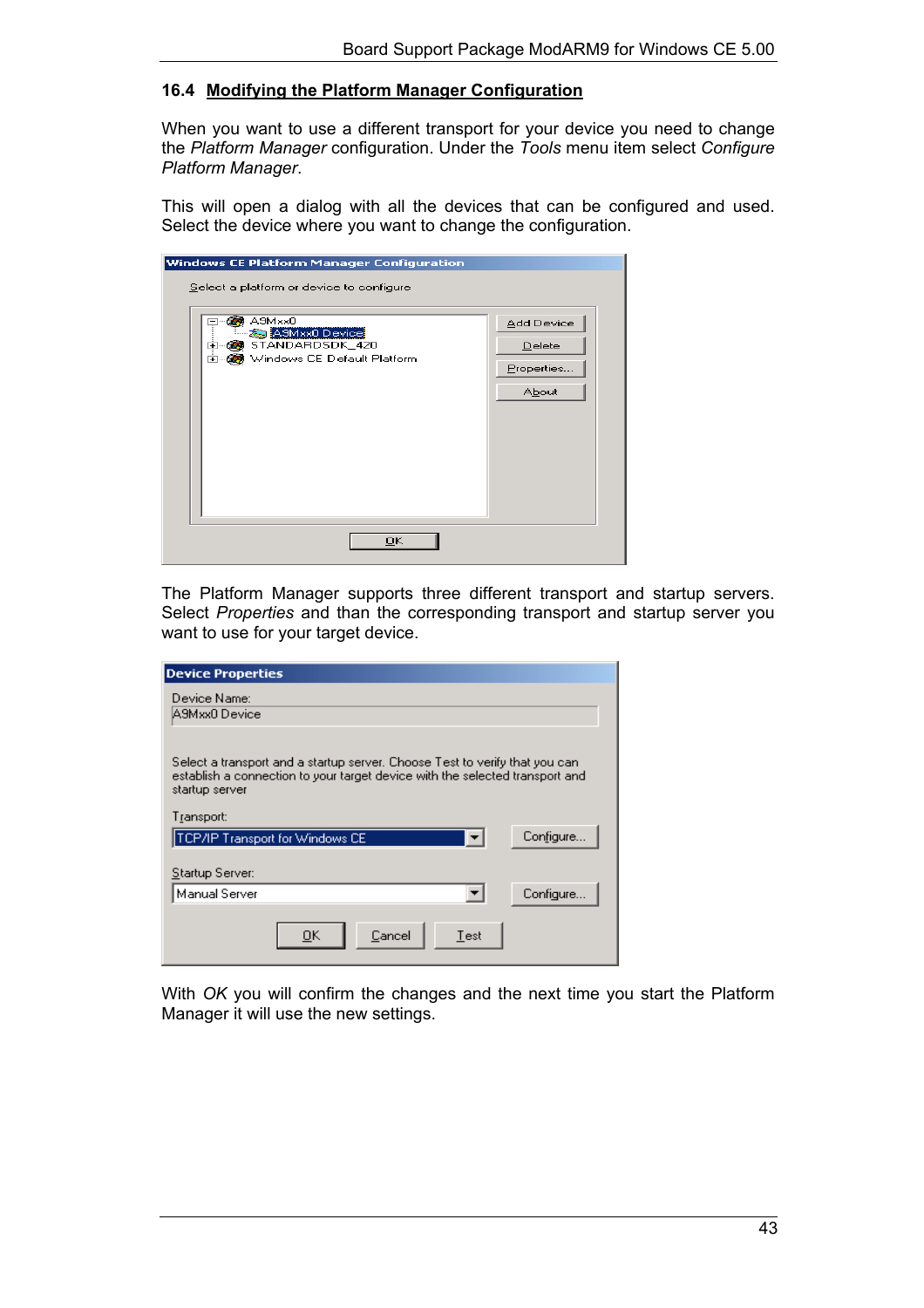# <span id="page-43-0"></span>**17 Troubleshooting**

# **17.1 Language settings**

When using different languages it might be that during the build process an error occurs. That is, because the default language for the NS9750 package is English. This is important if you would like to add you own application to the Kernel. Some folder have different names, depending on the selected language. Thus, it could happen when you have included your application and change the language, that it seems, your application has disappeared. This occurs, because the path is now incorrect, caused only by the different language. E.g. in English you have a folder called *Program Files* , the same folder in Spanish is called *Archivos de Programa*.

To use your application in different languages use the \*.dat files inside your project. Here you can specify the name of the folder depending of the used language. For more information please refer to the online Help of Platform Builder.

# **17.2 Quick Fix Engineering (QFE)**

Microsoft releases from time to time updates of the Platform Builder and the source codes. This package already includes some QFEs. In case of some misbehaviour of the kernel, please check the Microsoft web side for new QFE releases.

<http://msdn.microsoft.com/embedded/downloads/ce.net/wince/default.aspx>

Each QFE contains a readme file that list all the updates that have been made with the new installation. We recommend to install always all new QFEs.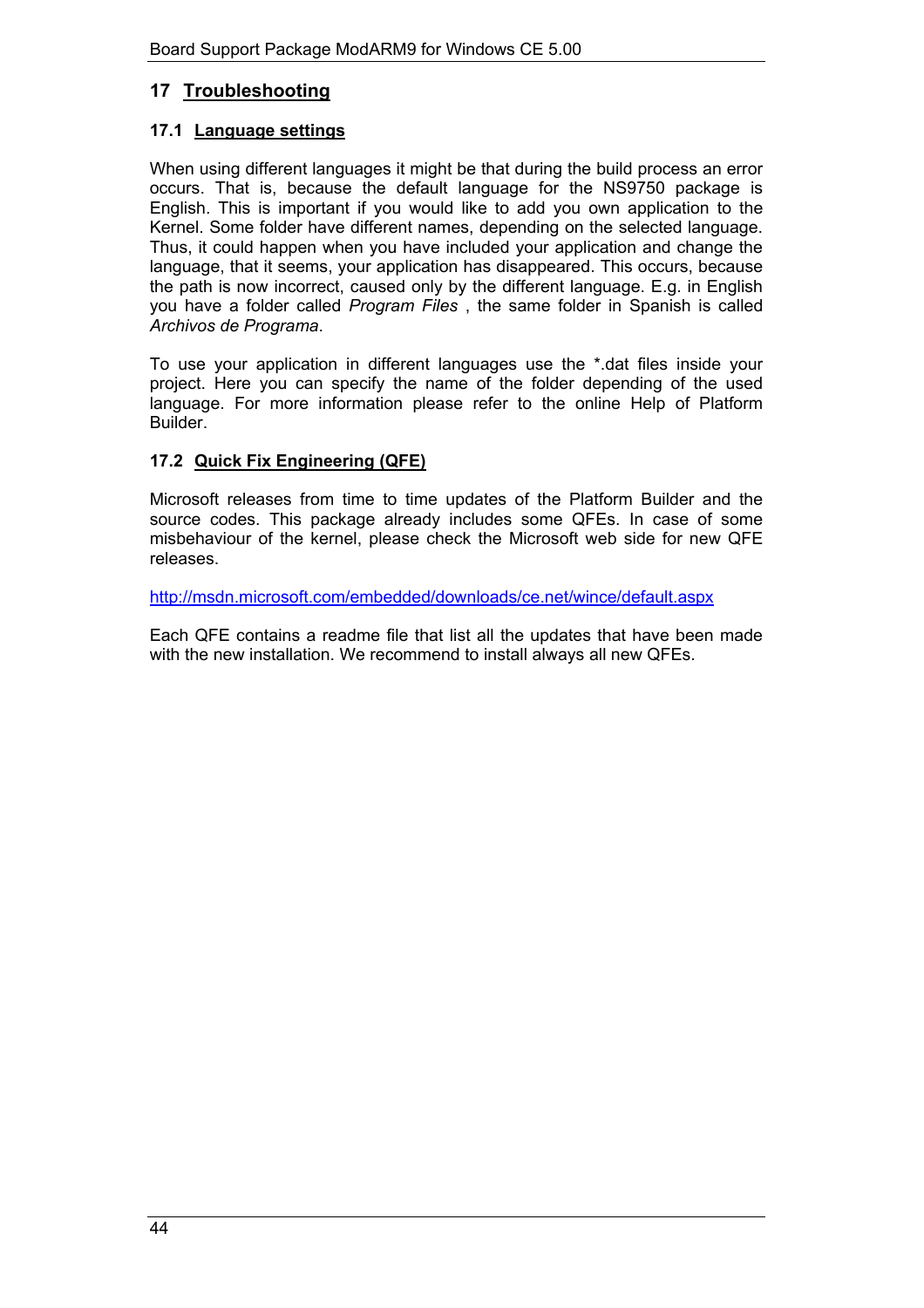# <span id="page-44-0"></span>**18 Removing the BSP**

In order to remove completely the BSP follow these instructions:

- Delete the CE Components file *C:\Wince500\public\common\oak\catalog\cec\A9M9xx0.cec*
- Go to the *File* menu of Platform Builder and click on *Manage Catalog Items*



- Select the platform to remove and then click *Remove*.

| <b>Manage Catalog Items</b> |         |             |                                     |         |
|-----------------------------|---------|-------------|-------------------------------------|---------|
| Imported .cec files:        |         |             |                                     |         |
| <b>File</b>                 | Version | Vendor      | Description<br>$\blacktriangle$     | 0K      |
| dbau1000.cec                | 5.00    | Microsoft   | DBAu1000 BSP Catalog Items          |         |
| dbau1100.cec                | 5.00    | Microsoft   | DBAu1100 BSP Features               | Remove  |
| dbau1500.cec.               | 5.00    | Microsoft   | DBAu1500 BSP Catalog Items          |         |
| emulator.cec                | 5.00    | Microsoft   | Emulator BSP Catalog Items          | Import  |
| aeode.cec                   | 5.00    | Microsoft   | Geode BSP Catalog Items             |         |
| mainstoneii.cec             | 5.00    | Microsoft   | Intel Mainstonell BSP Catalog Items | Refresh |
| sq2 vr4131.cec              | 5.00    | Microsoft   | SG2 VR4131 BSP Catalog Items        |         |
| sq2 vr5500.cec              | 5.00    | Microsoft   | SG2 VR5500 BSP Catalog Items        |         |
| smdk2410.cec                | 5.00    | Microsoft   | Samsung SMDK2410 Development        |         |
| platman.cec                 | 5.00    | Microsoft   | Platform Manager Features           |         |
| coreos.cec                  | 5.00    | Microsoft   | Windows CE Core OS components       |         |
| wcetk.cec                   | 5.00    | Microsoft   | Windows CE Test Kit Client.         |         |
| sourcetags.cec              | 5.00    | Microsoft   | Source code information for the sou |         |
| clonemodules.c              | 5.00    | Microsoft   | Catalog items that can be cloned.   |         |
| a9m9xx0.cec                 | 5.00    | FS Forth-Sy | A9M9xx0 V1.1 BSP Features.          |         |

Delete the directory *%\_WINCEROOT%\PLATFORM\A9M9xx0* and subfolders.